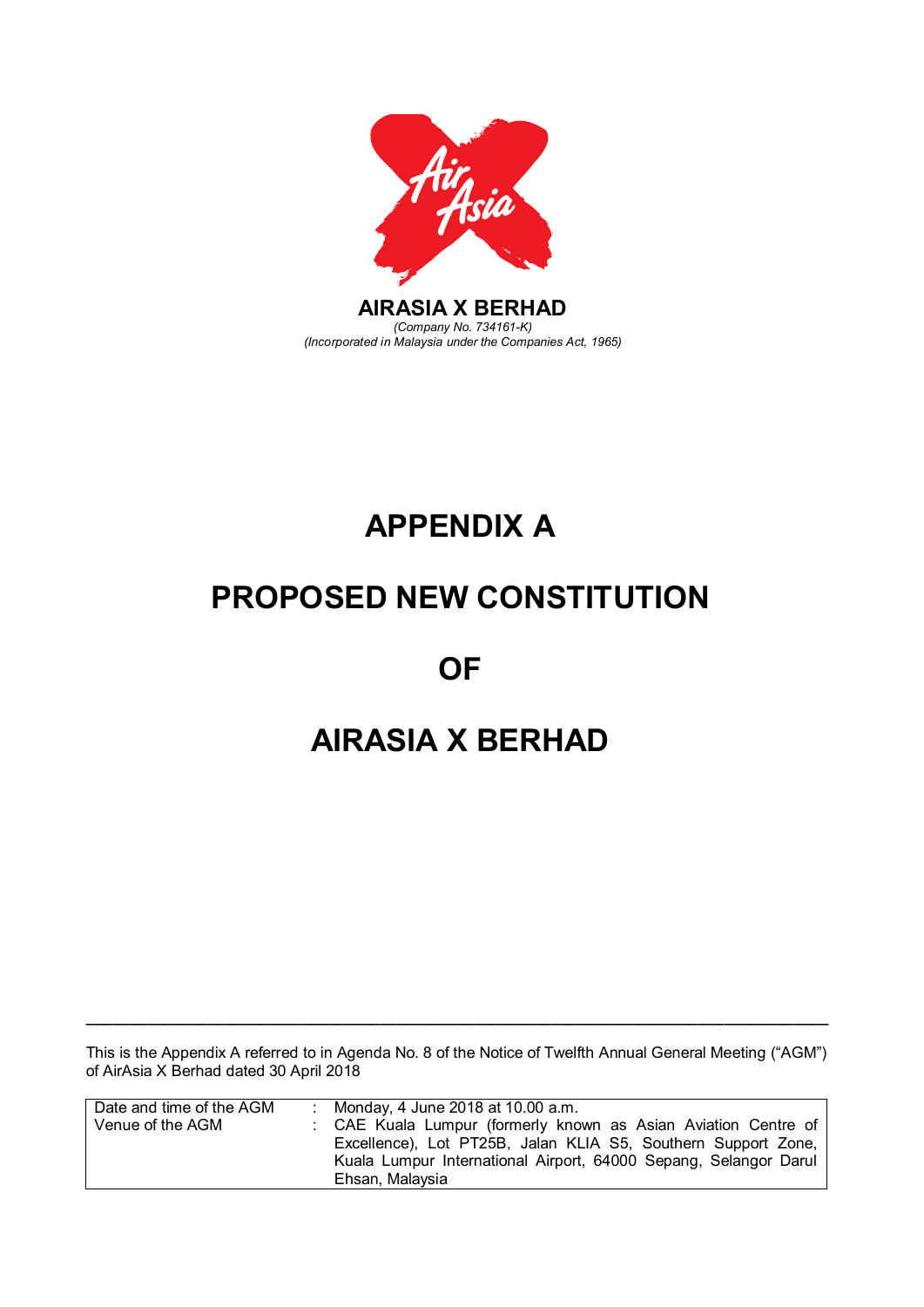# **THE COMPANIES ACT 2016**

## **PUBLIC COMPANY LIMITED BY SHARES**

# **CONSTITUTION OF**

# **OF**

# **AIRASIA X BERHAD**

## **General**

- 1. The name of the Company is AirAsia X Berhad.
- 2. The Company is a public company limited by shares.
- 3. The registered office of the Company will be situated in Malaysia.

## **Objects**

- 4. The objects for which the Company is established are:
	- (a) To establish and carry on in Malaysia and in any other parts of the world the business of an aerial transport company and in connection therewith to act as an agent of, or in conjunction with other persons or companies engaged in the business of aerial and other transport.
	- (b) To manufacture, repair, buy, sell, import, develop, exchange, charter, hire, lease otherwise acquire and deal in aeroplanes, hovercraft, hydroplanes, airships, ballons and aircraft of all descriptions, and all component, parts, fittings and accessories thereof, to provide and erect aerodromes, landing stations, buildings, shed; to make arrangements for and procure to be carried on air transport services in Malaysia and in any other parts of the world.
	- (c) To make arrangements for and procure to be carried on aviation meetings and exhibitions, and to give prizes and awards for persons taking part therein, and to give lessons and instructions in the art of aviation, and with a view thereto to engage and employ aviators, lecturers, teachers and demonstrators.
	- (d) To carry on business as general traders, manufactures, dealers, importers, exporters, distributors, buying or selling, commission agents and otherwise deal in goods, provisions, merchandise, commodities, plant and machinery and articles of all descriptions, both wholesale and retail, and to transact every kind of agency business.
	- (e) To purchase or otherwise acquire for investment lands, houses, buildings, plantations and other property of any tenure and any interest therein and any movable property of any description or any interest therein and to create and sell freehold and leasehold ground rents and to make advances upon the security of land or house or other property or any interest therein and generally to sell, lease or exchange land and house property and any other property whether real or personal and whether for valuable consideration or not.
	- (f) To acquire and hold for investment shares, stocks, debentures, debenture stocks, bonds, obligations and securities issued or guaranteed by any company or private undertaking or any syndicate of persons constituted of carrying on business in Malaysia or elsewhere and debentures, debenture stock, bonds, obligations and securities issued or guaranteed by any government, sovereign ruler, commissioners, public body or authority, supreme, municipal, local or otherwise, whether at home or abroad.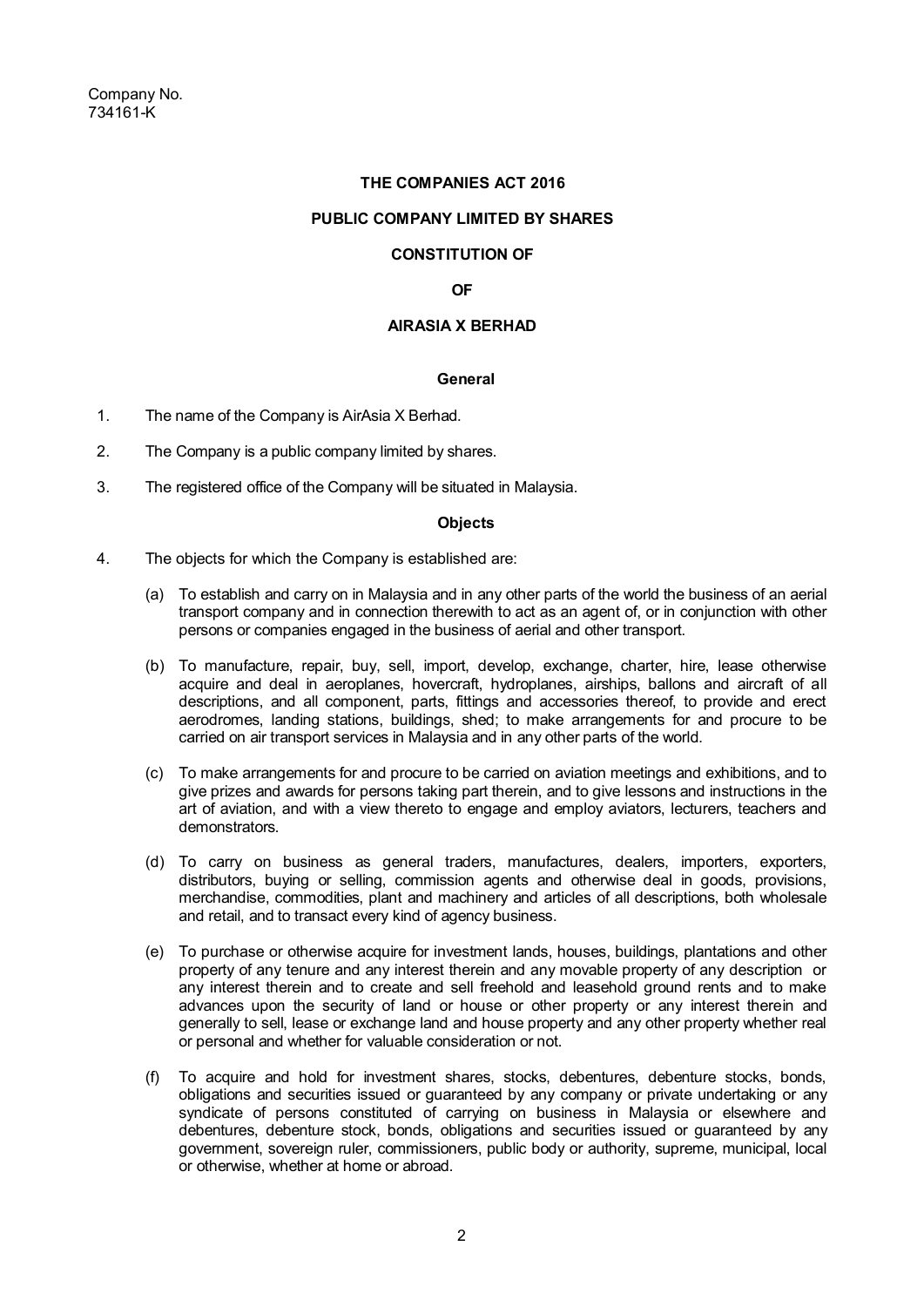- (g) To carry on the business of a holding company in any part of the world by way of acquisition, purchase, exchange, subscription or otherwise and to hold the whole or any part of the securities and interests of and in any companies for the time being engaged, concerned or interested in any industry, trade or business and to promote the beneficial co-operation of any such companies as well with one another as with the Company and to exercise in respect of such investments and holdings all the rights, powers and privileges of ownership including the right to vote thereon.
- (h) To employ the funds of the Company in the development and expansion of the business of the Company and all or any of its subsidiary or associated companies and in any other company whether now existing or hereafter to be formed and engaged in any like business of the Company or any of its subsidiary or associated companies or of any other industry ancillary thereto or which can conveniently be carried on in connection therewith.
- 5. In this Constitution
	- (1) the expressions in the first column of the following table shall where the context admits bear the meanings specified opposite to them in the second column of the table:
		- (a) 'Act' Companies Act, 2016, and every statutory modification or reenactment thereof for the time being in force.
		- (b) 'Bursa Malaysia' Bursa Malaysia Securities Berhad (Company No. 635998-W) and its successors-in-title.
		- (c) 'Constitution' this Constitution as originally framed or from time to time altered or added to by special resolution.
		- (d) 'Depository' Bursa Malaysia Depository Sdn. Bhd. (Company No. 165570-W) and its successors-in-title.
		- (e) 'Central **Depositories** Act' Securities Industry (Central Depositories) Act, 1991 and every statutory modification or re-enactment thereof for the time being in force.
		- (f) 'Company' AirAsia X Berhad (Company No. 734161-K).
		- (g) 'Depositor' a holder of a Securities Account established by the Depository
		- (h) 'Deposited Security' shall have the meaning given in Section 2 of the Central Depositories Act.
		- (i) 'Depository Rules' means the Rules of the Depository which shall have the meaning given in Section 2 of the Central Depositories Act including any amendment thereto that may be made from time to time.
		- (j) 'Directors' collectively, directors or their alternates for the time being of the Company and 'Director' shall mean any of them.
		- (k) 'Exempt Authorised Nominee' means an authorised nominee defined under the Central Depositories Act, which is exempted from compliance with the provisions of subsection 25A(1) of the Central Depositories Act.
		- (l) 'Foreigner' (i) an individual who is not a citizen of Malaysia;
			- (ii) a body, corporate or unincorporated, which is incorporated or constituted, as the case may be, outside Malaysia;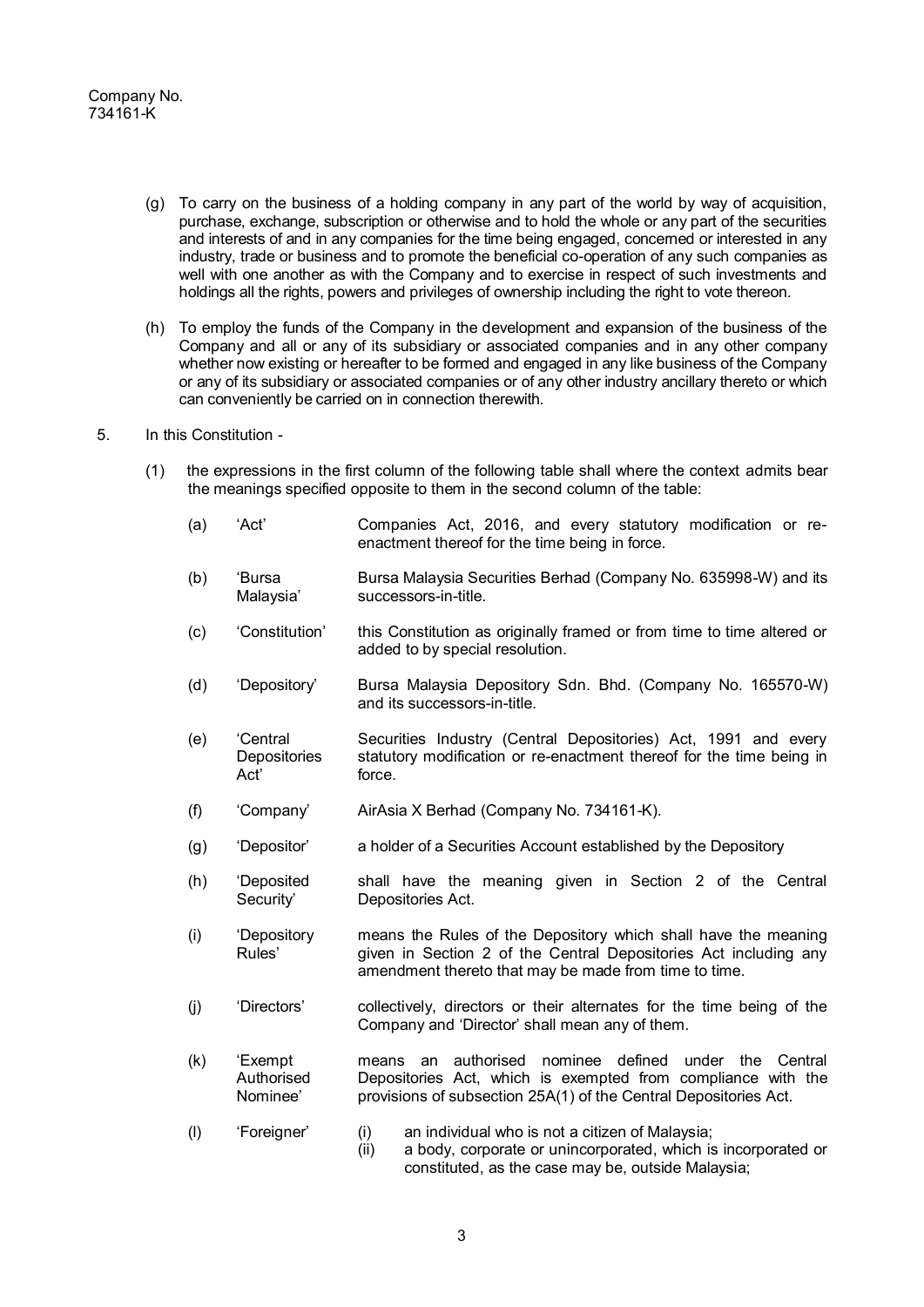(m) 'Large

Shareholder(s)'

- (iii) a trustee administering a trust which is constituted under any foreign law;
- (iv) a trust corporation which is incorporated under any foreign law;
- (v) a society, including a co-operative society or any other institution, which is constituted, registered or incorporated under any foreign law;
- (vi) a nominee company incorporated in Malaysia which:
	- I) is identified with the word "(Asing)" in its name; and
	- II) performs the services of a nominee, agent or trustee solely for or on behalf of legal or beneficial owners of Securities who are foreigners; or
- (vii) a company, other than a company described under paragraph (vi), which is incorporated in Malaysia and where any one (1) of the persons or a combination of the persons referred to in paragraph (i), (ii), (iii), (iv) or (v) is entitled to exercise or control the exercise of more than fifty per cent (50%) of the voting rights of the company.
- For purposes of Rule 120 of this Constitution, a person who:
	- (a) is entitled to exercise, or control the exercise of, not less than thirty three per centum (33%) of the voting shares in the Company;
	- (b) is the largest shareholder of voting shares in the Company;
	- (c) has the power to appoint or cause to be appointed a majority of the Directors of the Company; or
	- (d) has the power to make or cause to be made, decisions in respect of the business or administration of the Company, and to give effect to such decisions or cause them to be given effect to

or any other meaning as may be prescribed by the Malaysian Code of Corporate Governance

- (n) `Listing Requirements' The Main Market Listing Requirements of Bursa Malaysia as may be amended from time to time.
- (o) 'Market Day' a day on which the stock market of Bursa Malaysia is open for trading in Securities.
- (p) 'Member' any person for the time being holding shares in the Company and whose name appears in the Register (except for Depository or its nominee company in its capacity as bare trustee) and subject to the provisions of the Regulations, Depositors whose names appear in the Record of Depositors.
- (q) 'Month' or 'month' calendar month.
- (r) 'Office' the registered office of the Company for the time being.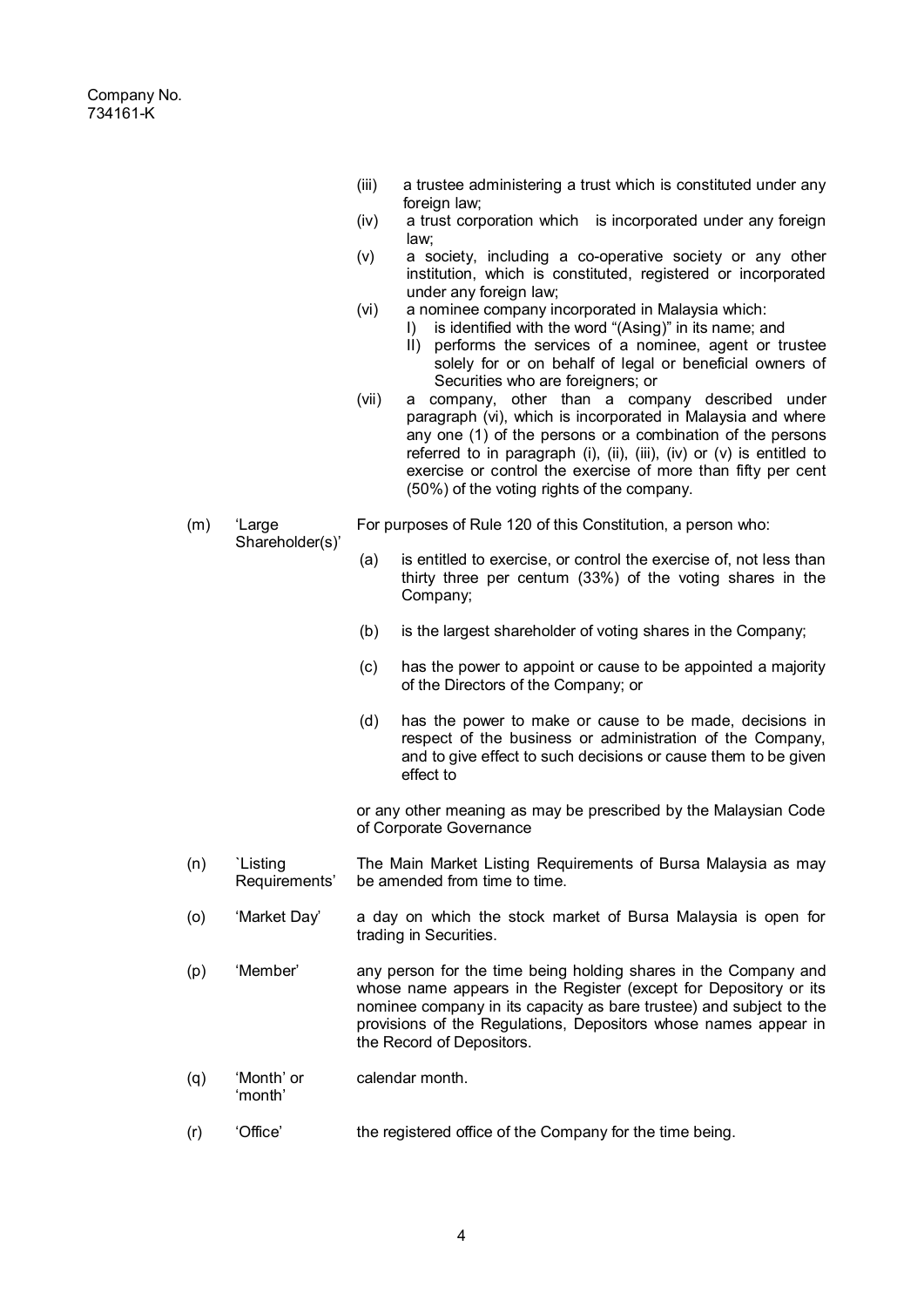(s) 'Paid up' or paid up or credited as paid up.

'paid up'

- (t) 'Prescribed Limit' the higher of the aggregate limit of forty-five per cent (45%) of the total issued and paid up share capital of the Company or such other limit as may be prescribed from time to time by the Constitution of the Company to the extent permitted under any written law or by the rules, guidelines or directives issued by the relevant authorities, in respect of the ownership of shares in the Company by Foreigners.
- (u) 'Record of Depositors' a record provided by Depository to the Company under Chapter 24.0 of the Depository Rules.
- (v) 'Register' Register of Members to be kept pursuant to the Act.
- (w) 'Registrar' Registrar of Companies under the Act and includes any Regional, Deputy or Assistant Registrar of Companies.
- (x) 'Regulations' Securities Industry (Central Depositories) (Foreign Ownership) Regulations, 1996.
- (y) 'RM' Ringgit Malaysia, being the lawful currency of Malaysia.
- (z) 'Seal' common seal of the Company.
- (aa) 'Securities' shall have the meaning given by the Capital Markets and Services Act, 2007.
- (bb) 'Securities Account' an account established by the Depository for a Depositor for the recording of deposit of Securities and for dealing in such Securities by the Depositor.
- (cc) 'Share Registrar' person for the time being keeping the Register.
- (dd) 'Subsidiary' as defined by the Act.
- (2) Expressions defined in the Act and used in this Constitution shall bear the meanings so defined.
- (3) The expressions "In Writing" or "in writing" whenever or wherever used in this Constitution shall mean written or produced by any substitute for writing (including, photocopy, typewriting, printing, lithography and photography), or partly written and partly so produced and in this Constitution and in respect of any notice In Writing or in writing to be given by the Company pursuant to or under this Constitution, 'In Writing' or 'in writing' shall include telex, facsimile, telegram, electronic mail and other methods of communicating writing in visible form.

## **Interpretation**

|  | Words importing the singular include the plural and vice versa.     | Plural etc |
|--|---------------------------------------------------------------------|------------|
|  | Words importing one gender include all other genders.               | Gender     |
|  | Words importing persons include (without limitation), corporations. | Persons    |

(c) Words importing persons include (without limitation), corporations.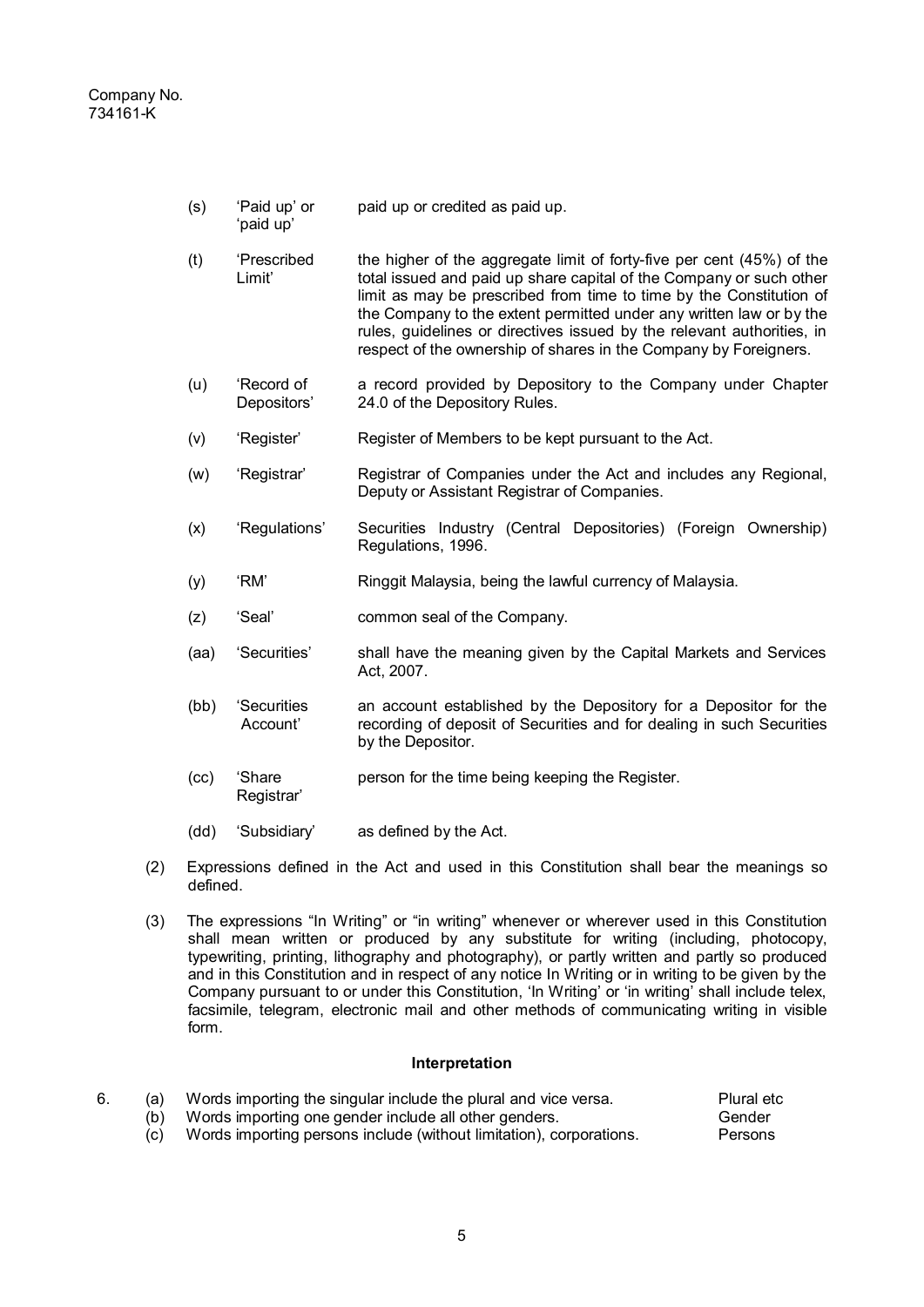- 7. The expressions 'debenture' and 'debenture holder' include (without limitation), Debenture debenture stock and debenture stockholder.
- 8. The expression 'Secretary' includes (without limitation) a temporary, substitute, deputy or assistant secretary and any person authorised to perform any of the duties of the Secretary. **Secretary**
- 9. The expression 'instrument of transfer' shall mean the instrument of transfer prescribed by the Act or such modification or replacements of it as may be prescribed from time to time under the Act or its subsidiary legislation unless expressly stated otherwise. Instrument of **Transfer**

## **Variation of rights**

- 10. If at any time the share capital is divided into different classes of shares, the rights attached to any class (unless otherwise provided by the terms of issue of the shares of that class) may (subject to Sections 88 and 90 of the Act and whether or not the Company is being wound up) be varied or abrogated with: Variation of class rights
	- (a) the consent in writing of the holders of not less than seventy-five per cent (75%) of the total voting rights of the shareholders in that class; or
	- (b) the sanction of a special resolution passed at a separate general meeting of the holders of the shares of that class.

To every such separate general meeting, the provisions of this Constitution relating to general meetings shall mutatis mutandis apply, except that the necessary quorum shall be two (2) persons at least holding or representing by proxy one-third (1/3) of the issued shares of the class (but so that if at any adjourned meeting of such holders, a quorum is not present, the holders present, shall form a quorum), and any holder of shares of the class present in person or by proxy may demand a poll.

- 11. All new issues of Securities for which listing is sought shall be made by way of crediting the Securities Accounts of the allottees or entitled persons with such Securities save and except where the Company is specifically exempted from complying with Section 38 of the Central Depositories Act, in which event it shall be so similarly be exempted from compliance with this Rule. For this purpose, the Company shall notify the Depository of the names of the allottees or entitled persons and all such particulars as may be required by the Depository to enable the Depository to make the appropriate entries in the Securities Accounts of such allottees or entitled persons. Notwithstanding this Constitution, the Company shall comply with the provisions of the Central Depositories Act, the Depository Rules and the Regulations in all matters relating to prescribed Securities. New issues of **Securities**
- 12. Subject to the Act, the rights attached to any class shall not (unless otherwise provided by the terms of issue of such shares) be deemed to be varied by the creation or issue of further shares ranking in any respect pari passu with that class. No deemed variation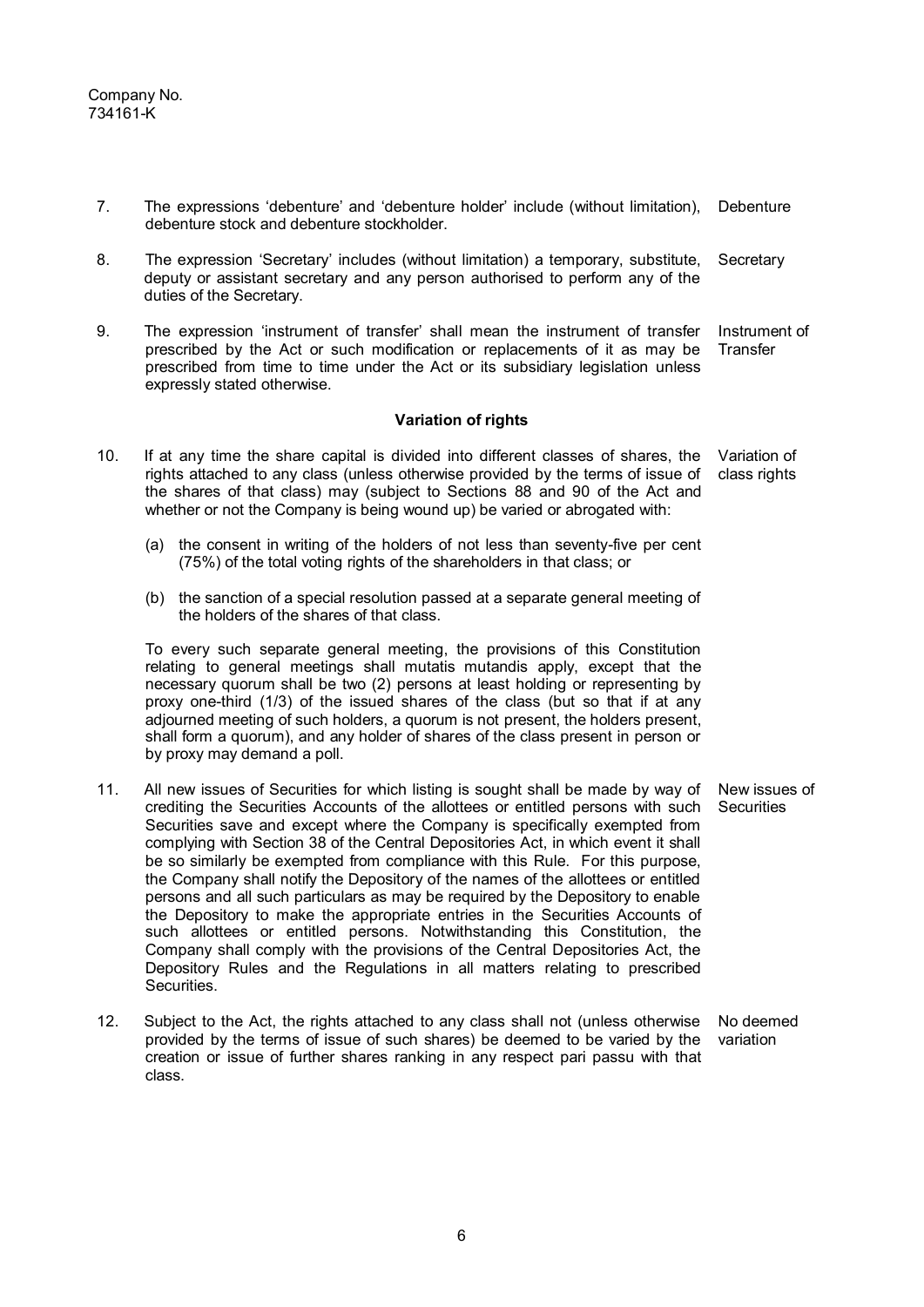#### **Share capital**

- 13. Subject to the Act and this Constitution, any unissued shares of the Company Issue of shares (whether forming part of the original or any increased capital) shall be at the disposal of the Directors who may offer, issue, allot (with or without conferring a right of renunciation), grant options over, grant any right or rights to subscribe for such shares or any right or rights to convert any security into such shares, or otherwise deal with or dispose of them to such persons at such times and on such terms and conditions as they may determine.
- 14. Rule 13 shall be subject to the proviso that the Company shall not offer, issue, allot, grant options over shares, grant any right or right to subscribe for shares or any right or rights to convert any security into shares or otherwise deal with or dispose of shares which will or may have the effect of transferring a controlling interest in or management control of the Company without the prior approval of the Members in general meeting. Restrictions on issue
- 15. Subject to the Act and without prejudice to any rights attached to any existing shares, any share may be issued with such rights or restrictions as the Company may by ordinary resolution determine or as the Directors (subject to them being duly authorised to do so by an ordinary resolution of the Company) may determine. Rights attached to shares
- 16. Subject to any direction to the contrary that may be given by the Company in Pre-emption general meeting and subject always to this Constitution and the Act, all new shares or other Securities shall, before issue, be offered to Members who at the date of the offer are entitled to receive notices from the Company of general meetings in proportion as nearly as the circumstances admit, to the amount of the existing shares or Securities to which they are entitled. The offer shall be made by notice specifying the number of shares or Securities offered, and limiting a time within which the offer, if not accepted, will be deemed to be declined, and, after the expiry of that time, or on the receipt of an intimation from the person to whom the offer is made that he declines to accept the shares or Securities offered, the Directors may dispose of those shares or Securities in such manner as they think most beneficial to the Company. The Directors may likewise also dispose of any new shares or Securities which (by reason of the ratio which the new shares or Securities bear to shares or Securities held by persons entitled to an offer of new shares or Securities) cannot, in the opinion of the Directors, be conveniently offered under this Constitution.
- 17. Notwithstanding Rule 16 above (but subject to the Act), the Company may (if required) apply to Bursa Malaysia for a waiver from convening an extraordinary general meeting to obtain shareholders' approval for further issue or issues of shares (other than bonus or rights issues) where: Waiver for issues
	- (a) the aggregate issues of shares (other than bonus and rights issues and other issues of shares which have been specifically approved by the shareholders in an extraordinary general meeting) in any one financial year in which such further issue or issues are made do not exceed ten per cent (10%) (or such higher percentage as Bursa Malaysia may from time to time allow either in respect of a particular financial year, generally or otherwise) of the Company's issued share capital; and
	- (b) there is in force at the time of the application for such waiver, a resolution of the Company in general meeting authorising the Directors to make such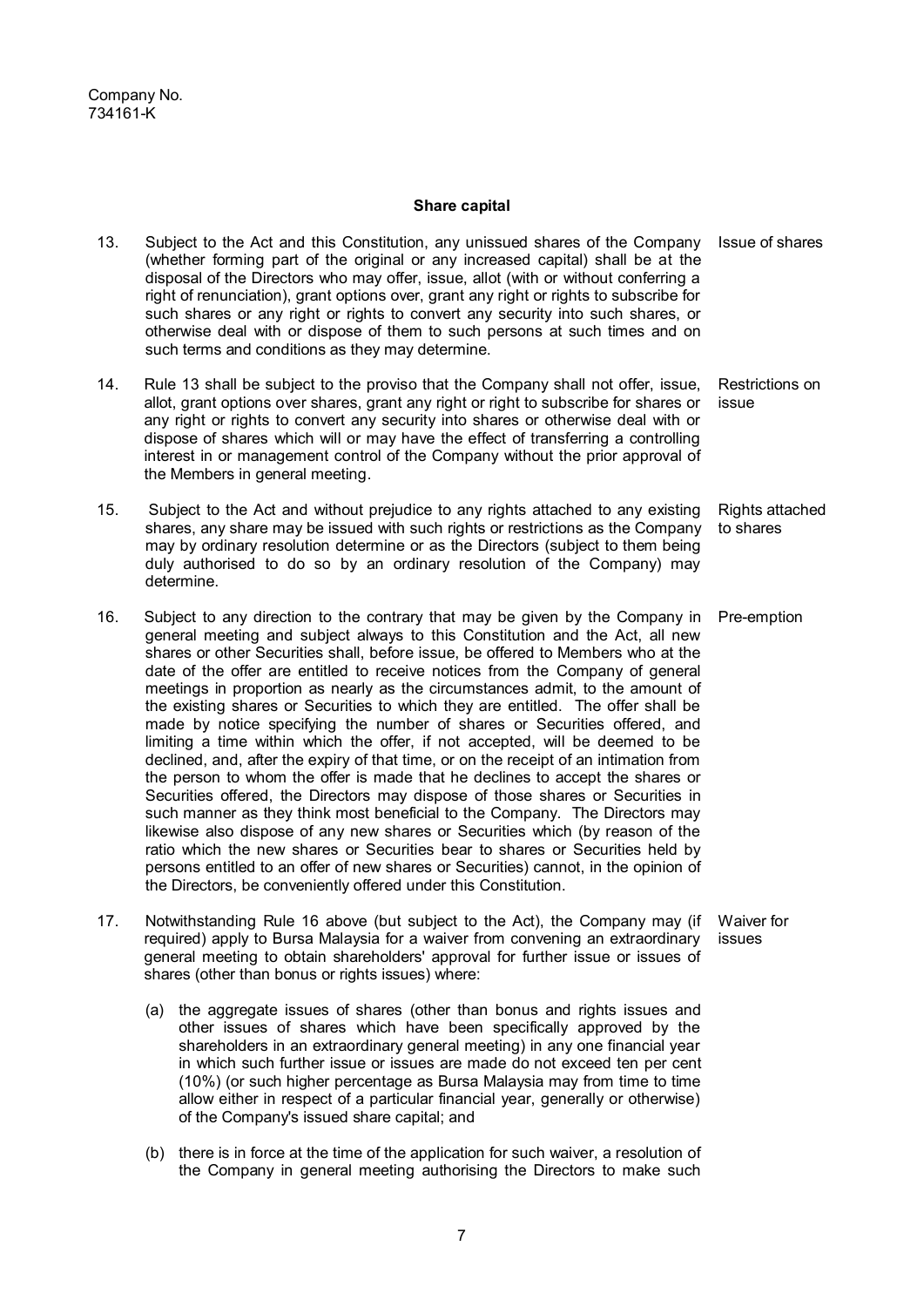further issue or issues as stated above.

| 18. | The Company may, pursuant to the Act, pay commission at a rate not exceeding<br>ten per cent (10%) of the price at which the shares are issued.                                                                                                                                                                                                                                                                                                                                                                                                     | Commission                                                           |
|-----|-----------------------------------------------------------------------------------------------------------------------------------------------------------------------------------------------------------------------------------------------------------------------------------------------------------------------------------------------------------------------------------------------------------------------------------------------------------------------------------------------------------------------------------------------------|----------------------------------------------------------------------|
| 19. | Except as authorised or required by law or this Constitution, no person shall be<br>recognised by the Company as holding any security on any trust, and the<br>Company shall not be bound by or recognise (even when having notice of it) any<br>equitable, contingent, future or partial interest in any security or any interest in<br>any fractional part of a security or (except only as provided by law) any other<br>rights in respect of any security except an absolute right to the entirety of the<br>security in the registered holder. | No recognition<br>of trust                                           |
| 20. | The Directors may at any time after the allotment of any security but before any<br>person has been entered in the Register as the holder recognise a renunciation<br>of such security by the allottee in favour of some other person and may accord to<br>any allottee of a security a right to effect such renunciation on such terms and<br>conditions as the Directors may determine.                                                                                                                                                           | Renunciation                                                         |
| 21. | Unless the Depository Rules permit otherwise, no more than one (1) person can<br>be entered as the holder of a security in the Record of Depositors.                                                                                                                                                                                                                                                                                                                                                                                                | Restriction on<br>number of joint<br>names                           |
|     | <b>Preference shares</b>                                                                                                                                                                                                                                                                                                                                                                                                                                                                                                                            |                                                                      |
| 22. | Subject to the Act and this Constitution, any preference shares may be issued on<br>terms that they are redeemable and/or convertible, or at the option of the<br>Company liable to be redeemed and/or converted into ordinary shares on such<br>terms and in such manner as may be provided for by this Constitution from time<br>to time.                                                                                                                                                                                                         | Redeemable<br>/convertible<br>preference<br>shares                   |
| 23. | If the Company at any time issues preference capital, it shall indicate at the same<br>time whether it reserves the right to issue further preference capital ranking<br>equally with or in priority to preference shares already issued.                                                                                                                                                                                                                                                                                                           | Reservation of<br>right to issue<br>further<br>preference<br>capital |
| 24. | Preference shareholders shall have:                                                                                                                                                                                                                                                                                                                                                                                                                                                                                                                 | Rights of<br>holders of                                              |
|     | the same rights as ordinary shareholders in respect of:<br>(a)                                                                                                                                                                                                                                                                                                                                                                                                                                                                                      | preference<br>shares                                                 |
|     | (i) receiving notices, annual reports and financial statements; and                                                                                                                                                                                                                                                                                                                                                                                                                                                                                 |                                                                      |

- (ii) attending general meetings of the Company;
- (b) the right to vote any meeting convened for the purposes of reducing the capital, or to wind up the Company and during the winding up of the Company, or disposing the whole of the Company's property, business and undertaking or directly affecting the rights attached to the shares and privileges, or when the dividend or part of the dividend on the preference shares is in arrears for more than 6 months.

# **Certificates/Notice of Allotment**

25. Subject to the Act, the Central Depositories Act, the Depository Rules and the Dispatch Regulations, the Company shall allot/issue Securities, dispatch notices of allotment to successful allottees and make an application for the quotation of such Securities in accordance with the period prescribed or allowed by Bursa notices of allotment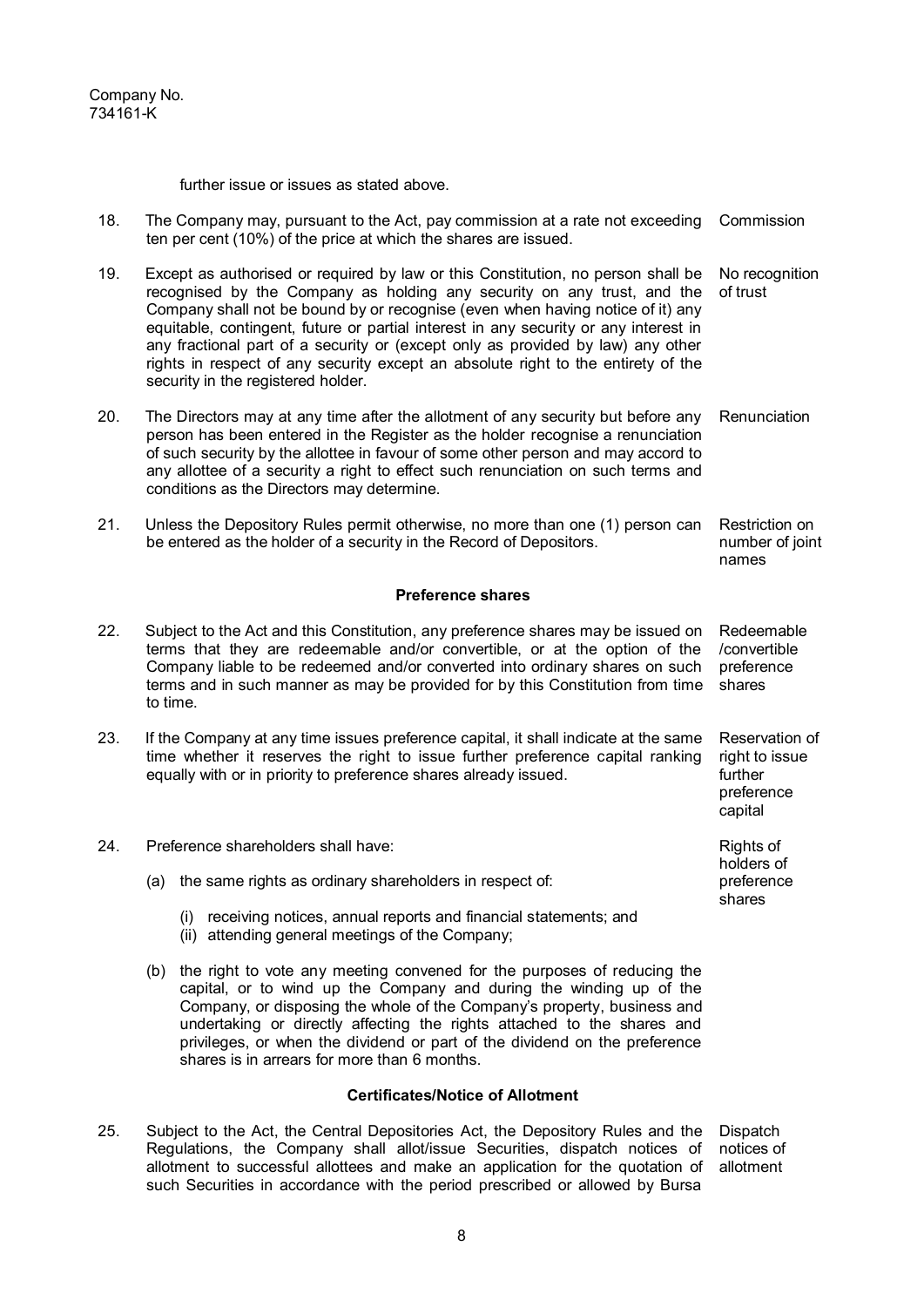Malaysia.

- 26. The Company shall deliver to the Depository the appropriate certificates in such Certificates denomination as may be specified by the Depository registered in the name of the Depository or its nominee company.
- 27. Every certificate shall be issued under the seal and bear the signatures or the autographic signatures reproduced by facsimile or other mechanical means by any two (2) Directors or one (1) Director and the Secretary or such other person as may be authorised by the Directors, and shall specify the number and class of Securities to which it relates, and the amount paid up thereon.
- 28. Nothing in this Constitution shall require the Company to issue under the Seal, its duplicate common seal or its official seal for use outside Malaysia, any certificate or other instrument, (other than a share certificate), which is not required to be issued by law. No obligation to issue certificate

#### **Lien**

- 29. The Company shall have a first and paramount lien on every share (not being a fully-paid share) for all amounts (whether presently payable or not) called or payable at a fixed time in respect of that share, and the Company shall also have a lien on all shares (other than fully-paid shares) standing registered in the name of a person whether for all amounts presently payable by him or his estate to the Company, but the Directors may at any time declare any share to be wholly or in part exempt from the provisions of this Rule. The Company's lien, if any, on a share shall extend to all distributions attributable to that share. Paramount lien
- 30. The Company's lien on shares and dividends from time to time declared in Restriction on respect of such shares, shall be restricted to unpaid calls and instalments on the specific shares in respect of which such moneys are due and unpaid, and to such amounts as the Company may be called on by law to pay and has paid in respect of the shares of the Member or deceased Member. lien

## **Calls on shares**

- 31. Subject to the terms of allotment, the Directors may from time to time make calls on the Members in respect of any amounts unpaid on their shares, and each Member shall (subject to receiving at least fourteen (14) clear days' notice specifying the time or times and the place or places of payment) pay to the Company at the time or times and the place or places so specified the amount called on his shares. A call shall be deemed to have been made at the time when the resolution of the Directors authorising the call was passed. Directors may make calls 32. If a call is not paid before or on the day appointed for payment, the person from Interest on
- whom the amount is due shall pay interest on the amount unpaid at the rate not exceeding eight per centum per annum (8%) per year from the day appointed for the payment to the time of the actual payment but the Directors shall be at liberty to waive payment of such interest wholly or in part. unpaid calls
- 33. The provisions of this Constitution as to payment of interest shall apply in the case of non-payment of any amount which by the terms of issue of a share becomes payable at a fixed time, whether on account of the amount of the share, or by way of premium, as if it had become payable by virtue of a call duly made and notified. Application of interest provisions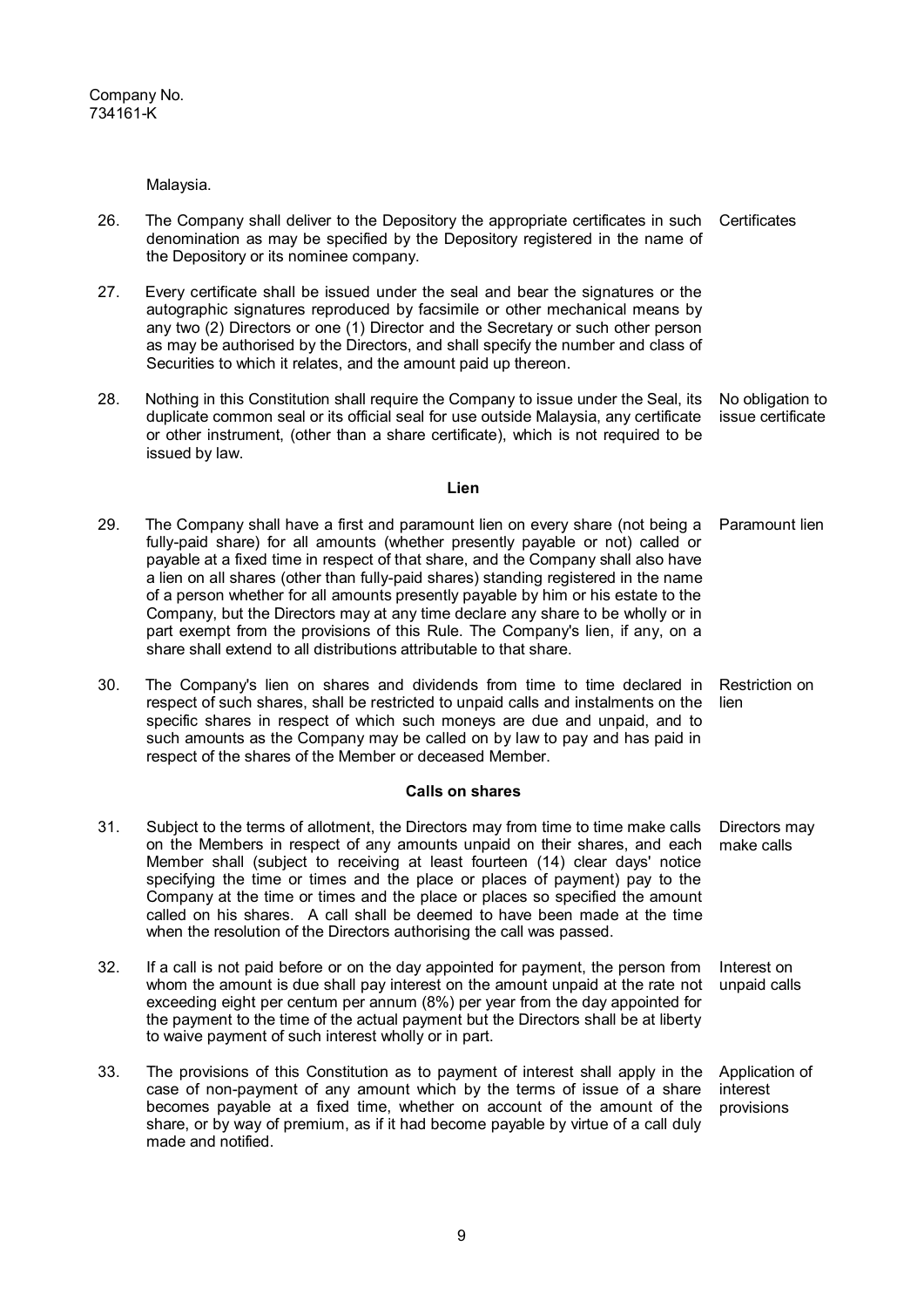| 34. |                                                                                                                                                                                                                                                        | Capital paid on shares in advance of calls shall not, while carrying interest,<br>confer a right to participate in profits.                                                                                                                                                                                                                                                                                                                                                                                                                                                                                                                                               | Capital paid in<br>advance                          |
|-----|--------------------------------------------------------------------------------------------------------------------------------------------------------------------------------------------------------------------------------------------------------|---------------------------------------------------------------------------------------------------------------------------------------------------------------------------------------------------------------------------------------------------------------------------------------------------------------------------------------------------------------------------------------------------------------------------------------------------------------------------------------------------------------------------------------------------------------------------------------------------------------------------------------------------------------------------|-----------------------------------------------------|
| 35. |                                                                                                                                                                                                                                                        | Subject to the terms of allotment, the Directors may make arrangements on the<br>issue of shares for a difference between the holders in the amounts and times of<br>payment of calls on their shares.                                                                                                                                                                                                                                                                                                                                                                                                                                                                    | Difference in<br>amounts and<br>times of<br>payment |
| 36. |                                                                                                                                                                                                                                                        | The Directors may (if they think fit) receive from any Member all or any part of<br>the amounts for the time being uncalled and unpaid on any of his shares, and<br>may pay interest on the amounts so advanced (until such amounts would but for<br>such advance become presently payable) at such rate not exceeding eight per<br>cent (8%) per year (or such other rate as may be fixed by the Company in<br>general meeting) as may be agreed between the Directors and the Member.                                                                                                                                                                                   | Payment of<br>uncalled<br>amounts                   |
|     |                                                                                                                                                                                                                                                        | <b>Transfer</b>                                                                                                                                                                                                                                                                                                                                                                                                                                                                                                                                                                                                                                                           |                                                     |
| 37. |                                                                                                                                                                                                                                                        | Subject to the Act, this Constitution, the Central Depositories Act, the Depository<br>Rules and the Regulations, the transfer of any Securities or class of listed<br>Securities of the Company shall be made by way of book entry by the Depository<br>in accordance with the Depository Rules and notwithstanding Sections 105, 106<br>and 110 of the Act, but subject to Section 148(2) of the Act and any exemption that<br>may be made from compliance with Section 148(1) of the Act, the Company shall be<br>precluded from registering and effecting any transfer of Securities.                                                                                 | Transfer of<br><b>Securities</b>                    |
| 38. |                                                                                                                                                                                                                                                        | The instrument of transfer lodged with the Company shall be executed by or on<br>behalf of the transferor and the transferee and the transferor shall be deemed to<br>remain the holder of the security until the transferee's name is entered in the<br>Register as the holder of that security.                                                                                                                                                                                                                                                                                                                                                                         | Execution<br>Requirements                           |
| 39. | Subject to the Act, the Directors may decline to register any instrument of<br>transfer of shares which are not fully paid (whether these are quoted or<br>otherwise) or on which the Company has a lien to any person of whom they do<br>not approve. | Directors' right<br>to decline<br>registration                                                                                                                                                                                                                                                                                                                                                                                                                                                                                                                                                                                                                            |                                                     |
| 40. | The Depository may, in its absolute discretion, refuse to register any transfer that<br>does not comply with the Central Depositories Act, the Depository Rules and the<br>Regulations.                                                                |                                                                                                                                                                                                                                                                                                                                                                                                                                                                                                                                                                                                                                                                           | Depository's<br>right to refuse<br>transfer         |
| 41. |                                                                                                                                                                                                                                                        | (a) Where a Foreigner holds Deposited Securities in a Securities Account and<br>such Deposited Securities raise the ownership of shares in the Company by<br>Foreigners beyond the Prescribed Limit, such Foreigner, in respect of such<br>Deposited Securities, shall only be entitled to such rights, benefits, powers<br>and privileges as may be determined by the Board of Directors from time to<br>time pursuant to the Regulations and such determination shall for<br>avoidance of doubt take precedence over all rights, benefits, powers and<br>privileges that would otherwise accrue to the Foreigner whether pursuant to<br>this Constitution or otherwise. | Deposited<br>Securities held<br>by Foreigner        |
|     | (b)                                                                                                                                                                                                                                                    | The Company shall make public announcements at such intervals as the<br>Company deems fit or as may be required by the relevant authorities of the<br>percentage of the then issued ordinary share capital of the Company which                                                                                                                                                                                                                                                                                                                                                                                                                                           |                                                     |

in its opinion is owned by Foreigners and whenever such percentage reaches the Prescribed Limit, the Company may make a public

announcement to that effect.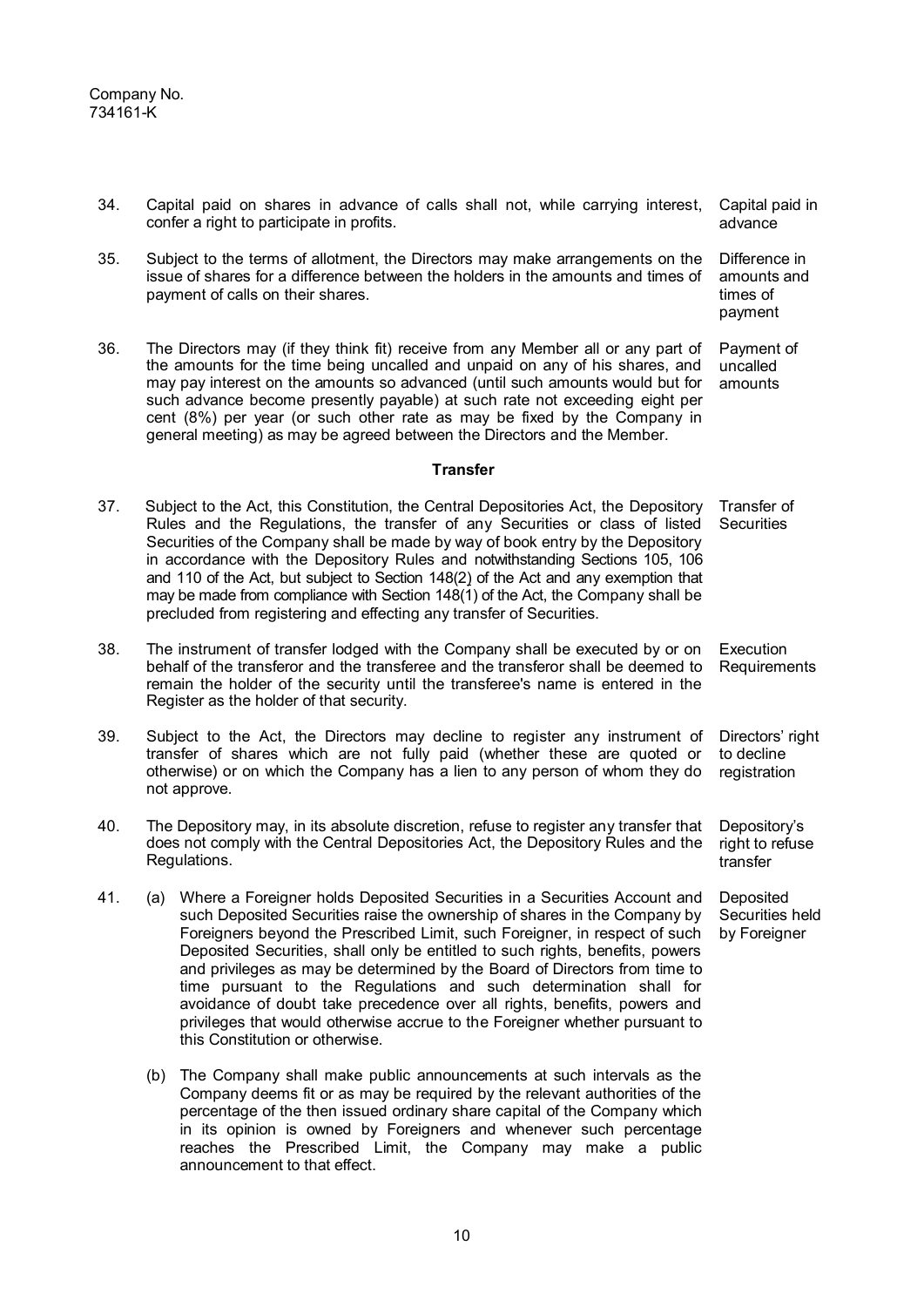- 42. Subject to the Central Depositories Act, the Depository Rules and the Regulations, any Member may transfer all or any of its Securities by instrument in writing in the form prescribed and approved by Bursa Malaysia and the Registrar (as the case may be). Subject to this Constitution, there shall be no restriction on the transfer of fully paid-up Securities except where required by law. The instruments shall be executed by or on behalf of the transferor and the transferee and the transferor shall remain the holder of the Securities transferred until it is entered in the Register and/or the Record of Depositors as the case may be. All transfers of Deposited Securities shall be effected in accordance with the Act, the Central Depositories Act, the Depository Rules and the Regulations. Transfer fully paid Securities
- 43. The Register shall be closed for such periods as the Directors may from time to Closure of time determine but such Register shall not be closed for more than thirty (30) register days in any year. The Company shall before it closes such Register:
	- (a) give notice of such intended closure (in the case of the Register) in accordance with the Act;
	- (b) give notice of such intended closure to Bursa Malaysia at least ten (10) Market Days before the intended date of such closure or such number of Market Days which Bursa Malaysia may stipulate from time to time including in such notice, such date, the reason for such closure and the address of the share registry at which documents will be accepted for registration:
	- (c) publish in at least one (1) nationally circulated Bahasa Malaysia or English daily newspaper, a notice of such intended closure including the information to be included in the notice referred to in this Constitution.

The Company shall give notice in accordance with the Depository Rules and the Regulations to enable the Depository to prepare the appropriate Record of Depositors.

- 44. (a) The Company shall be entitled to destroy:
	- (i) any instrument of transfer which has been registered at any time after six (6) years from the date of its registration;
	- (ii) any dividend mandate or any variation or cancellation of it or any notification of change of address, at any time after two (2) years from the date of the recording;
	- (iii) any share certificate which has been cancelled, at any time after one (1) year from the date of its cancellation;
	- (iv) any other document on the basis of which any entry in the Register is made, at any time after six (6) years from the date such entry in the Register was first made in respect of such document.
	- (b) Every entry in the Register purporting to have been made on the basis of an instrument of transfer or other document destroyed under Rule 44(a) shall be conclusively deemed to have been duly and properly made and that:
		- (i) every instrument of transfer so destroyed was a valid and effective instrument duly and properly registered;
		- (ii) every share certificate so destroyed was a valid certificate duly and properly cancelled;
		- (iii) every other document destroyed under Rule 44(a) was a valid and effective document in accordance with its recorded particulars in the

Destruction of records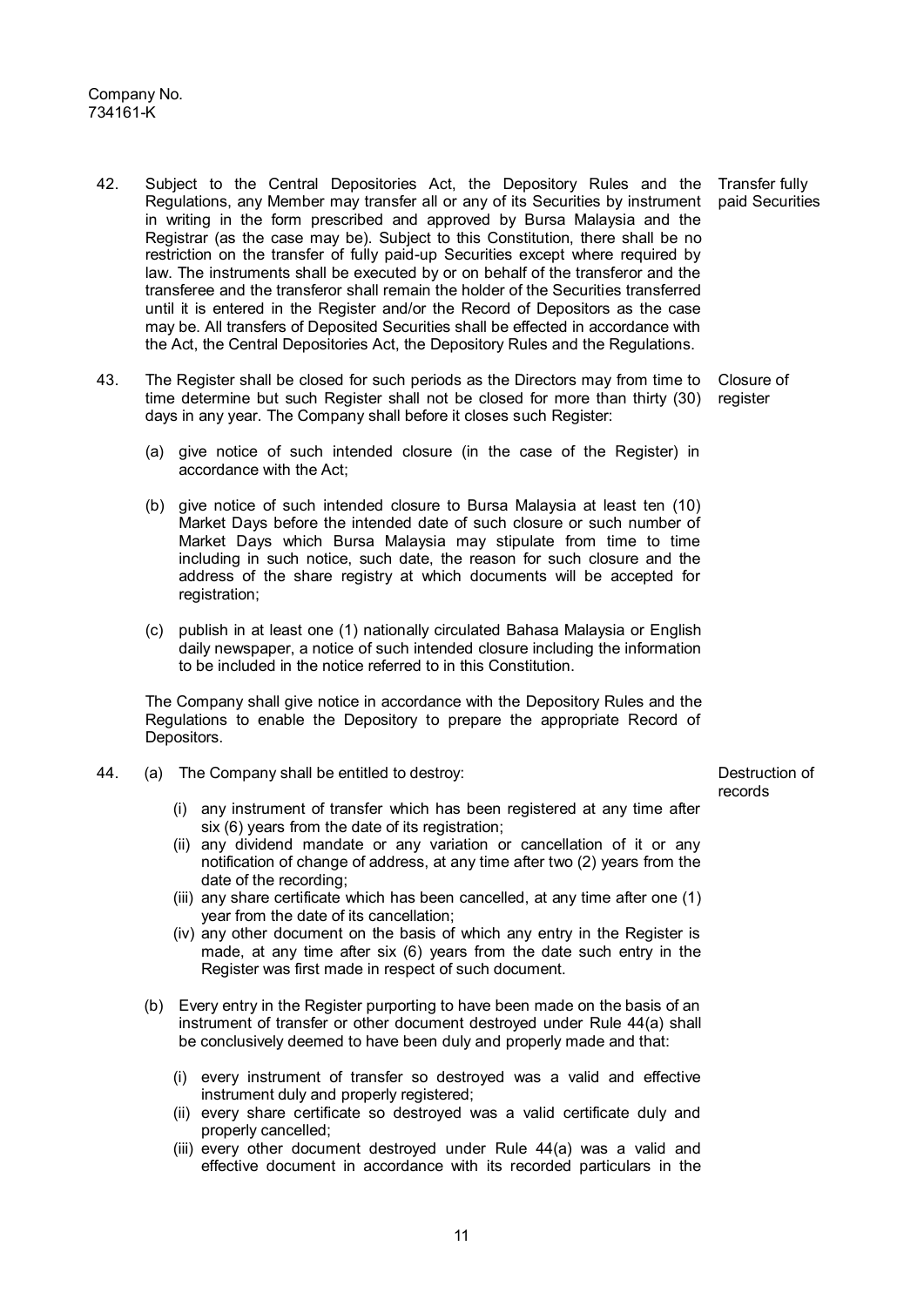books or records of the Company.

- (c) The provisions of Rules 44(a) and (b) shall be subject to the following:
	- (i) any document may only be destroyed in good faith and without express notice to the Company that the preservation of such document was relevant to any claim;
	- (ii) nothing in such provisions shall be construed to impose on the Company any liability in respect of the destruction of any such document earlier than provided for by Rule 44(a) or in any case where the conditions in such Rule have not been fulfilled;
	- (iii) references to the destruction of any document include references to its disposal in any manner;
	- (iv) references to documents include (without limitation) any records or copies of documents stored on microfilm, microfiche, any electronic database or any other system of data recording and storage.
- 45. Subject to the Act, every entry in the Register, purporting to have been made on the basis of an instrument of transfer or other document in good faith by the Company shall be conclusively deemed to have been duly and properly made including (without limitation) where:
	- (a) the instrument of transfer or other document is obtained or created fraudulently or is otherwise void, voidable or otherwise unenforceable;
	- (b) the Company or any of its Directors or officers may have notice that such instrument of transfer was signed, executed and/or delivered by the transferor or other authorised person in blank as to the name of the transferee or the particulars of the Securities transferred or otherwise made defectively;

and any person who becomes the registered holder of any Securities by reason of any such entry shall be entitled to be recognised as the registered holder of such Securities, and the Company, its Directors and/or other officers shall not be liable to any person by reason of any such entry being made.

46. Neither the Company nor any of its Directors shall be liable for any transfer of Securities effected by the Depository.

the Company and Directors

#### **Overseas branch register**

- 47. (a) The Company may establish and keep in any place outside Malaysia a Branch register branch register of its Members in accordance with the Act.
	- (b) Subject to the Act and this Constitution, any such register shall be established and kept in such manner as the Directors may from time to time determine.
	- (c) For the purpose of any branch register, the Directors may empower any officer of the Company or other person or persons or committee ('Local Authority') to keep the register in such manner and subject to such regulations as the Directors may from time to time prescribe or allow, and may delegate to any such Local Authority the duty of examining and passing or refusing transfers and transmissions and approving or refusing to approve transferees of shares and of issuing certificates of shares.

No liability of Directors etc

No liability of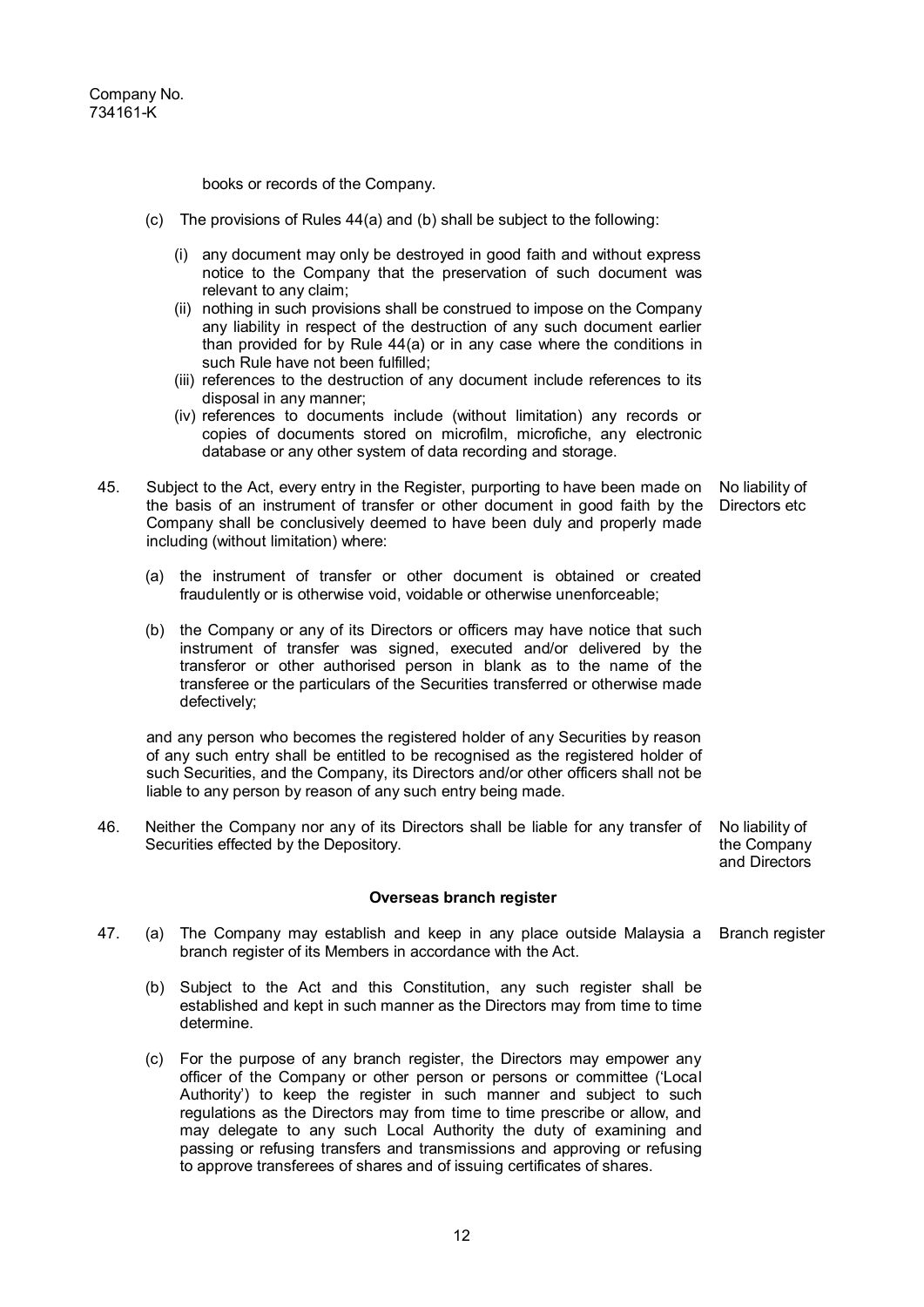(d) The Local Authority shall from time to time transmit to the Office copies of every entry on any branch register as required by the Act.

#### **Shareholding information**

48. (a) The Company may by written notice require any Member within such Information on reasonable time specified in such notice:

shareholding

- (i) to state to the Company whether he holds any Securities in the Company beneficially or as trustee or nominee;
- (ii) if such Member holds such Securities as trustee or nominee, to give the Company (to the extent that he knows) particulars of the persons for whom he holds such Securities including (without limitation), such persons' names, addresses and other particulars of such persons which are sufficient to enable such persons to be identified and the nature of their interest.
- (b) The Company may at any time after it has received information under Rule 48(a) require by written notice any person (whom any Member in reply to the notice referred to in such Rule has stated or given to the Company as having an interest in any Securities):
	- (i) to state to the Company whether he holds such interest beneficially or as trustee or nominee;
	- (ii) if he holds such interest as trustee or nominee, to give the Company (to the extent that he knows) particulars of the persons for whom he holds such interest including (without limitation), such persons' names, addresses and other particulars of such persons which are sufficient to enable such persons to be identified and the nature of their interest.
- (c) The Company may also by written notice require such persons identified under Rule 48(b) as persons for whom an interest in a security is being held to make the statements and give the particulars which the Company is entitled to require a person to give under Rule 48(b).
- (d) The Company may by written notice require a Member to state within such reasonable time specified in such notice whether any of the voting rights carried by any shares in the Company held by him are the subject of any agreement or arrangement under which another person is entitled to control his exercise of those rights and if so, all material particulars of such agreement or arrangement (whether written or oral) and the particulars of all parties to it.

#### **Transmission**

49. Where:

**Transmission** of Securities

- (a) the Securities of the Company are listed on another stock exchange; and
- (b) the Company is exempted from compliance with Section 14 of the Central Depositories Act or Section 29 of the Securities Industry (Central Depositories) (Amendment) (No. 2) Act 1998, as the case may be, under the Depository Rules in respect of such Securities;

the Company shall, upon request of a Securities holder, permit a transmission of Securities held by such Securities holder from the register of holders maintained by the registrar of the Company in the jurisdiction of the other stock exchange, to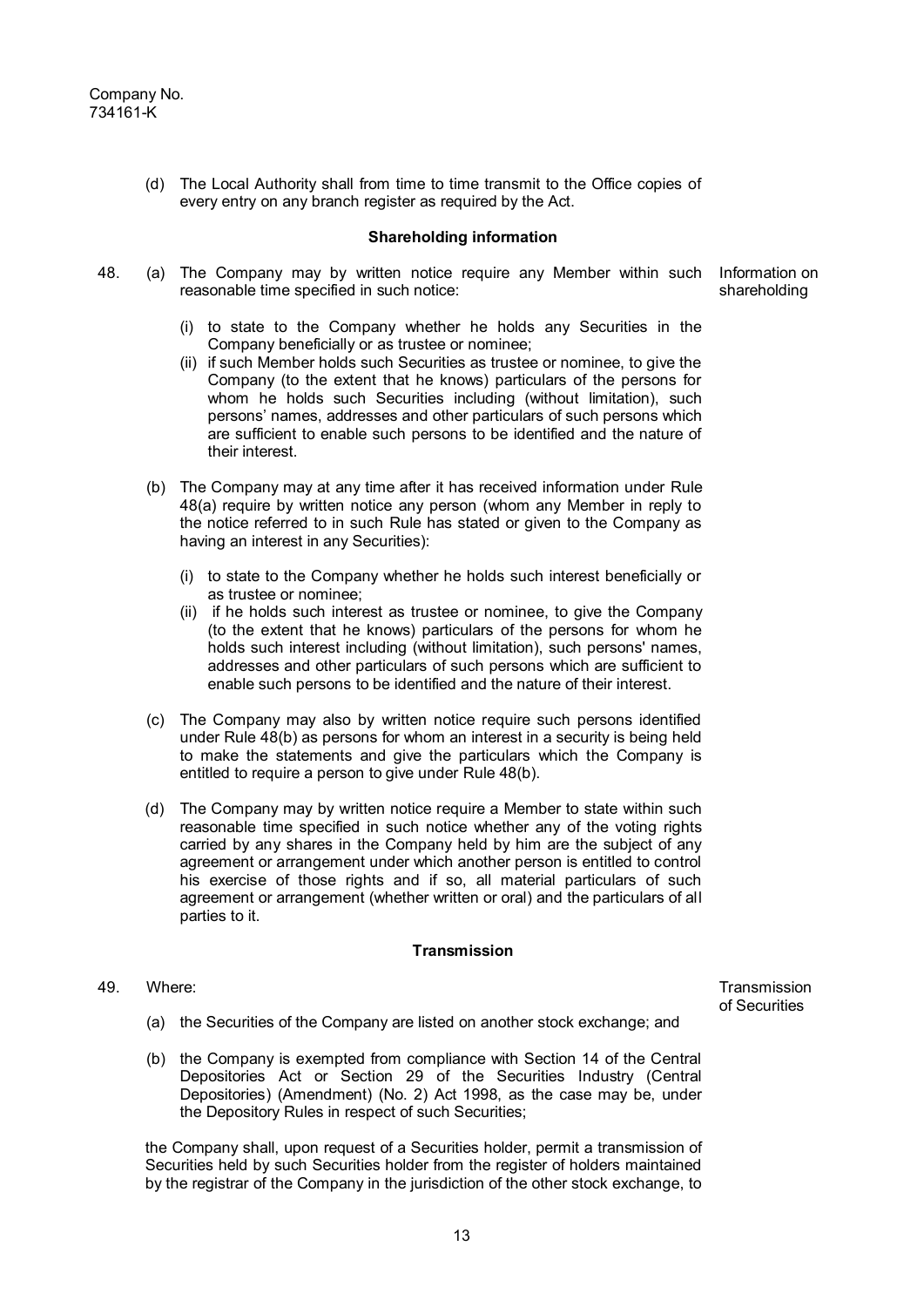the register of holders maintained by the Share Registrar in Malaysia and vice versa provided that there shall be no change in the ownership of such Securities.

- 50. A personal representative of a deceased holder of Deposited Securities shall not be recognised except by the Depository in accordance with the Depository Rules and the Regulations or as the Depository may determine. Recognition of persons on death
- 51. The entitlement of a person becoming entitled to a security in consequence of the death, bankruptcy or mental disorder of a Member to elect either to have his name entered as the holder of such security in the Record of Depositors or to have the name of some person nominated by him entered in the Record of Depositors as a holder of such Securities shall be subject to and in accordance with the Depository Rules and the Regulations or as the Depository may determine.
- 52. A person becoming entitled to a security by reason of the death, bankruptcy or mental disorder of the holder or by operation of law shall, subject to and in accordance with the Depository Rules, the Regulations or as the Depository may determine, be entitled to the rights to which he would be entitled as the holder of the security. Rights to a person entitled

#### **Forfeiture**

- 53. If a call remains unpaid after it has become due and payable, the Directors may give to the person from whom it is due at least 14 clear days' notice requiring payment of the amount unpaid together with any interest which may have accrued. The notice shall name the place where payment is to be made and shall state that if the notice is not complied with, the shares in respect of which the call was made will be liable to be forfeited. notice
- 54. If the notice is not complied with, any share in respect of which it was given may, before the payment required by the notice has been made, be forfeited by a resolution of the Directors and the forfeiture shall include all dividends or other moneys payable in respect of the forfeited shares and not paid before the forfeiture.
- 55. Subject to the Act, the Central Depositories Act, the Depository Rules and the Regulations, a forfeited share may be sold, re-allotted or otherwise disposed of on such terms and in such manner as the Directors may determine either to the person who was before the forfeiture the holder or to any other person and at any time before sale, re-allotment or other disposition, the forfeiture may be cancelled on such terms as the Directors think fit. Where for the purposes of its disposal, a forfeited share is to be transferred to any person, the Directors may authorise some person (including the Depository) to execute an instrument of transfer of the share to that person.
- 56. A person whose shares have been forfeited shall cease to be a Member in respect of them and shall surrender to the Company for cancellation, the certificate for the shares forfeited (if any) but shall remain liable to the Company for all moneys which at the date of forfeiture were presently payable by him to the Company in respect of those shares with interest at the rate at which interest was payable on those moneys before the forfeiture from the date of forfeiture until payment but the Directors may waive payment wholly or in part or enforce payment without any allowance for the value of the shares at the time of the forfeiture or for any consideration received on their disposal. remain
- 57. Subject to any lien for amounts not presently payable (if any), any residue of the Residue of

Forfeiture

Entitlement to a security in consequence of the death, bankruptcy or mental disorder of a Member

Noncompliance with notice

Right to sell etc. forfeited shares

Liability to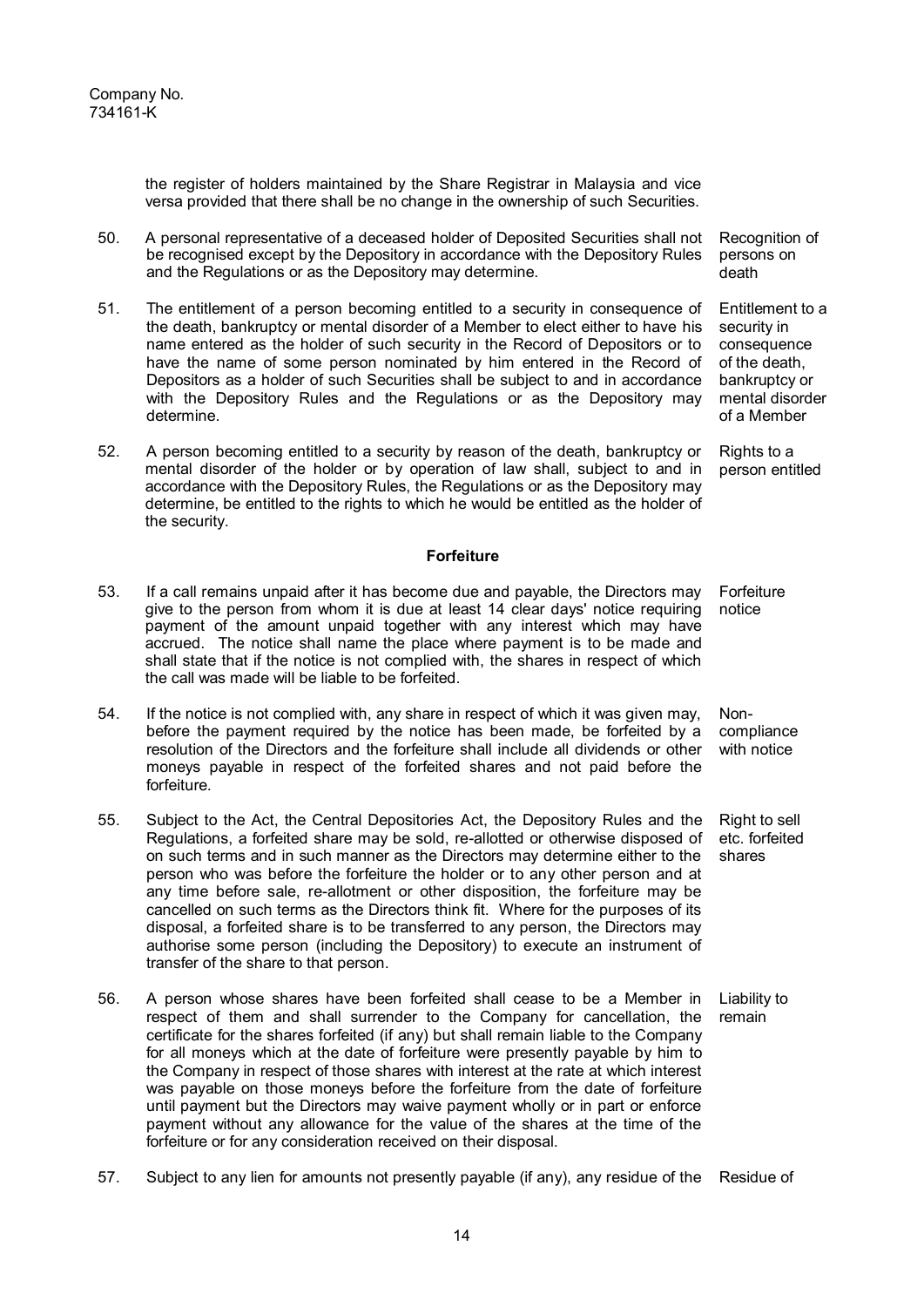proceeds of forfeited shares sold, re-allotted or otherwise disposed of, after the satisfaction of the unpaid calls and accrued interest and expenses, shall be paid to the person whose shares have been forfeited, or his executors, administrators, assignees, guardians or receivers or the committee of his estate or as he directs. proceeds

58. A statutory declaration in writing by a Director or the Secretary that a share has been forfeited on a specified date shall be conclusive evidence of the facts stated in it as against all persons claiming to be entitled to the share and the declaration shall (subject to the execution of an instrument of transfer if necessary) constitute a good title to the share and the person to whom the share is disposed of shall not be bound to see to the application of the consideration (if any), nor shall his title to the share be affected by any irregularity in or invalidity of the proceedings in reference to the forfeiture or disposal of the share. **Statutory** declaration

### **Share Buyback**

59. Subject to the requirements and provisions of the Act, and the requirements of the Bursa Malaysia and/or any other relevant authorities, the Company may from time to time, acquire by purchase in good faith and in the best interests of the Company, the Company's own shares through Bursa Malaysia and any other stock exchange on which the shares are quoted. Share buyback

#### **Stock**

- 60. The Company in general meeting may by ordinary resolution, convert any paidup shares into stock, and reconvert any stock into paid-up shares of any denomination. Conversion to stock
- 61. The holders of any stock may transfer all or any part of their holdings in the same manner and subject to the same provisions as and subject to which the shares from which the stock arose might before conversion have been transferred, or as near to that manner and those provisions as circumstances admit, and the Directors may fix the minimum amount of stock transferable, but such minimum shall not exceed the nominal value of the shares from which the stock arose. Transfer of stock
- 62. The holders of stock shall, according to the amount of stock held by them, have the same rights as regards dividends, participation in assets on a winding up, voting at meetings and other matters as if they held the shares from which the stock arose, but no such right (except participation in distribution and in assets on a winding up or otherwise) shall be conferred by an amount of stock which would not, in the form of shares, have conferred that right. Rights of stockholders
- 63. Such of this Constitution as are applicable to paid-up shares shall apply to stock, and the words 'share' and 'shareholder' shall include 'stock' and 'stockholder'. Application of Constitution to stock

#### **Alteration of capital**

- 64. The Company may by ordinary resolution: (a) consolidate and divide all or any of its share capital into shares of larger cancellation amount; Consolidation, division and
	- (b) subject to Section 84(1) of the Act, subdivide its existing shares or any of them into shares of smaller amount;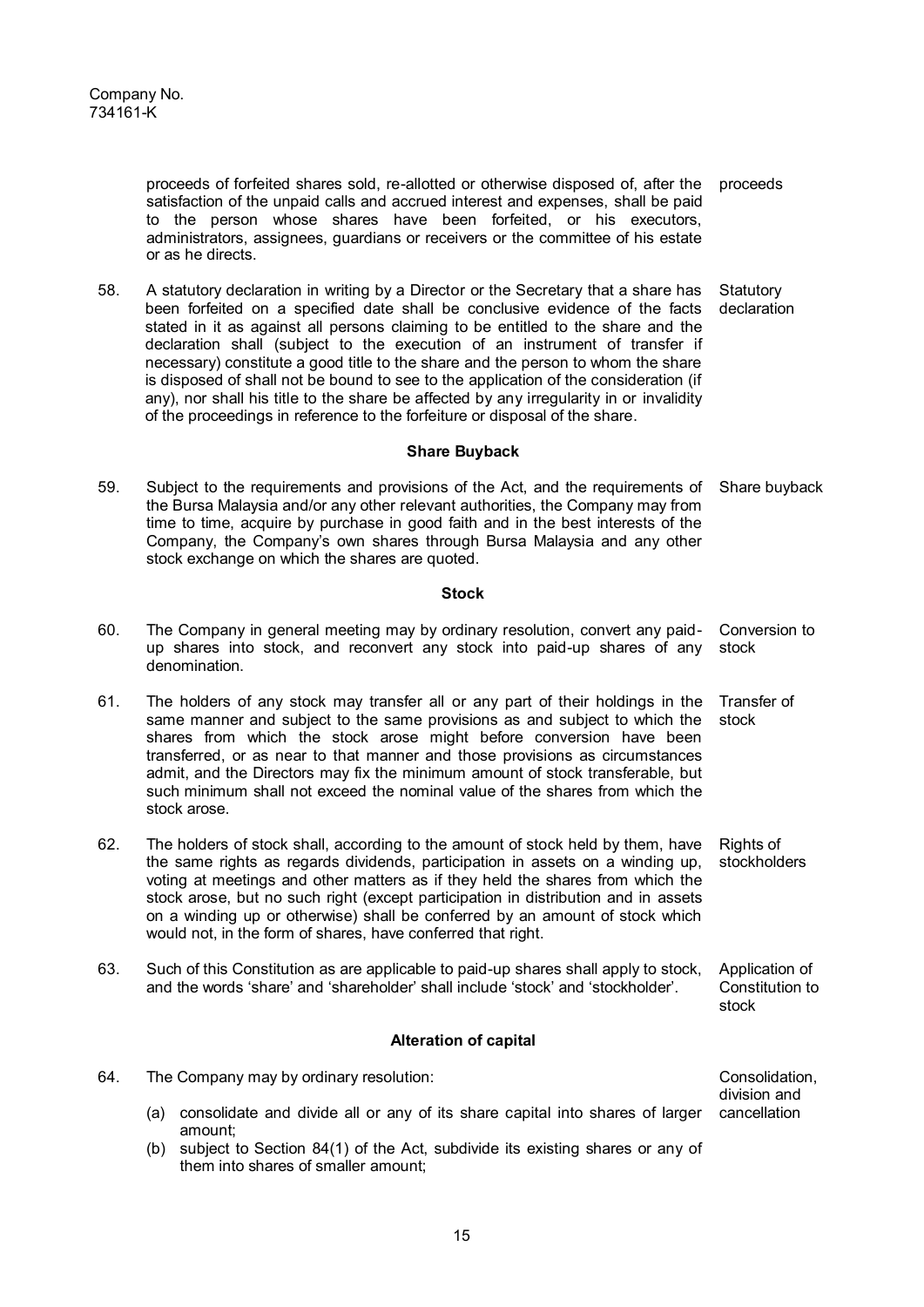|                         | (c) cancel any shares which at the date of the passing of the resolution have<br>not been taken or agreed to be taken by any person and diminish the<br>amount of its share capital by the amount of the shares so cancelled.                                                                                                                                                                                                                                                                                                                                                                                                                               |                                                    |  |  |
|-------------------------|-------------------------------------------------------------------------------------------------------------------------------------------------------------------------------------------------------------------------------------------------------------------------------------------------------------------------------------------------------------------------------------------------------------------------------------------------------------------------------------------------------------------------------------------------------------------------------------------------------------------------------------------------------------|----------------------------------------------------|--|--|
| 65.                     | Subject to any direction by the Company in general meeting, if there has arisen<br>Members being entitled to any issued shares of the Company in fractions, the<br>Directors may deal with such fractions as they may determine including (without<br>limitation), selling the shares to which Members are so entitled for such price as<br>the Directors may determine and paying and distributing to the Members entitled<br>to such shares in due proportions the net proceeds of such sale.                                                                                                                                                             | Fractions                                          |  |  |
| 66.                     | The Directors may (to give effect to such sale referred to in Rule 65):                                                                                                                                                                                                                                                                                                                                                                                                                                                                                                                                                                                     | Nomination of<br>person to                         |  |  |
|                         | nominate any person to receive and/or to execute a sale and/or transfer of<br>(a)<br>the shares sold on behalf of the Members so entitled to or in accordance<br>with the directions of the purchaser;<br>(b) enter or have entered the name of the transferee in the Register as the<br>holder of the shares to which such transfer relates,                                                                                                                                                                                                                                                                                                               | execute<br>transfer                                |  |  |
|                         | and the purchaser shall not be concerned to ensure that the purchase<br>consideration is properly applied nor shall title to the shares be affected by any<br>irregularity or invalidity in the proceedings in relation to the sale.                                                                                                                                                                                                                                                                                                                                                                                                                        |                                                    |  |  |
| 67.                     | The Company may by special resolution reduce its share capital in accordance<br>with the Act.                                                                                                                                                                                                                                                                                                                                                                                                                                                                                                                                                               | Reduction of<br>capital                            |  |  |
|                         | Increase of capital                                                                                                                                                                                                                                                                                                                                                                                                                                                                                                                                                                                                                                         |                                                    |  |  |
| 68.                     | Without prejudice to the rights attached to any existing shares or class of shares,<br>the Company in general meeting may by ordinary resolution increase its capital<br>by the creation of shares of such nominal amounts, and carrying such rights and<br>restrictions, as the resolution specifies provided that where the capital of the<br>Company consists of shares of different monetary denominations, voting rights (if<br>specified in such resolution) shall be prescribed in such a manner that a unit of<br>capital in each class, when reduced to a common denominator, shall carry the<br>same voting power when such right is exercisable. | Resolution to<br>increase capital                  |  |  |
| 69.                     | All new shares shall be subject to the same provisions as to the payment of Application of<br>calls, lien, transfer, transmission, forfeiture and otherwise as the shares in the provision to<br>existing share capital.                                                                                                                                                                                                                                                                                                                                                                                                                                    | new shares                                         |  |  |
| <b>General Meetings</b> |                                                                                                                                                                                                                                                                                                                                                                                                                                                                                                                                                                                                                                                             |                                                    |  |  |
| 70.                     | The Company shall hold an annual general meeting in every calendar year in<br>accordance with the Act to transact matters prescribed by the Act. All general<br>meetings other than annual general meetings shall be called extraordinary<br>general meetings.                                                                                                                                                                                                                                                                                                                                                                                              | Annual and<br>extraordinary<br>general<br>meetings |  |  |
| 71.                     | The Directors may call general meetings and, on the requisition of Members who<br>hold at the date of the deposit of the requisition at least ten per cent (10%) of<br>such issued share capital of the Company which as at the date of the deposit<br>carries the right to vote at general meetings, excluding any paid up share capital<br>as treasure shares, pursuant to Section 311 of the Act, forthwith proceed to call<br>for the meeting within fourteen (14) days from the date of the requisition and<br>thereafter convene an extraordinary general meeting on a date not later than                                                            | Calling of<br>meetings                             |  |  |

twenty eight (28) days from the date of the notice to convene the extraordinary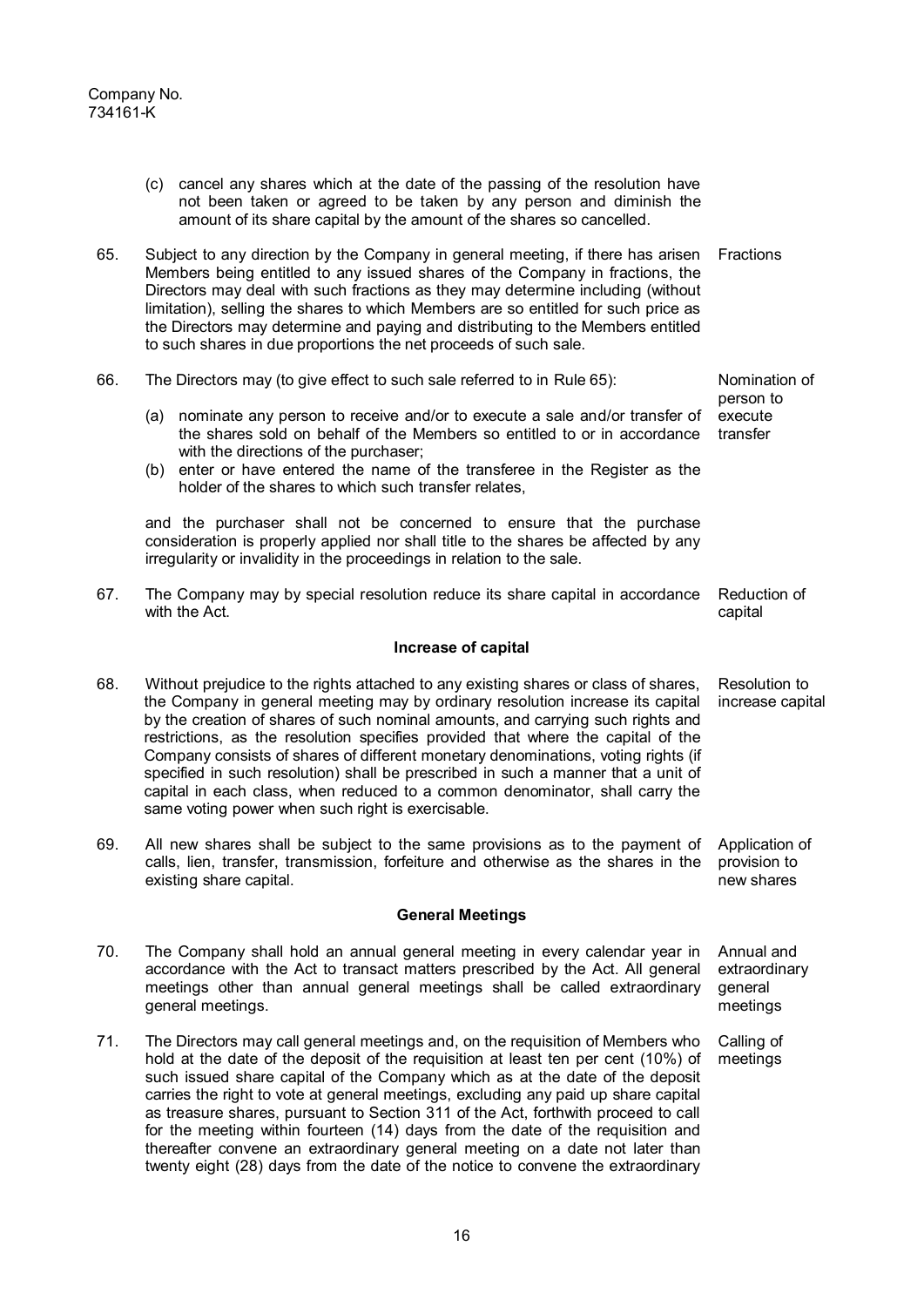general meeting.

#### **Notice of General Meeting**

- 72. In accordance with the Depository Rules and the Regulations, the Company shall request the Depository in writing to issue a Record of Depositors to whom notices of general meetings shall be given by the Company. The Company shall also request the Depository in writing in accordance with the Depository Rules and the Regulations to issue a Record of Depositors, as at the latest date which is reasonably practicable which shall in any event be not less than three (3) clear Market Days before the general meeting ("General Meeting Record of Depositors"). Subject to the Regulations and notwithstanding any provisions in the Act, the General Meeting Record of Depositors shall be the final record of all Depositors who shall be deemed to be the registered holders of the shares of the Company eligible to be present and vote at such meetings.
- 73. The notices convening meetings shall specify the place, day and hour of the meeting, and shall be given to all Members, at least twenty-one (21) days before the meeting in the case of an annual general meeting or in the case where a special resolution is to be proposed at the general meeting or at least fourteen (14) days before the meeting in the case of other general meeting. Any notice of a meeting called to consider special business shall be accompanied by a statement regarding the effect of any proposed resolution in respect of such special business. At least fourteen (14) days' notice or twenty-one (21) days' notice in the case where any special resolution is proposed or where it is the annual general meeting, of every such meeting shall be given by advertisement in at least one (1) nationally circulated Bahasa Malaysia or English daily newspaper and in writing to each stock exchange upon which the Company is listed.
- 74. Subject to this Constitution and to any restrictions imposed on any shares, every notice calling a general meeting shall be given by advertisement in at least one (1) nationally circulated Bahasa Malaysia or English daily newspaper and in writing to Bursa Malaysia, all the Members, to all persons entitled to a share (who have produced such evidence as may from time to time be required by the Depository in accordance with the Depository Rules or as the Depository may determine) in consequence of the death, bankruptcy or mental disorder of a Member or by operation of law and to the Directors and auditors of the Company. A notice by advertisement under this Rule shall be deemed given on the day on which the advertisement appears in the daily newspaper through which such advertisement is made. notice
- 75. In every notice calling a general meeting, there shall appear with reasonable prominence a statement that a Member is entitled to appoint not more than two (2) proxies to attend and vote in his place, that a proxy may but need not be a Member and that if a Member appoints two (2) proxies, the appointments shall be invalid unless he specifies the proportions of his holdings to be represented by each proxy. Proxy statement
- 76. The accidental omission to give notice of a meeting to, or the non-receipt of notice of a meeting by, any person entitled to receive notice shall not invalidate the proceedings of that meeting. Accidental omission

Record of **Depositors** 

**Specifications** on notice

Manner of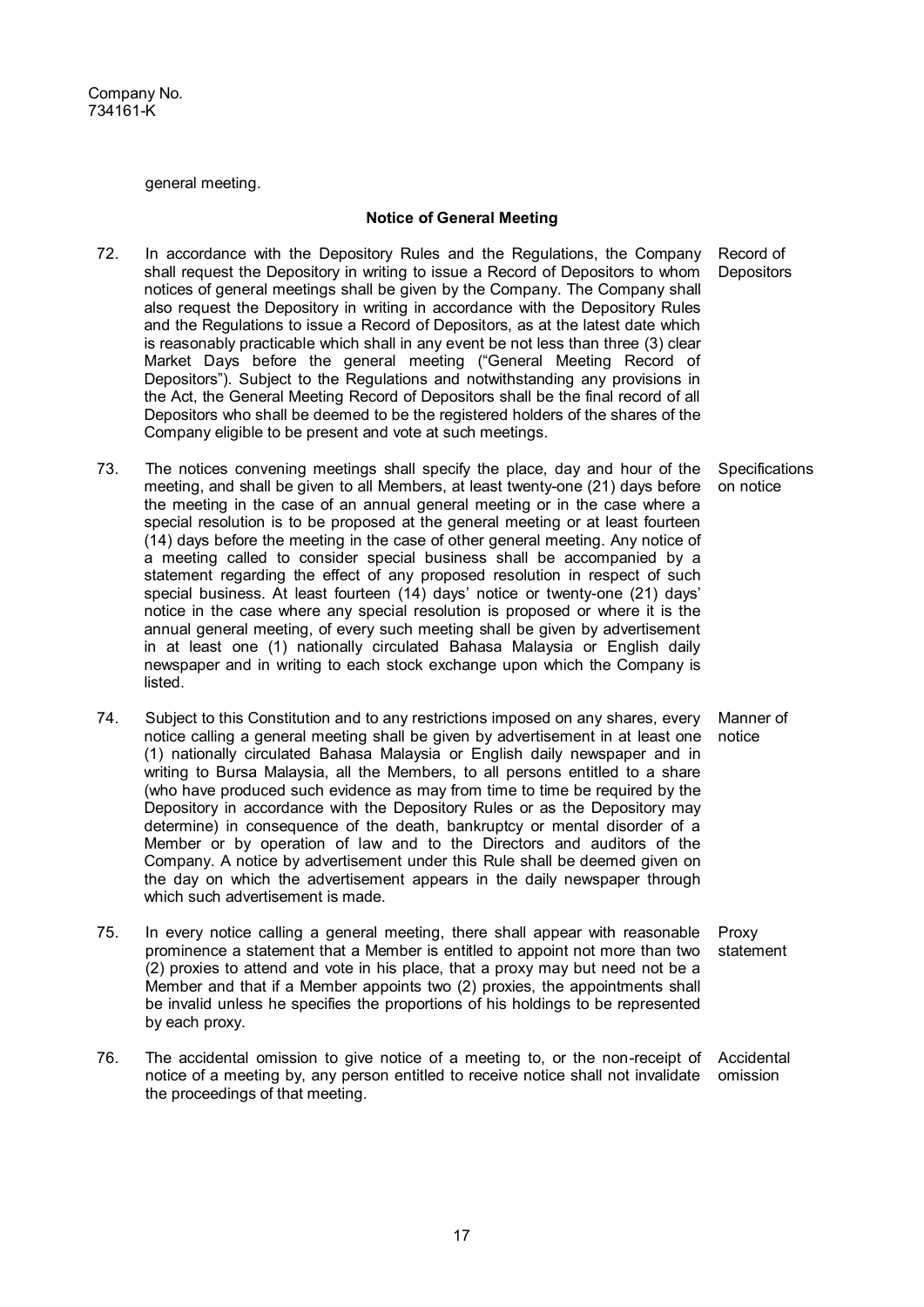Company No. 734161-K

#### **Proceedings at general meetings**

77. All business that is transacted at: (a) an extraordinary general meeting; (b) an annual general meeting (except the matters prescribed by Section 340 of the Act, declaration of dividend and the appointment and fixing of the remuneration of the auditors), shall be deemed special. Special business 78. No business shall be transacted at any general meeting unless a quorum of Members is present at the time when the meeting proceeds to business. Unless otherwise provided in this Constitution, two (2) persons, each being a Member entitled to attend and vote at the meeting, or a proxy for or attorney of such Member (whether individual, corporate or otherwise), or the duly authorised representative of a corporate Member, shall be a quorum. The presence of one (1) person entitled to attend and vote at the meeting in more than one capacity at the time when the meeting proceeds to business shall not be a quorum. No Member not entitled to vote at the meeting shall be counted in the quorum. Quorum at general meeting 79. If such a quorum is not present within half an hour from the time appointed for the meeting, the meeting shall stand adjourned to the same day in the next week at the same time and place or to such time and place as the Directors may determine. **Adiournment** 80. The Chairman of the Board of Directors shall preside as Chairman of the meeting, but if the Chairman is not present within fifteen (15) minutes after the time appointed for holding the meeting and willing to act (or if there is no Chairman), the Directors present shall elect one of their number to be Chairman of the meeting and, if there is only one (1) Director present and willing to act, he shall be Chairman of the meeting. Directors as Chairman 81. If no Director is willing to act as Chairman of the meeting, or if no Director is present within fifteen (15) minutes after the time appointed for holding the meeting, the Members present and entitled to vote shall choose one of their number to be Chairman of the meeting. Election of Chairman 82. A Director shall, notwithstanding that he is not a Member, be entitled to attend and speak at any general meeting and at any separate meeting of the holders of any class of shares in the Company. Directors' entitlement 83. The Chairman of the meeting may, with the consent of a meeting at which a quorum is present (and shall if so directed by the meeting), adjourn the meeting from time to time and from place to place, but no business shall be transacted at an adjourned meeting other than business which might properly have been transacted at the meeting had the adjournment not taken place. When a meeting is adjourned for thirty (30) days or more, at least fourteen (14) clear days' notice shall be given specifying the time and place of the adjourned meeting. Any such notice shall be given (except for the period of notice) as in the case of the original meeting. Otherwise, it shall not be necessary to give any such notice. Chairman's power to adjourn 84. If the Chairman of the meeting in good faith rules out of order an amendment proposed to a resolution under consideration by a meeting, the proceedings on the substantive resolution shall not be invalidated by any error in such ruling. No invalidation by error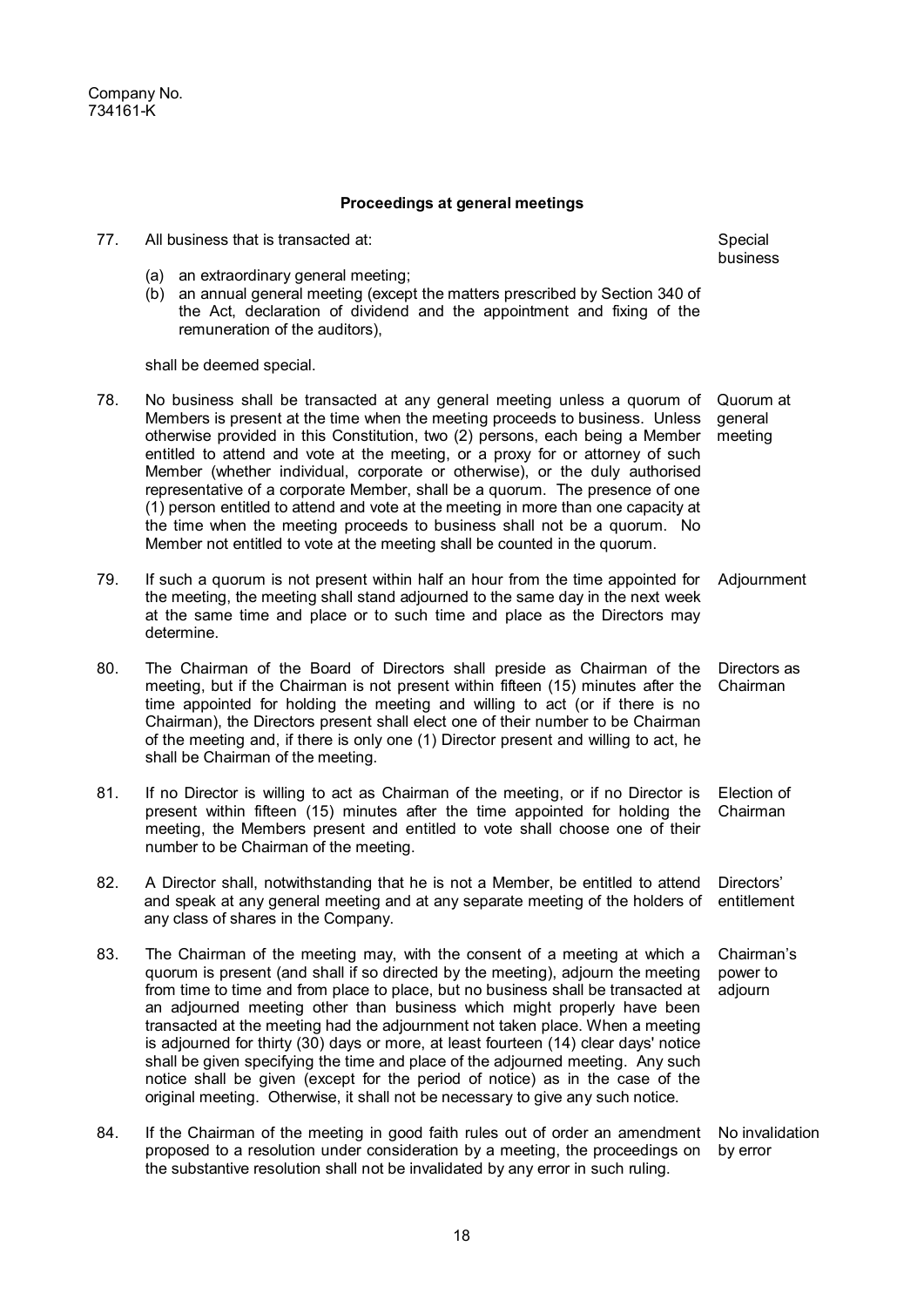| 85. | A resolution put to the vote of a meeting shall be decided -                                                                                                                                                                                                                                                                                                                                                                                                                                                                                                                                                                                                                                                                            | Resolution put<br>to vote    |
|-----|-----------------------------------------------------------------------------------------------------------------------------------------------------------------------------------------------------------------------------------------------------------------------------------------------------------------------------------------------------------------------------------------------------------------------------------------------------------------------------------------------------------------------------------------------------------------------------------------------------------------------------------------------------------------------------------------------------------------------------------------|------------------------------|
|     | in accordance with the Act when the Company is unlisted; or<br>(a)                                                                                                                                                                                                                                                                                                                                                                                                                                                                                                                                                                                                                                                                      |                              |
|     | by way of poll to be in accordance with the Listing Requirements at all times<br>(b)<br>when the Company is listed.                                                                                                                                                                                                                                                                                                                                                                                                                                                                                                                                                                                                                     |                              |
| 86. | A poll shall be taken as the Chairman of the meeting directs (including (without<br>limitation) the use of ballot or voting papers or tickets or electronic devices) and<br>he may appoint scrutineers (who need not be Members) and fix a time and place<br>for declaring the result of the poll. The result of the poll shall be deemed to be<br>the resolution of the meeting at which the poll was demanded.                                                                                                                                                                                                                                                                                                                        | Manner of poll               |
| 87. | In the case of an equality of votes,, the Chairman of the meeting shall be<br>entitled to a casting vote in addition to any other vote he may have.                                                                                                                                                                                                                                                                                                                                                                                                                                                                                                                                                                                     | Chairman's<br>casting vote   |
| 88. | No poll shall be demanded on the election of a Chairman of a meeting or any<br>question of adjournment.                                                                                                                                                                                                                                                                                                                                                                                                                                                                                                                                                                                                                                 | Time for poll                |
|     | <b>Votes of Members</b>                                                                                                                                                                                                                                                                                                                                                                                                                                                                                                                                                                                                                                                                                                                 |                              |
| 89. | Subject to any special rights or restrictions for the time being attached to any<br>class or classes of shares, at meetings of Members or classes of Members, on a<br>show of hands, every Member or a holder of preference shares who:                                                                                                                                                                                                                                                                                                                                                                                                                                                                                                 | Vote                         |
|     | being an individual, is present in person or by proxy; or<br>(a)<br>being a corporation, is present by a duly authorised representative or by<br>(b)<br>proxy or attorney;                                                                                                                                                                                                                                                                                                                                                                                                                                                                                                                                                              |                              |
|     | shall have one (1) vote and on a poll every Member shall have one (1) vote for<br>every share of which he is the holder. On a poll votes may be given either<br>personally or by proxy or by attorney or by a duly authorised representative of a<br>corporate Member. A proxy shall be entitled to vote on a show of hands on any<br>question at any general meeting.                                                                                                                                                                                                                                                                                                                                                                  |                              |
| 90. | A Member who is of unsound mind or whose person or estate is liable to be dealt<br>with in any way under the law relating to mental disorder may vote, whether on a<br>show of hands or on a poll, by his committee or by such other person as properly<br>has the management of his estate, and any such committee or other person may<br>vote by proxy or attorney. Evidence to the Directors' satisfaction of the person<br>claiming to exercise the right to vote shall be deposited at the Office, at least<br>forty-eight (48) hours before the time appointed for holding the meeting or<br>adjourned meeting at which the right to vote is to be exercised. If this is not<br>done, the right to vote shall not be exercisable. | Unsound mind<br>etc          |
| 91. | No Member shall vote at any general meeting or at any separate meeting of the<br>holders of any class of shares in the Company, either in person or by proxy or<br>attorney, in respect of any share held by him unless all calls and other moneys<br>presently payable by him in respect of that share have been paid.                                                                                                                                                                                                                                                                                                                                                                                                                 | No vote unless<br>calls paid |
| 92. | No objection shall be raised to the qualification of any voter except at the<br>meeting or adjourned meeting at which the vote objected to is tendered, and<br>every vote not disallowed at the meeting shall be valid. Any objection made in<br>due time shall be referred to the Chairman of the meeting whose decision shall                                                                                                                                                                                                                                                                                                                                                                                                         | Restriction on<br>objections |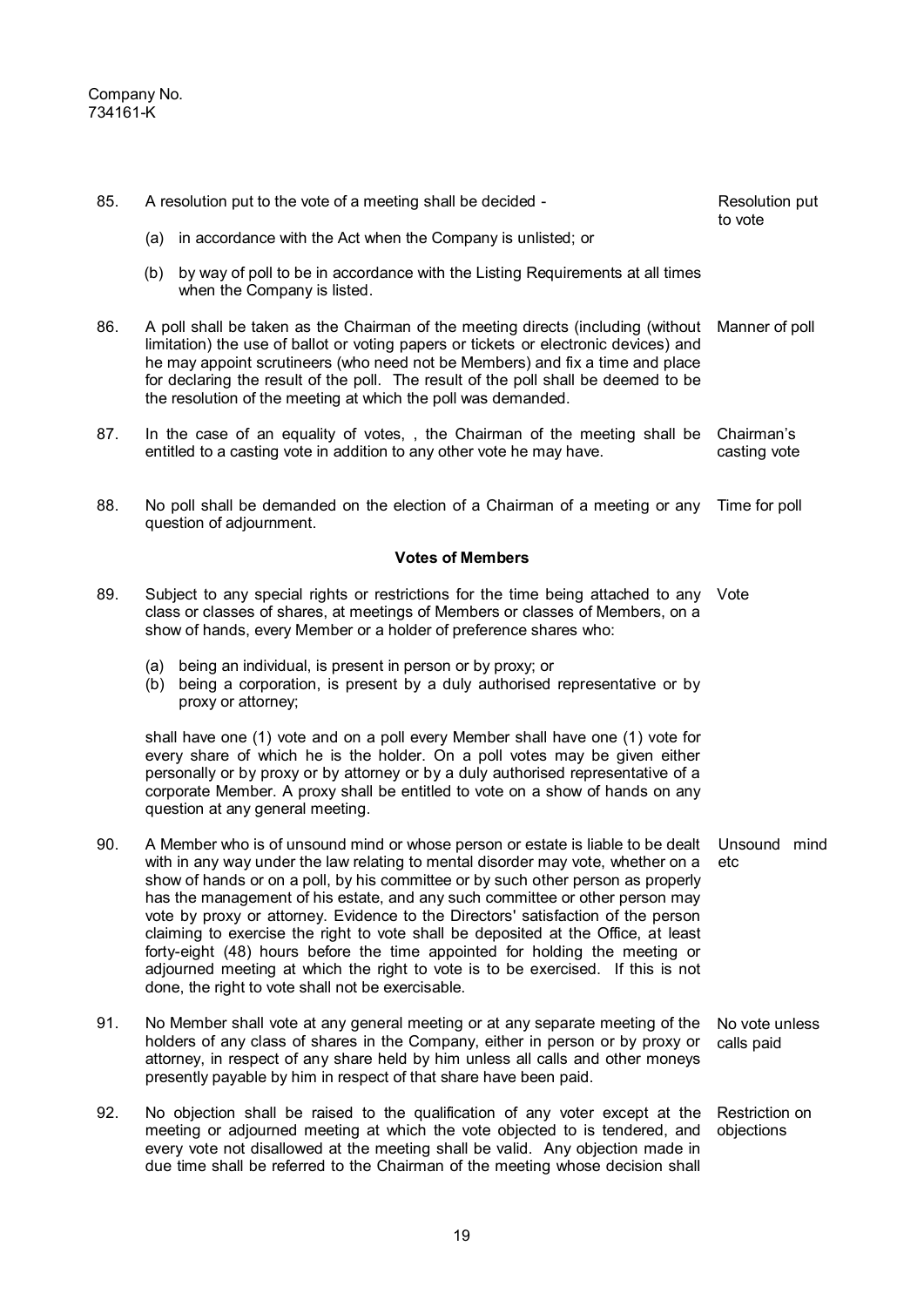be final and conclusive.

- 93. (a) Where a Member of the Company is an exempt authorised nominee which holds ordinary shares in the Company for multiple beneficial owners in one (1) securities account ("omnibus account"), there is no limit to the number of proxies which the exempt authorised nominee may appoint in respect of each omnibus account it holds.
	- (b) A Member entitled to attend and vote at a meeting of the Company or at a meeting of any class of members of the Company, shall be entitled to appoint up to two (2) proxies to attend and vote instead of the Member at the meeting. If a Member appoints two (2) proxies, the appointments shall be invalid unless he specifies the proportions of his holding to be represented by each proxy.
- 94. An instrument appointing a proxy shall be in writing, executed by or on behalf of the appointor and shall be in the following form (or in a form as near to it as circumstances allow or in any other form which is usual or which the Directors may approve): Proxy instrument

# **AIRASIA X BERHAD**

I/We ………………………... of ………………………….. being a Member of the above Company hereby appoint \* the Chairman of the meeting or …………………… of .....................……………......... or failing him, ………………………… of ……………………….......... as my/our proxy(ies) to vote in my/our name and on my/our behalf at the annual/extraordinary general meeting of the Company to be held on [date], and at any adjournment of such meeting.

Dated:

## [Signature]

- 95. The instrument appointing a proxy shall (where Members are to be given an opportunity to instruct the proxy how to vote) be in any form approved by the Directors which enables the Members to determine how their votes are to be cast on each of the resolutions comprised in the business of the meeting for which it is to be used. Proxy form with voting instructions
- 96. An instrument appointing a proxy or (in the case of a power of attorney appointing an attorney to or to (inter alia) attend and vote at meetings or polls) such power of attorney or a notarially certified copy of such power of attorney and (if required by any Director) any authority under which such proxy or power of attorney is executed or a copy of such authority certified notarially or in some other way approved by the Directors shall be deposited at the Office at least forty-eight (48) hours before the time for holding the meeting or adjourned meeting at which the person named in the instrument or power of attorney proposes to vote; or

Such a power of attorney (or a notarially certified copy of such power of attorney) once deposited or delivered in a manner so permitted in relation to a meeting, adjourned meeting or poll shall be deemed deposited or delivered in a manner so permitted in relation to all future meetings, adjourned meetings and polls for which such power of attorney is by its terms valid. An instrument of proxy or power of attorney shall be invalid unless such instrument or power of attorney (or

Deposit or delivery of proxy etc.

Appointment of proxies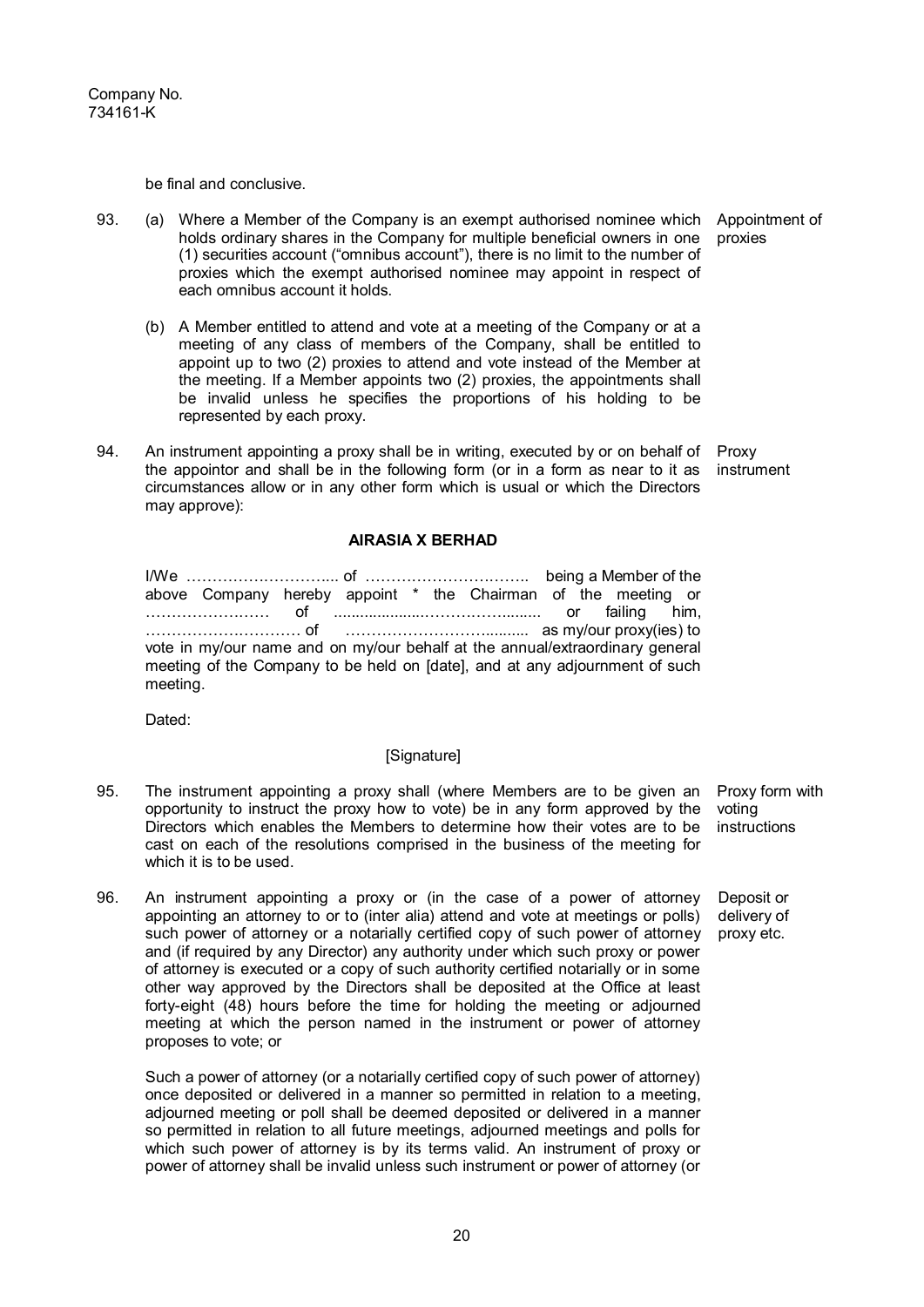a notarially certified copy of such power of attorney) is deposited or delivered in a manner so permitted. A Member is not precluded from attending the meeting in person after lodging the instrument of appointing the proxy, however, such attendance shall automatically revoke the authority granted to that Member's proxy.

97. A vote given or poll demanded by proxy or attorney or by the duly authorised representative of a corporation shall be valid notwithstanding the previous determination of the authority of the person voting or demanding a poll unless notice of the determination was received by the Company at the Office before the commencement of the meeting or adjourned meeting at which the vote is given or the poll demanded or (in the case of a poll taken otherwise than on the same day as the meeting or adjourned meeting) the time appointed for taking the poll. Vote etc. valid despite previous determination

## **Representatives of corporations**

- 98. Any corporation which is a Member may by resolution of its Board of Directors or other governing body authorise such person as it thinks fit to act as its representative at a particular meeting or at all meetings of the Company or of any class of Members in accordance with Section 333 of the Act. Appointment representative
- 99. A person so authorised shall in accordance with his authority and until his authority is revoked by such corporation be entitled to exercise the same powers on behalf of such corporation as the corporation could exercise if it were an individual Member and references to 'duly authorised representative' in this Constitution shall refer to such person so authorised. Authority of representative

## **Directors**

- 100. The number of Directors (disregarding alternate Directors) shall be at least two (2) and (unless otherwise determined by ordinary resolution) not more than twelve (12). A majority number of the Directors (disregarding alternate Directors) shall be citizens of Malaysia. Number of **Directors**
- 101. Subject to the Act and this Constitution, the fees and any benefits payable to the Remuneration Directors or any increase thereof shall be approved by the shareholders annually in general meeting provided that:
	- (a) Directors' fees payable to Directors not holding any executive office in the Company shall be a fixed sum and shall not be payable by a commission on or percentage of profits or turnover;
	- (b) salaries payable to Directors holding executive office in the Company may not include a commission on or a percentage of turnover;
	- (c) all remuneration payable to Directors shall be deemed to accrue from day to day.
- 102. The Directors may be paid all travelling, hotel and other expenses, properly Expenses incurred by them in attending and returning from meetings of the Directors or any committee of Directors or general or other meetings of the Company or in connection with the business of the Company.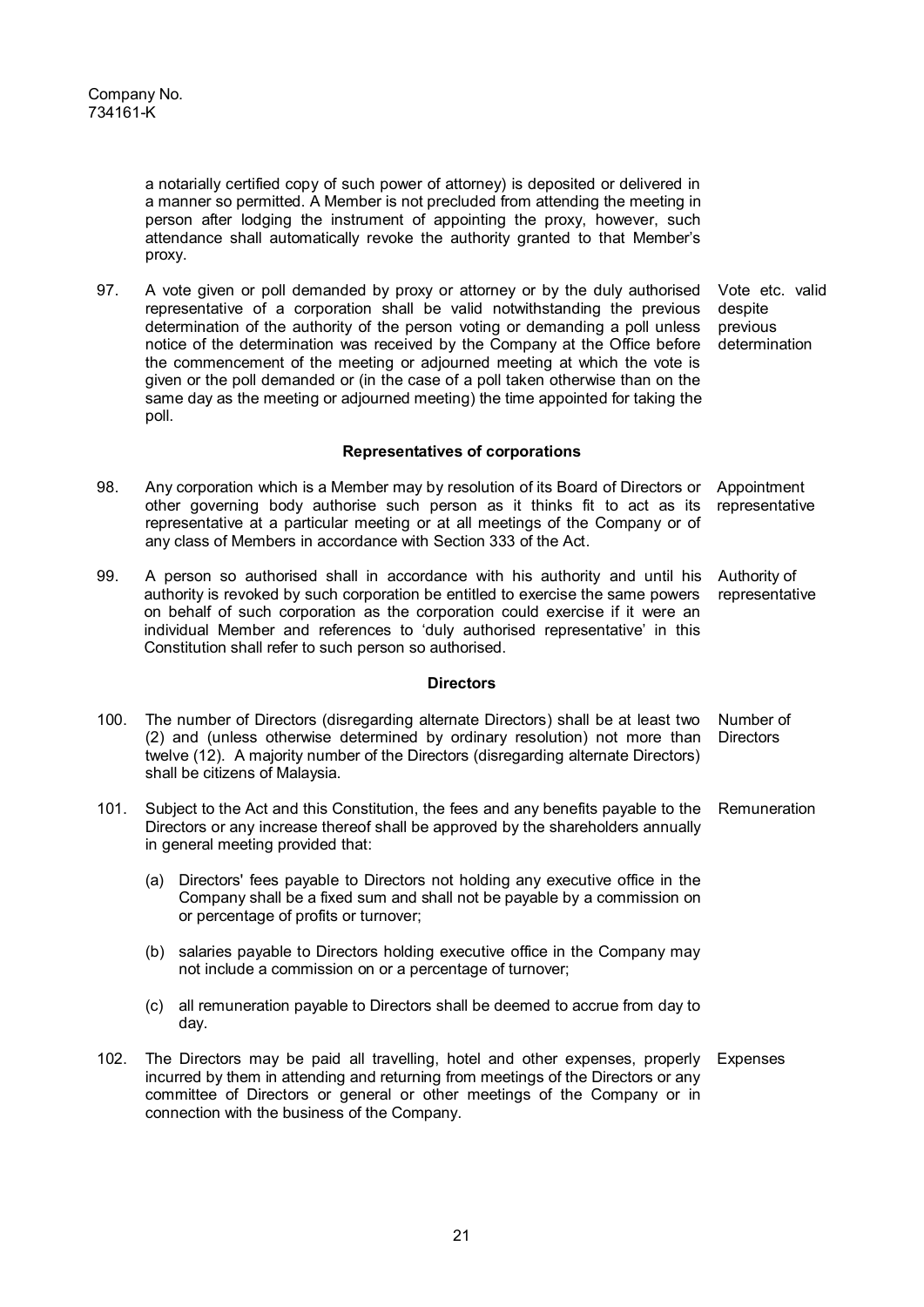| 103. | Subject to the Act and this Constitution, the Directors may grant special<br>remuneration to any Director who (on request by the Directors) is willing to: | Special<br>remuneration                                                                                                                                                                                                                                                                                                                                                                            |                               |
|------|------------------------------------------------------------------------------------------------------------------------------------------------------------|----------------------------------------------------------------------------------------------------------------------------------------------------------------------------------------------------------------------------------------------------------------------------------------------------------------------------------------------------------------------------------------------------|-------------------------------|
|      |                                                                                                                                                            | (a) render any special or extra services to the Company; or                                                                                                                                                                                                                                                                                                                                        |                               |
|      |                                                                                                                                                            | (b) to go or reside outside his country of domicile or residence in connection<br>with the conduct of any of the Company's affairs.                                                                                                                                                                                                                                                                |                               |
|      |                                                                                                                                                            | Such special remuneration may be paid to such Director in addition to or in<br>substitution for his ordinary remuneration as a Director, and may be paid in a<br>lump sum or by way of salary, or by a percentage of profits, or by all or any of<br>such methods but shall not include (where such special remuneration is paid by<br>way of salary) a commission on or a percentage of turnover. |                               |
| 104. |                                                                                                                                                            | There shall be no shareholding qualification for Directors.                                                                                                                                                                                                                                                                                                                                        | Shareholding<br>qualification |
|      |                                                                                                                                                            | <b>Alternate Directors</b>                                                                                                                                                                                                                                                                                                                                                                         |                               |
| 105. |                                                                                                                                                            | Any Director (other than an alternate Director) may appoint any person to be an Appointment<br>alternate Director provided that:                                                                                                                                                                                                                                                                   |                               |
|      |                                                                                                                                                            | (a) such person is not a Director of the Company;                                                                                                                                                                                                                                                                                                                                                  |                               |
|      |                                                                                                                                                            | (b) such person does not act as an alternate for more than one (1) Director of<br>the Company;                                                                                                                                                                                                                                                                                                     |                               |
|      | (c)                                                                                                                                                        | the appointment is approved by a majority of the other members of the<br>board of Directors and may remove from office an alternate Director so<br>appointed by him; and                                                                                                                                                                                                                           |                               |
|      |                                                                                                                                                            | (d) any fee paid to an alternate Director shall be agreed between him and his<br>appointor and shall be deducted from his appointor's remuneration.                                                                                                                                                                                                                                                |                               |
| 106. |                                                                                                                                                            | An alternate Director shall be entitled:                                                                                                                                                                                                                                                                                                                                                           | Entitlement                   |
|      | (a)                                                                                                                                                        | to receive notice of all meetings of Directors and of all meetings of<br>committees of Directors of which his appointor is a member;                                                                                                                                                                                                                                                               |                               |
|      |                                                                                                                                                            | (b) to attend and vote at any such meeting at which the Director appointing him<br>is not personally present;                                                                                                                                                                                                                                                                                      |                               |
|      | (c)                                                                                                                                                        | (in his appointor's absence) to sign any resolution in writing under this<br>Constitution and documents to be or which may be signed by him and to<br>sign on his appointor's behalf, documents to be signed by his appointor as a<br>Director; and                                                                                                                                                |                               |
|      | (d)                                                                                                                                                        | to generally perform all the functions of his appointor as a Director in his<br>appointor's absence.                                                                                                                                                                                                                                                                                               |                               |
| 107. |                                                                                                                                                            | An alternate Director shall cease to be an alternate Director if his appointor<br>ceases to be a Director, but, if a Director retires by rotation or otherwise but is<br>reappointed or deemed to have been reappointed at the meeting at which he<br>retires, any appointment of an alternate Director made by him which was in force                                                             | When<br>appointment<br>ceases |

immediately before his retirement shall continue after his reappointment.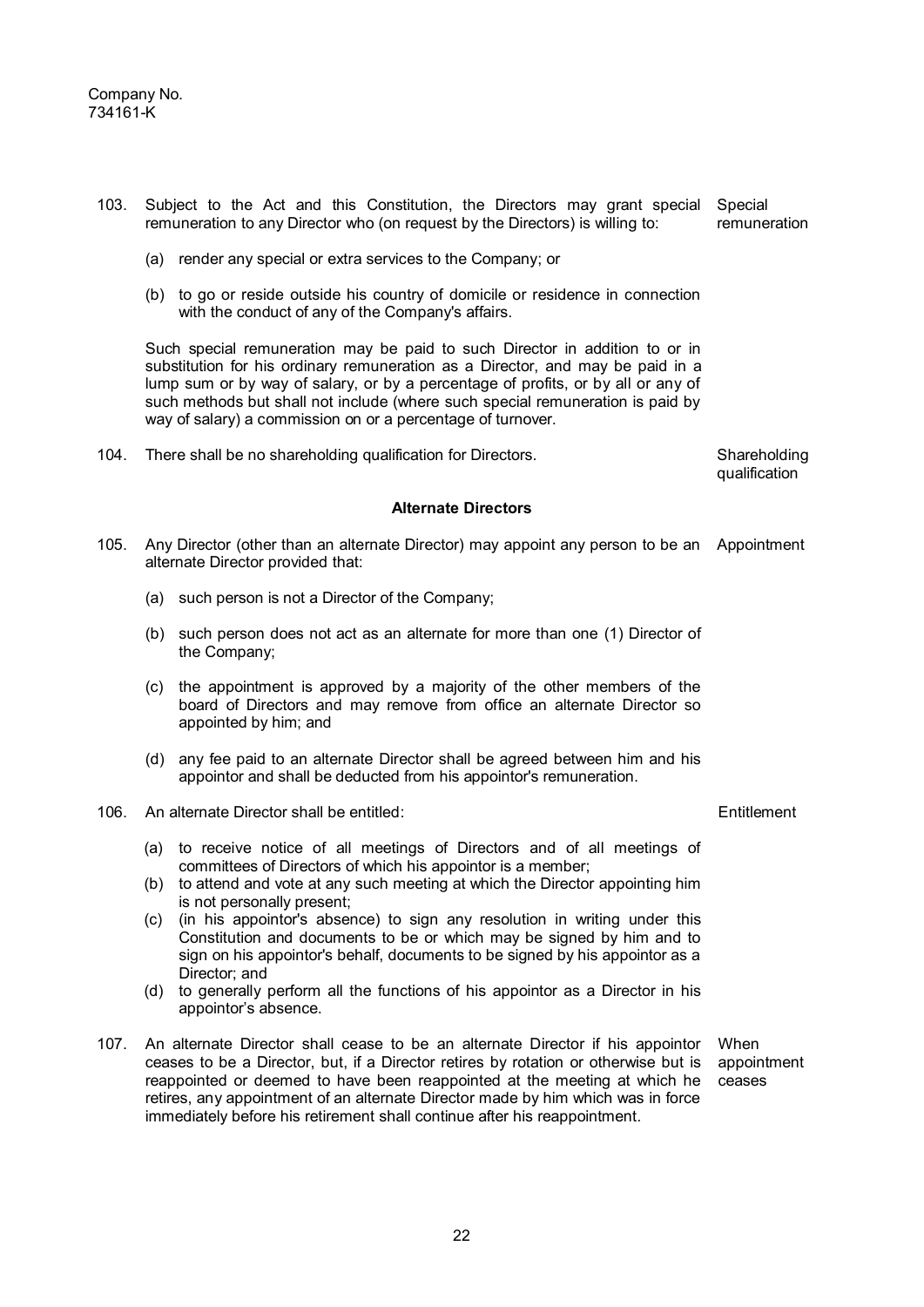108. Any appointment or removal of an alternate Director shall be by notice to the Company (deposited at the Office) signed by the Director making or revoking the appointment or in any other manner approved by the Directors.

## **Powers of the Directors**

- 109. Subject to the Act and this Constitution, the business of the Company shall be managed by the Directors who may exercise all the powers of the Company. No alteration of this Constitution shall invalidate any prior act of the Directors which would have been valid if that alteration had not been made. The powers given by this Rule shall not be limited by any special power given to the Directors by this Constitution and a meeting of Directors at which a quorum is present may exercise all powers exercisable by the Directors.
- 110. Subject to the Act, this Constitution and the requirements of applicable laws, the Directors shall, upon a Record of Depositors being brought to their attention which shows that shareholdings in the Company held by Foreigners have come within five per cent (5%) of the level which in the opinion of the Directors, having regard to prevailing circumstances, may result in the refusal, withholding, suspension or revocation of any licences, permits, approvals or rights ("Privileges") applied for, granted or enjoyed by the Company or any Subsidiary, or the imposition of any condition or limitation upon such Privileges which materially inhibit the exploitation thereof, in either case by any state, authority or person in reliance upon any provision or by reason of any matter or circumstance relating to amongst others the nationality of persons owning or controlling (however described) the Company, immediately undertake a restricted issue and/or placement of new shares and/or other Securities upon such terms and conditions the Directors deem fit and in the best interests of the Company to protect the Privileges and the exploitation thereof.
- 111. The Directors may by power of attorney or otherwise, appoint any corporation, firm, individual, or any fluctuating body of persons, to be the attorney or attorneys or agent of the Company for such purposes and with such powers, authorities and discretions (not exceeding those exercisable by the Directors) and for such period and on such terms as to remuneration and otherwise as they may think fit, with or without power to sub-delegate.
- 112. The Directors may delegate any of their powers to any committee consisting of one (1) or more Directors and (if the Directors think fit) one (1) or more other persons co-opted. Such other persons may be given voting rights by the Directors as members of the committee. A committee may consist of a majority of persons who are not Directors. Notwithstanding that a committee may include persons (whether a majority or otherwise) who are not Directors, references in this Constitution to a `committee of Directors' or words to similar effect include a committee, which includes members who are not Directors. The Directors may also delegate to any Director or such other person as the Directors may think fit such of their powers as they consider desirable to be exercised by him. Any such delegation may be with or without the power to sub-delegate as the Directors may think fit and may be subject to any conditions the Directors may impose, and either collaterally with or to the exclusion of their own powers and may be revoked or altered. Subject to any such conditions, the proceedings of a committee with two (2) or more members shall be governed by this Constitution regulating the proceedings of Directors so far as they are capable of applying.

Appointment or removal to be by notice

General power

Power to appoint attorneys etc

Power to delegate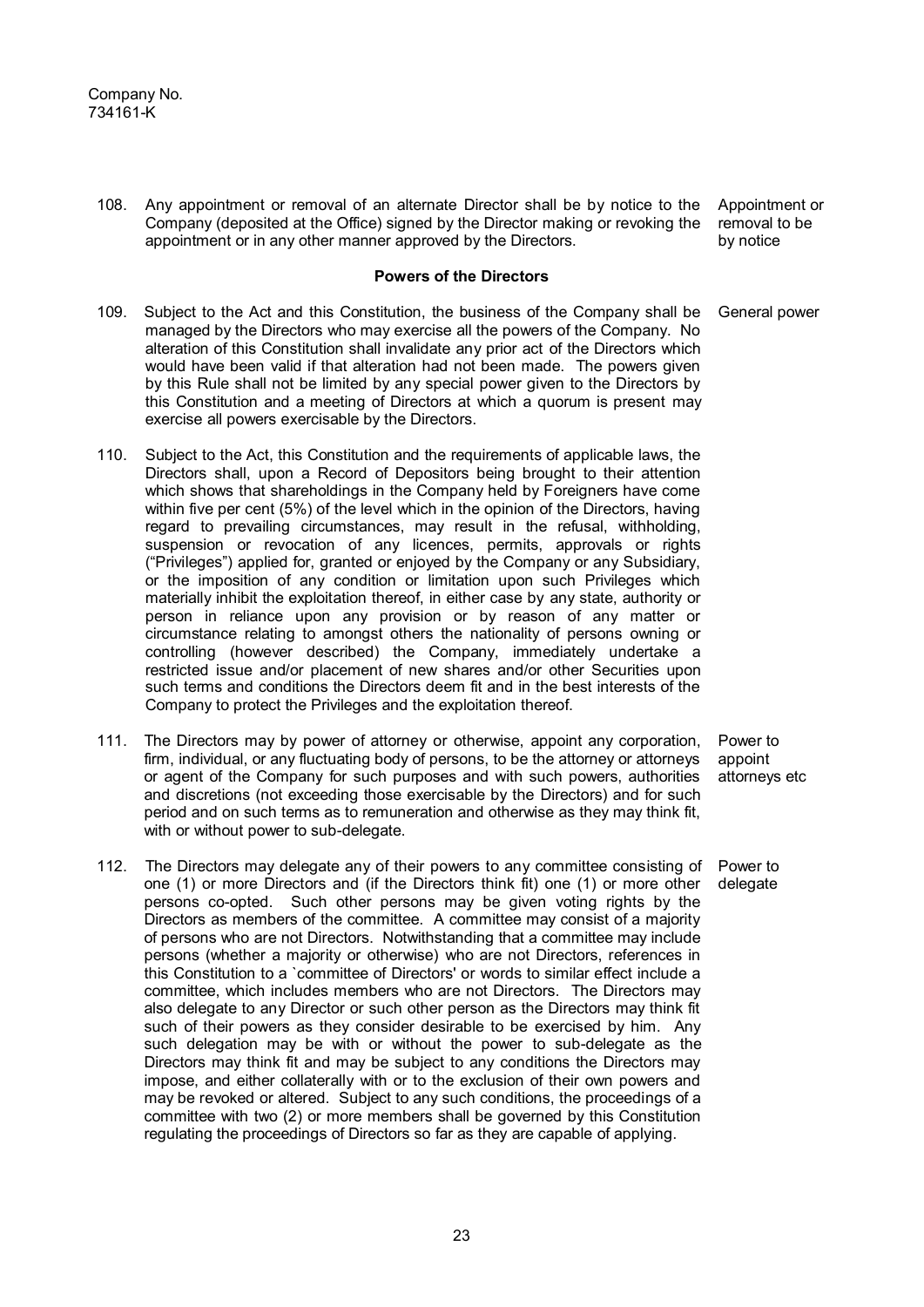- 113. The Directors may in each financial year contribute subscriptions, other payments or guarantees by the Company of an aggregate amount not exceeding three percent (3%) of the net profit before tax of the Company for charitable or benevolent objects or for any exhibition or for any public, general or useful object including (without limitation) the promotion of culture, sports, recreation, art and craft but such limitation on the amounts which the Directors may contribute shall not apply to any contributions related to or in the course of the business of the Company, any Subsidiary or associated company of the Company or any contributions likely (directly or indirectly) to benefit or further the interests of any of the persons (other than the Company or any Subsidiary of the Company) referred to in Rule 132. Power to contribute to charity etc.
- 114. Subject to the Act and the Listing Requirements, any sale or disposal by the Directors of a substantial portion of the Company's main undertaking or property shall be subject to approval by shareholders in general meeting. Disposal of **Substantial** portion of
- 115. All cheques, promissory notes, drafts, bills of exchange and other instruments Cheques etc (whether negotiable, transferable or not), and all receipts for money paid to the Company, shall be signed, drawn, accepted, endorsed or otherwise executed (as the case may be) by any two (2) Directors or in such other manner as the Directors may from time to time by resolution determine.

## **Borrowing powers of Directors**

undertaking

etc.

- 116. Except as provided by Rule 117 and subject to the Act and the Listing Requirements, the Directors may exercise all the powers of the Company to borrow money, to mortgage or charge its undertaking, property and uncalled capital, and to issue debentures and other Securities, whether as primary or collateral security for any debt, liability or obligation of the Company or any other party. General borrowing powers
- 117. The Directors shall not borrow any money or mortgage or charge any of the Company's or its Subsidiaries' undertaking, property or any uncalled capital, or to issue debentures and other Securities whether outright or as security for any debt, liability or obligation of an unrelated third party. Restrictions on borrowing
- 118. The Company shall keep a register of charges in accordance with the Act. No fee shall be charged for any inspection of such register by a Member or a creditor of the Company. Register of charges

## **Appointment and Retirement of Directors**

- 119. At every annual general meeting, one third (1/3) of the Directors are subject to Retirement retirement by rotation such that each Director shall retire from office once in every three (3) years or, if their number is not three (3) or a multiple of three (3), the number nearest to one third (1/3) shall retire from office such that each Director shall retire from office once in every three (3) years, and if there is only one (1) Director who is subject to retirement by rotation, he shall retire.
- 120. Subject to the Act, the Directors to retire by rotation shall be those who have Who to retire been longest in office since their last appointment or reappointment, but as between persons who became or were last reappointed Directors on the same day those to retire shall (unless they otherwise agree among themselves) be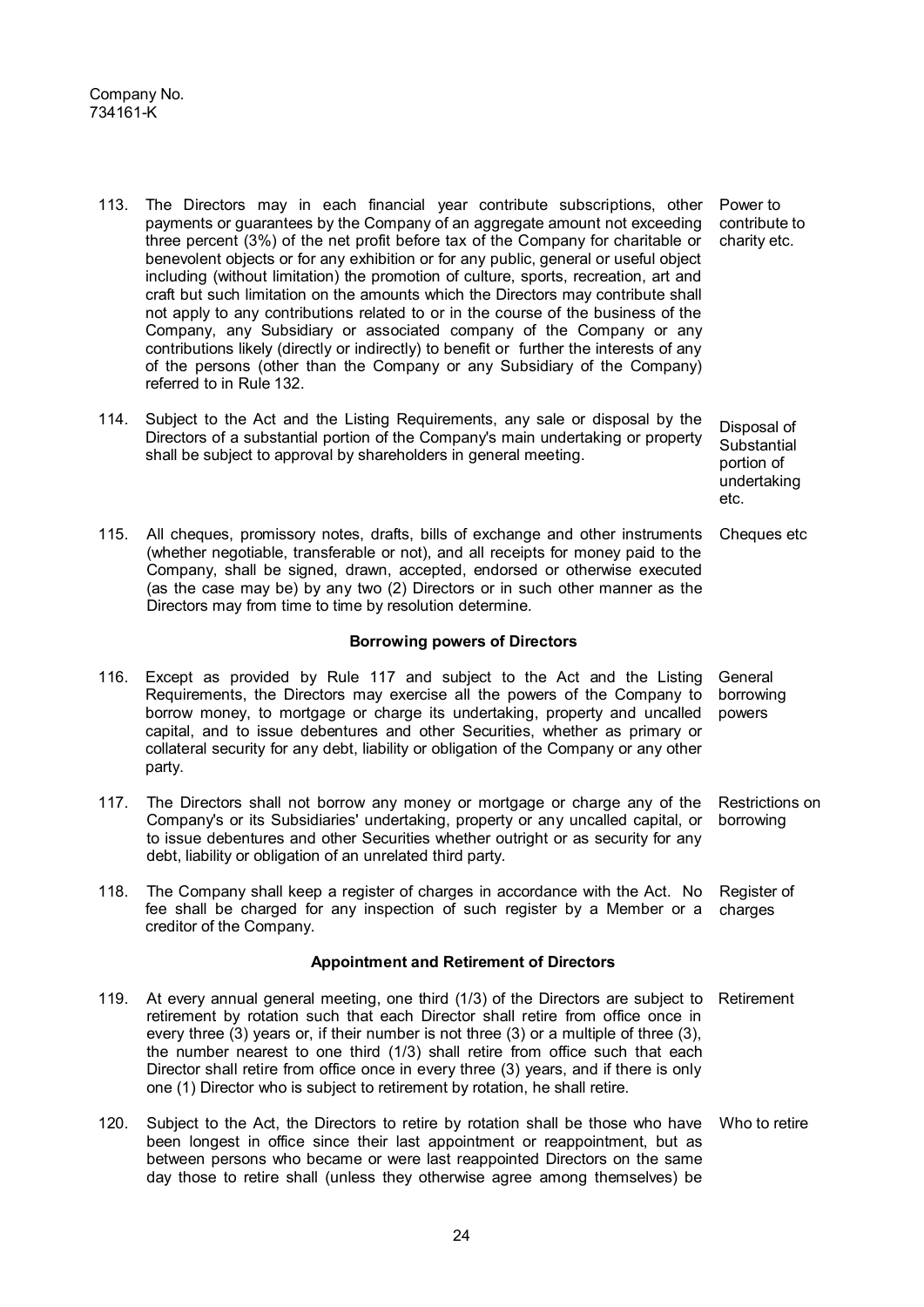determined by lot. A retiring Director shall be eligible for re-election. Notwithstanding anything contained in this Rule 120. in the case of independent Directors, in the event the tenure of an independent Director exceeds a cumulative term of nine (9) years, he may continue to serve the Board of Directors beyond the prescribed period of nine (9) years as a non-independent Director only provided always that:

- (a) where the Board of Directors proposes to re-appoint him for the tenth  $(10<sup>th</sup>)$ until the twelfth  $(12<sup>th</sup>)$  year, the Board of Directors has justified and further sought and obtained approval from shareholders annually in a general meeting to the proposed re-appointment; or
- (b) where the Board of Directors proposes to re-appoint him beyond the twelfth  $(12<sup>th</sup>)$  year, the Board of Directors has sought and obtained approval from shareholders annually in a general meeting through a two tier voting process, where under Tier 1 shall require the vote(s) from the Large Shareholder(s) only whilst Tier 2 shall require the votes from the remaining shareholders other than the Large Shareholder(s). The decision for the resolution approving the re-appointment of such non-independent Director shall be based on the vote by the Large Shareholder or in the case there is more than one (1) Large Shareholder, a simple majority vote under Tier 1 and a simple majority vote under Tier 2. For avoidance of doubt, the resolution shall be deemed passed and successful only if Tier 1 and Tier 2 votes support the resolution whilst the resolution is deemed defeated where the vote between the two tiers differs or where the Large Shareholder(s) abstain(s) from voting under Tier 1.
- 121. If the Company, at the meeting at which a Director retires by rotation, does not fill the vacancy, the retiring Director shall, if willing to act, be deemed to have been reappointed unless at the meeting it is resolved not to fill the vacancy or unless a resolution for the reappointment of the Director is put to the meeting and lost. if vacancy
- 122. No person (except a retiring Director (whether by rotation or otherwise)) shall be eligible for election to the office of Director at any general meeting unless:
	- (a) a Member intending to propose him for election has at least eleven (11) clear days before the meeting, left at the Office a notice in writing duly signed by the nominee, giving his consent to the nomination and signifying his candidature for the office, or the intention of such Member to propose him for election; or
	- (b) in the case of a person recommended by the Directors for election, such notice may be left at the Office nine (9) clear days before the meeting

and notice of each and every candidature for election to the Board of Directors shall be served on the Members at least seven (7) days before the meeting at which the election is to take place.

- 123. Subject to this Constitution and the Act, the Company may by ordinary resolution appoint a person who is willing to act to be a Director either to fill a vacancy or as an additional Director and may also determine the rotation in which any additional Directors are to retire. **Ordinary** resolution to fill
- 124. The Directors may appoint a person who is willing to act as Director, either to fill a casual vacancy or as an additional Director, provided that the appointment does not cause the number of Directors to exceed any number fixed by or in accordance with this Constitution as the maximum number of Directors. A

Reappointment

Notice of candidature

vacancy etc.

Directors' power to fill vacancy etc.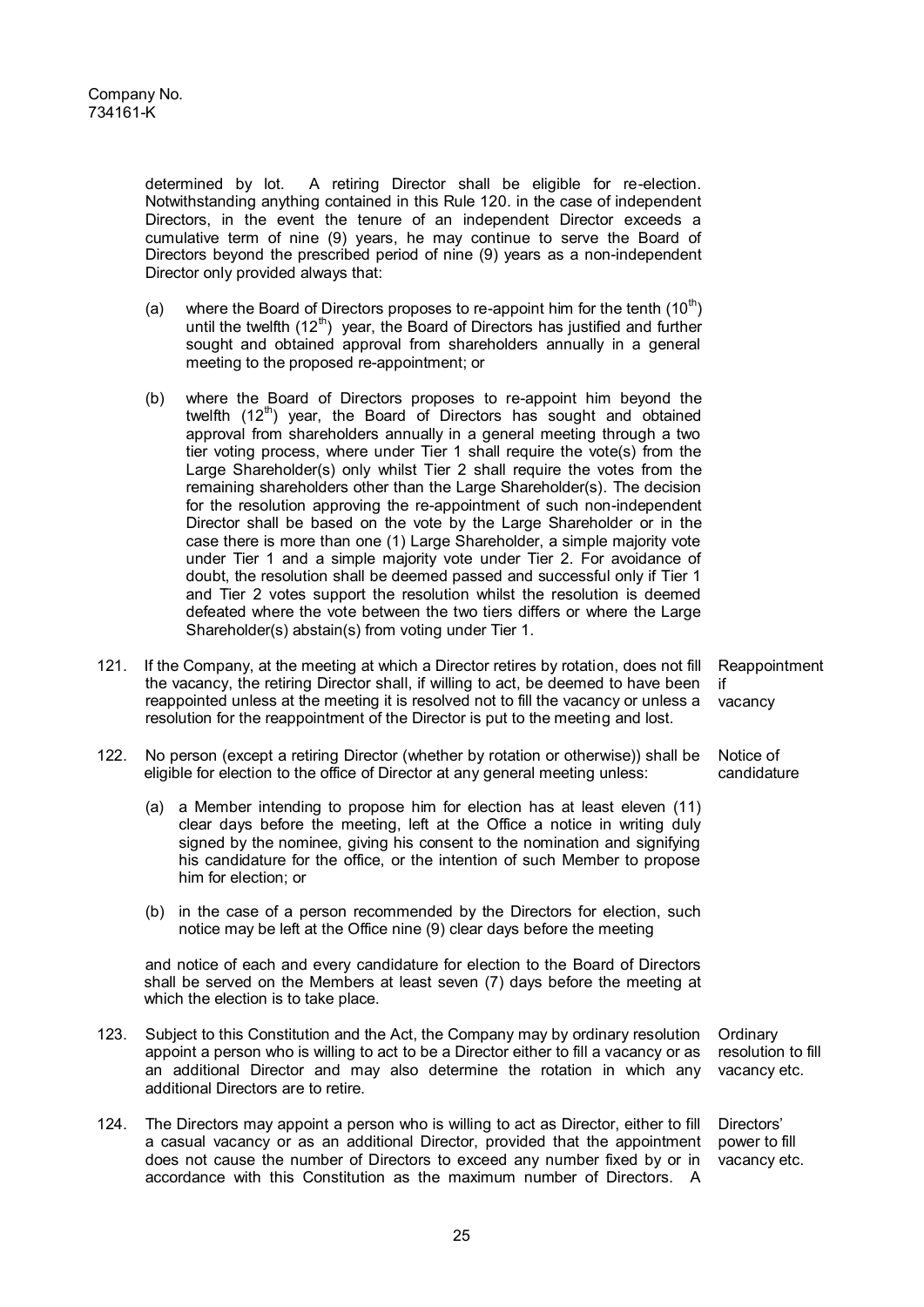Director so appointed shall hold office only until the next following annual general meeting and shall then be eligible for re-election. This power shall be exercised by the Directors in the manner required in order to preserve the majority requirement in this Constitution, failing which either the Chairman of the Board of Directors or the Directors who are Malaysian nationals shall be seized with such power and shall exercise the same accordingly.

- 125. Subject to the above, a Director who retires at an annual general meeting may, if willing to act, be reappointed. If he is not reappointed, he shall retain office until the meeting appoints someone in his place, or if it does not do so, until the end of the meeting.
- 126. The continuing Directors may act notwithstanding any vacancy in their body, but if and so long as their number is reduced below the minimum number fixed by or pursuant to this Constitution, the continuing Directors may, except in an emergency, act only for the purpose of increasing the number of Directors to such minimum number, or to summon a general meeting of the Company.

## **Disqualification and Removal of Directors**

- 127. The Company may by ordinary resolution of which special notice has been given (or as may be otherwise provided by the Act) remove any Director before his period of office expires, and may by ordinary resolution appoint another in his place. The person so appointed shall hold office only until the next following annual general meeting and shall then be eligible for re-election, and shall not be taken into account in determining the Directors who are to retire by rotation at the meeting. Removal of **Director**
- 128. The office of a Director shall be vacated during his term of office if he:
	- (a) dies;<br>(b) beco
	- becomes bankrupt or enters into any arrangement or composition with his creditors generally;
	- (c) ceases to be or is disqualified from being a Director by virtue of any provision of the Act and/or the Listing Requirements;
	- (d) becomes of unsound mind or suffers any mental disability in Malaysia or elsewhere or an order is made by any court or other competent authority claiming jurisdiction in that behalf on the ground (however formulated) of mental disorder for his detention or for the appointment of a committee or other person (by whatever named called) to exercise powers with respect to his property and/or affairs;
	- (e) is removed from office by ordinary resolution of the Company;
	- (f) becomes prohibited from being a Director pursuant to any order made under the Act or the Listing Requirements;
	- (g) resigns his office by notice in writing to the Company; or
	- (h) is absent from more than fifty percent (50%) of the total Board of Directors' meetings held during a financial year (or proportionately if the Director were only appointed some time in the financial year) unless an exemption/ waiver is sought and obtained from Bursa Malaysia.

## **Directors' and Employees' benefits**

129. Subject to the Act, the Directors may:

Pension schemes etc.

(a) procure the establishment and maintenance of or participation in or contribution to any non-contributory or contributory pension or

**Where** retirement at annual general meeting

Power to act despite vacancy

Vacation of office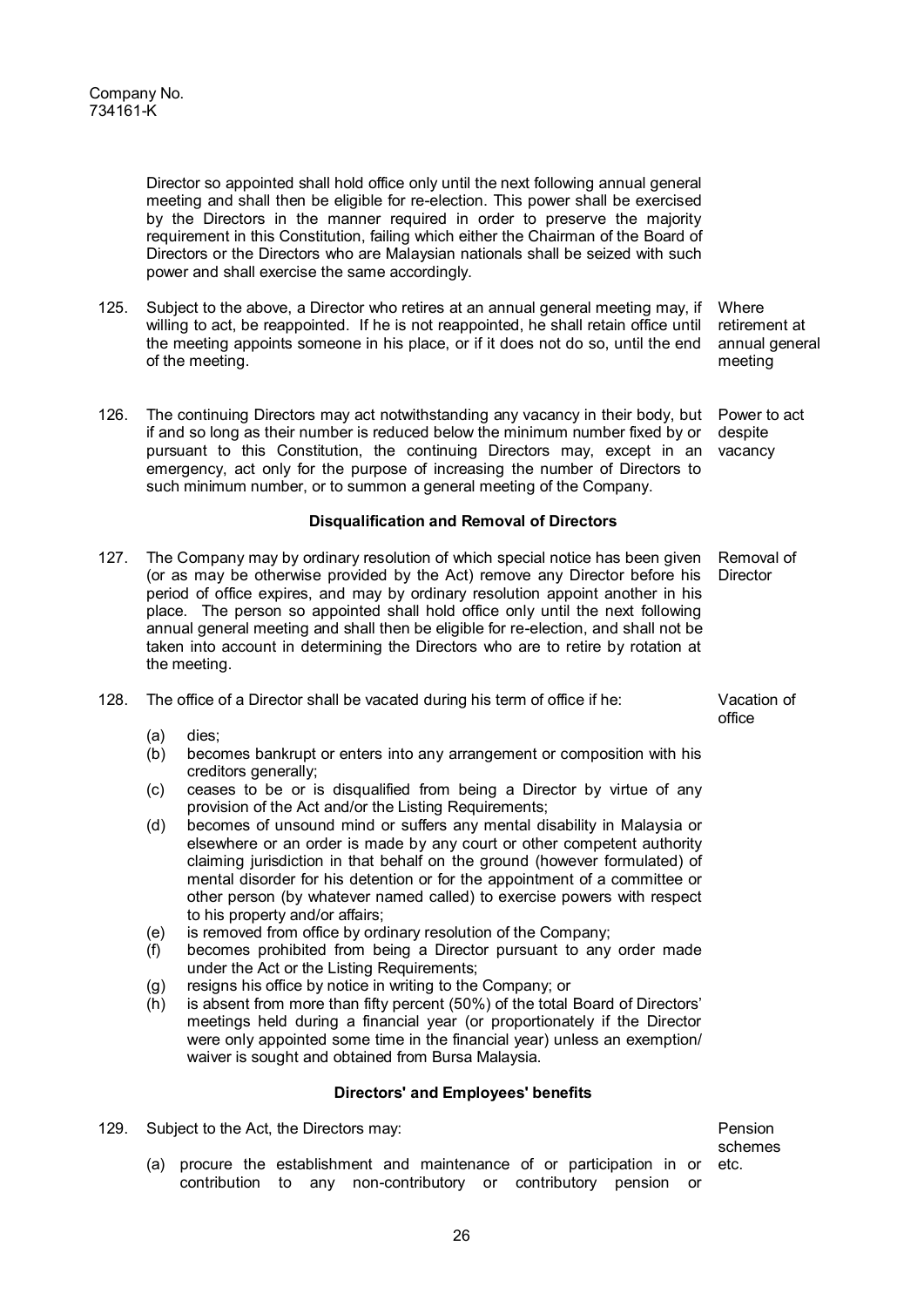superannuation fund, scheme or arrangement or life assurance scheme or arrangement for the benefit of; or

- (b) pay, provide for or procure the grant of donations, gratuities, pensions, allowances, bonuses, loans, credit, benefits or emoluments to; or
- (c) procure the establishment and subsidy of or subscription and support to any institutions, associations, clubs, funds or trusts calculated to advance the interests and well being of or for the benefit of; or
- (d) pay for or towards the insurance of,

any Directors (whether or not he holds or has held any executive office or employment with the Company), officers and employees and former Directors, officers and employees of:

- (a) the Company; or
- (b) any body corporate which is or has been a Subsidiary of the Company,

and any member of his family (including, a spouse and former spouse, his child and parents) or any person who is or was dependent on him.

- 130. The Directors may establish, maintain and give effect to any scheme approved Share schemes by the Company in general meeting for the allotment of or the grant of options to subscribe for shares of the Company to any Directors, officers or employees of:
	- (a) the Company; or
	- (b) any body corporate which is a Subsidiary of the Company,

and may exercise all the powers given to them by such scheme (including (without limitation) any power to alter or add to the provisions of such scheme) and this Constitution shall be deemed to be modified as far as may be necessary to give effect to such scheme for the time being in force in respect of any share or shares for the time being in issue or under option subject to such scheme.

131. The Directors may procure that any of the matters referred to in Rules 113, 129 and 130 be done by the Company either alone or in conjunction with any other person. Power to act with others

## **Managing Directors**

- 132. Subject to the Act, the Directors may appoint one (1) or more of their number to any executive office (by whatever title it is known, including Managing Director) and may procure the Company to enter into a contract or arrangement with him for his employment or for the provision by him of any services outside the scope of the ordinary duties of a Director. Any such appointment, contract or arrangement may be made (subject to this Constitution) on such terms as to remuneration and otherwise as the Directors think fit. A Director holding such executive office shall be subject to the control of the Directors. A Director may be appointed to hold more than one (1) executive office at a time. Appointment to executive office
- 133. The appointment of a Managing Director shall terminate if he ceases to be a Director, but without prejudice to any claim for damages which he may have for breach of any contract of service. The tenure by a Director of any other executive office or appointment shall not terminate on his ceasing to be a Director unless the terms of his appointment or this Constitution expressly otherwise provide. Termination of appointment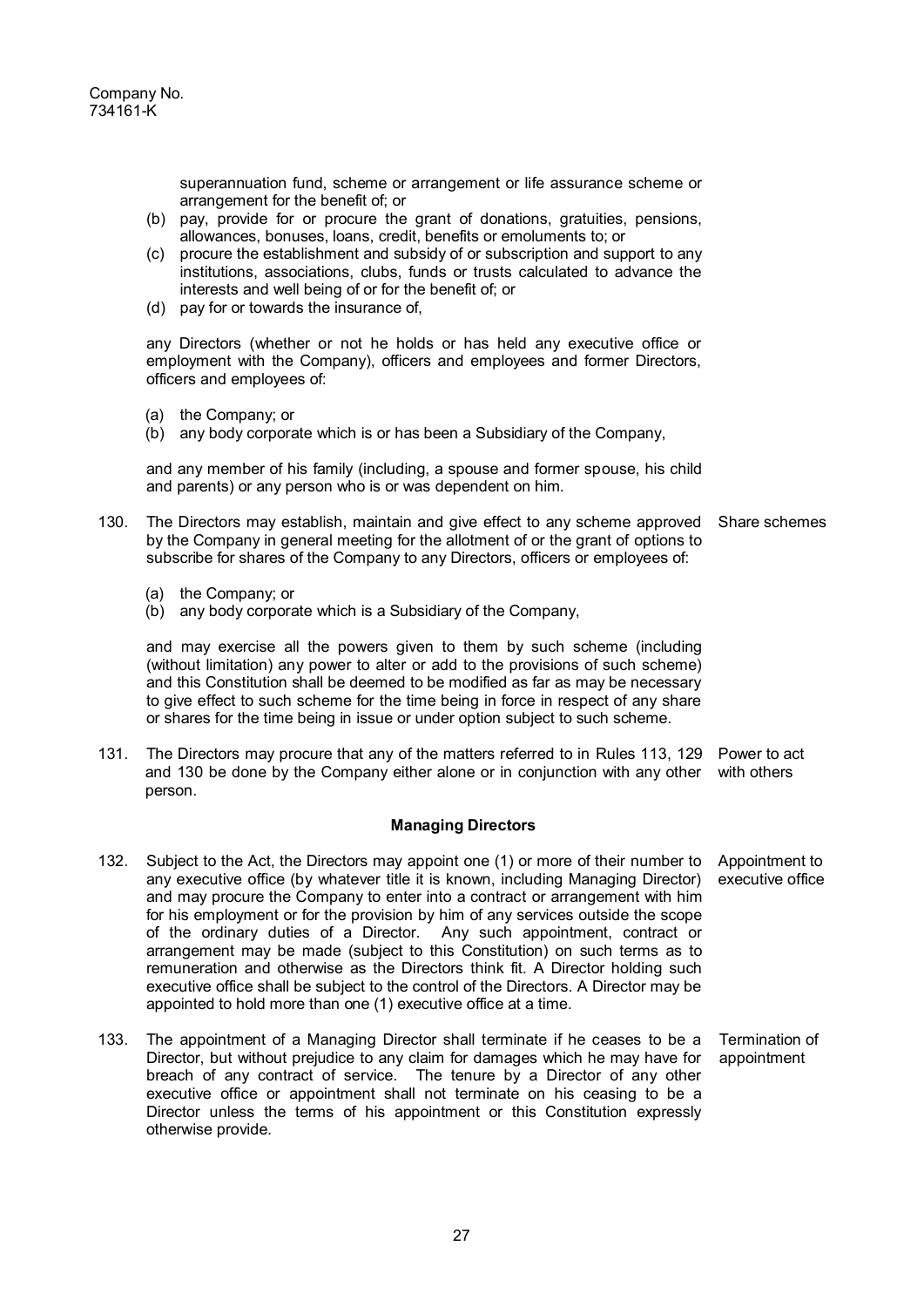## **Directors' Interests**

- 134. (a) Subject to the Act and the Listing Requirements, and provided that he has Disclosure of disclosed to the Board of Directors the nature and extent of his material interests interest in accordance with the Act, a Director, notwithstanding his office,:
	- (i) may be a party to, or otherwise interested in, any transaction or arrangement with the Company or in which the Company is otherwise interested;
	- (ii) may be a Director or other officer of, or employed by, or a party to any transaction or arrangement with, or otherwise interested in, anybody corporate promoted by the Company or in which the Company is otherwise interested;
	- (iii) shall not, by reason of his office, be accountable to the Company for any benefit which he derives from any such office or employment or from any such transaction or arrangement or from any interest in any such body corporate (unless the Company by ordinary resolution determines otherwise) and no transaction or arrangement shall be liable to be avoided (whether or not such ordinary resolution is passed) on the ground of any such interest or benefit; and
	- (iv) may act by himself or his firm in a professional capacity for the Company, and he or his firm (as the case may be) shall be entitled to remuneration for professional service but nothing in this Constitution shall authorise a Director or his firm to act as auditor of the Company.
	- (b) For the purposes of this Rule 134:
		- (i) a general notice given to the Directors that a Director is to be regarded as having an interest of the nature and extent specified in the notice in any transaction or arrangement in which a specified person or class of person is interested shall be deemed to be a disclosure that the Director has an interest in any such transaction of the nature and extent so specified; and
		- (ii) an interest of which a Director has no knowledge and of which it is unreasonable to expect him to have knowledge shall not be treated as an interest of his.

#### **Proceedings of Directors**

- 135. Subject to this Constitution, the Directors may regulate their proceedings as they think fit. A Director may, and the Secretary at the request of a Director shall, call a meeting of the Directors. Questions arising at a meeting shall be decided by a majority of votes. In the case of an equality of votes, the Chairman of the meeting shall (subject to Rule 138) have a second or casting vote. Right to regulate proceedings
- 136. The quorum for the transaction of the business of the Directors or of a committee of Directors may be fixed by the Directors or the members of the committee (as the case may be) and unless so fixed at any other number shall be two (2). A person who holds office only as an alternate Director shall, if his appointor is not present, be counted in the quorum. Quorum at meeting
- 137. The Directors may appoint one (1) of their numbers who is a citizen of Malaysia to be Chairman of the Board of Directors. The Chairman may hold any executive office with the Company. The Chairman or (if he is absent or unwilling to act or there is no Chairman) the Managing Director shall preside as Chairman of a Chairman of Directors' meeting

Directors'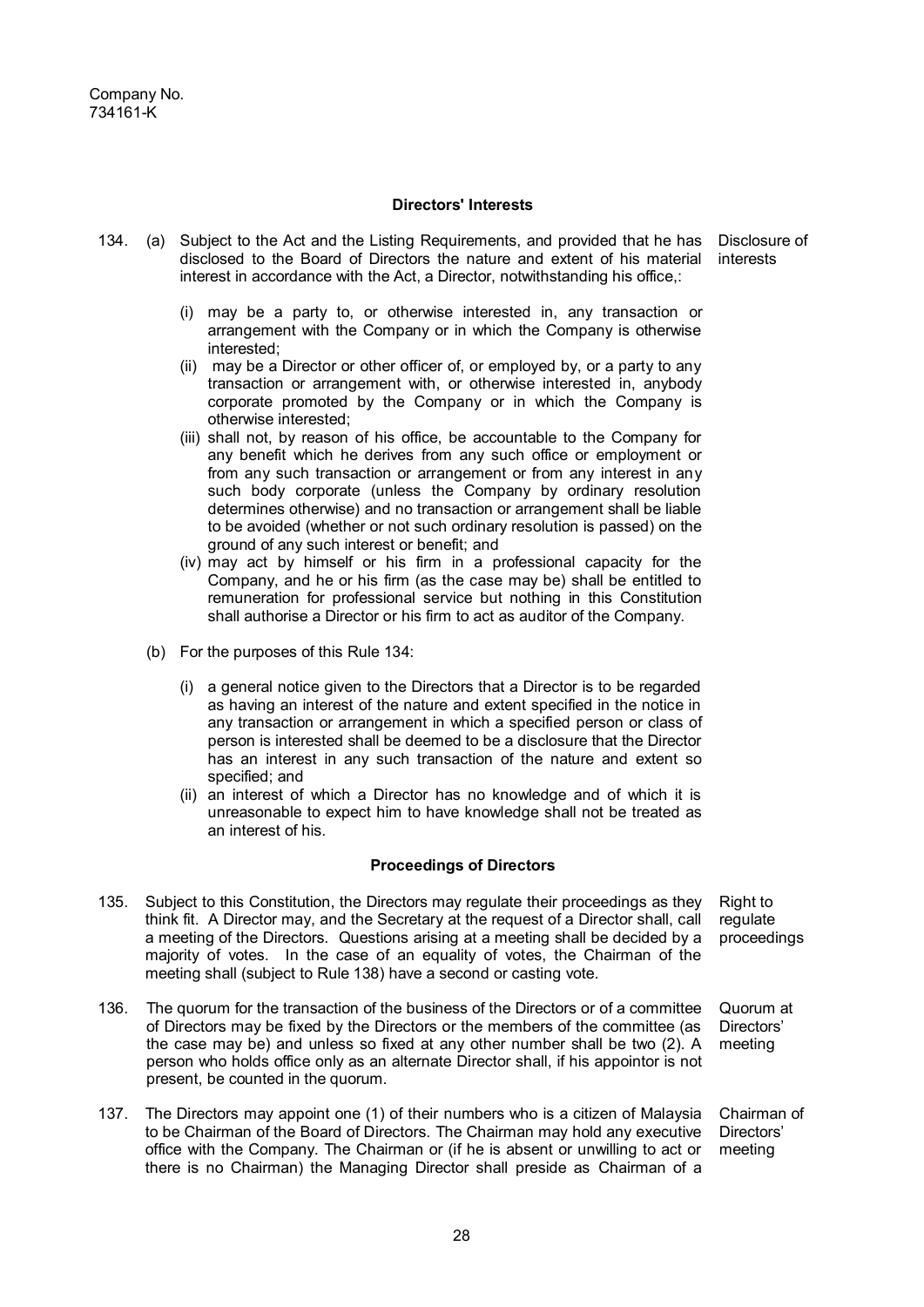meeting of Directors. If neither the Chairman or Managing Director are present within 15 minutes after the time appointed for the meeting and willing to act (or if there is no Chairman and Managing Director), a Director appointed by the Directors present shall preside as Chairman of the meeting.

- 138. When two (2) Directors form a quorum, the Chairman of a meeting at which only such a quorum is present, or at which only two (2) Directors are competent to vote in the question at issue, shall not have a casting vote. Where no casting vote
- 139. The Directors may delegate any of their powers to a committee consisting of such member or members of their body or any other person or persons as they think fit. Any committee so formed shall in the exercise of the powers so delegated conform to any regulations that may be imposed on them by the Directors. Power to appoint committees
- 140. A Committee may elect a Chairman of its meetings. If no such Chairman is elected or if at any meeting the Chairman is not present within fifteen (15) minutes after the time appointed for holding the same, the members present may choose one (1) of their number to be Chairman of the meeting. Chairman of committees
- 141. A Committee may meet and adjourn its meetings as its members think proper. Questions arising at any meeting shall be determined by a majority of votes of the members present. Proceedings at **Committee Meetings**
- 142. An Audit Committee, a Nomination and Remuneration Committee shall be appointed by the Directors from among their number, comprising of such number, qualification and having such functions as is prescribed by Bursa Malaysia and the Listing Requirements. Audit and other **Committee**
- 143. All acts done by a meeting of Directors, or of a committee of Directors, or by a person acting as a Director shall, notwithstanding that it be afterwards discovered that there was a defect in the appointment of any Director or that any of them were disqualified from holding office, or had vacated office, or were not entitled to vote, be as valid as if every such person had been duly appointed and was qualified and had continued to be a Director and had been entitled to vote. Acts valid through defect
- 144. Directors or members of a committee of Directors (as the case may be) may participate in a meeting of Directors or a committee of Directors (as the case may be) by means of conference telephone, conference videophone or any similar or other communications equipment by means of which all persons participating in the meeting can hear each other. Such participation in a meeting shall constitute presence in person at such meeting. Meetings by telephone, videophone etc.
- 145. A resolution in writing signed by a majority of the Directors entitled to receive notice of a meeting of Directors or of a committee of Directors shall be as valid and effectual as if it had been passed at a meeting of Directors or a committee of Directors (as the case may be) duly convened and held and may consist of several documents in the like form each signed by one (1) or more Directors; but a resolution signed by an alternate Director need not also be signed by his appointor and, if it is signed by a Director who has appointed an alternate Director it need not be signed by the alternate Director in that capacity. A signed Directors' Circular Resolution transmitted by facsimile (fax) or any other electronic means shall be deemed to be an original. Directors' resolution in writing
- 146. Except as otherwise provided by this Constitution, a Director shall not vote at a meeting of Directors or of a committee of Directors on any resolution concerning any contract, proposed contract, arrangement or other matter in which he has, directly or indirectly, a personal interest or duty which is material and which **Disqualification** from voting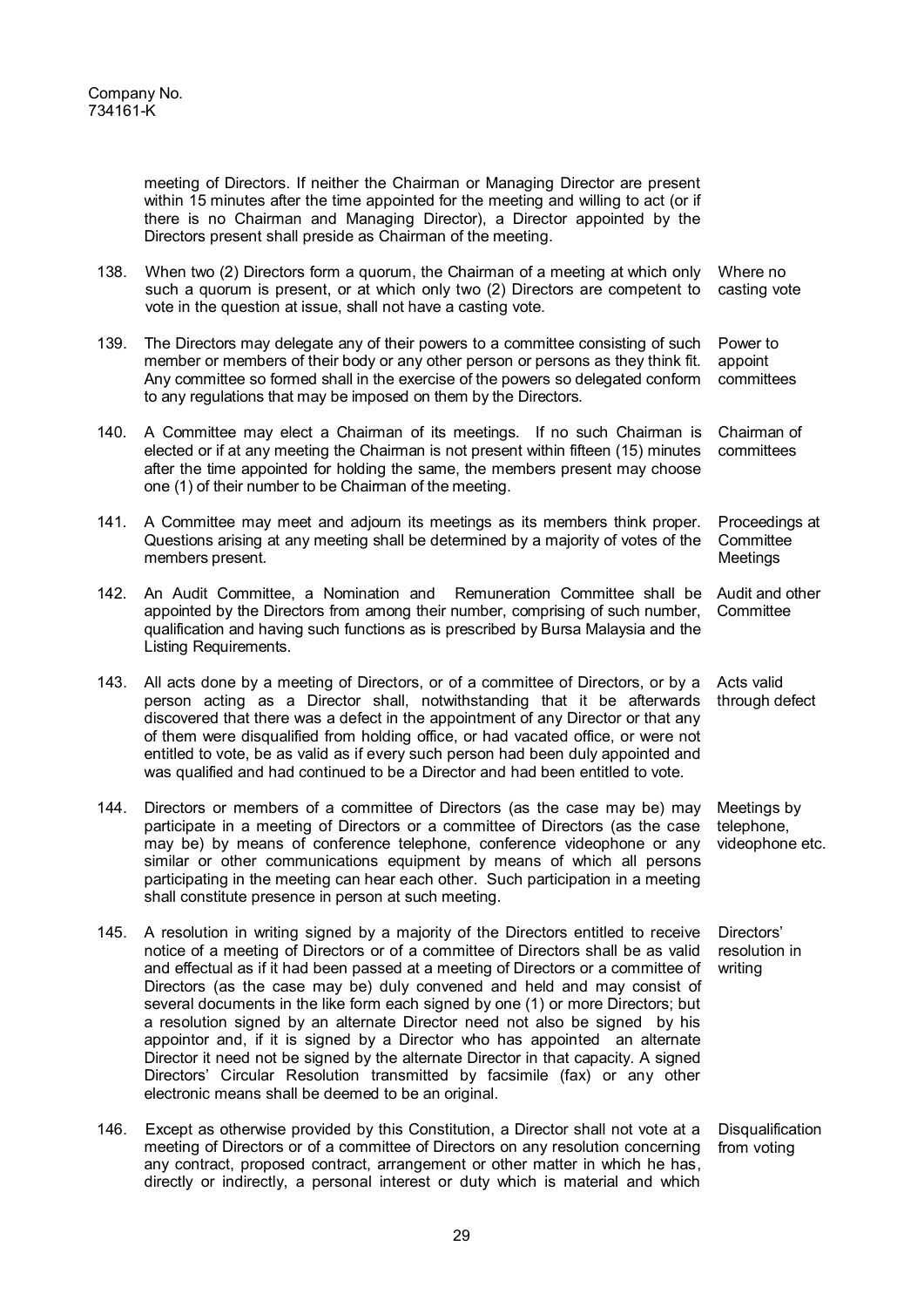conflicts or may conflict with the interests of the Company unless his interest or duty arises only because the case falls within one (1) or more of the following paragraphs:

- (a) any arrangement for giving him any security or indemnity in respect of money lent by him or obligations undertaken by him for the benefit of the Company or any of its Subsidiaries;
- (b) any arrangement for the giving by the Company of any security to a third party in respect of a debt or obligation of the Company or any of its Subsidiaries for which he has assumed responsibility in whole or in part under a guarantee or indemnity or by the giving of a security;

A Director shall not be counted in the quorum present at a meeting in relation to a resolution on which he is not entitled to vote.

- 147. Where proposals are under consideration concerning or relating to the terms of employment, consultancy or other services of or to be provided by Directors to or with the Company or any body corporate in which the Company is interested or other related matters, the proposals may be divided and considered in relation to each Director separately and (provided he is not for another reason precluded from voting) each of the Directors concerned shall be entitled to vote and be counted in the quorum in respect of each resolution except that concerning his own. Separation of **Resolutions**
- 148. If a question arises at a meeting of Directors or of a committee of Directors as to the right of a Director to vote, the question may, before the conclusion of the meeting, be referred to the Chairman of the meeting and his ruling in relation to any Director other than himself shall be final and conclusive. Questions on right to vote

## **Local Boards**

- 149. The Directors may establish any local Boards or agencies for managing any of Establishment the affairs of the Company in Malaysia or elsewhere and may:
	- (a) appoint their members and fix their remuneration;
	- (b) delegate to any local Board, manager or agent any of the powers, authorities and discretions vested in the Directors, with power to subdelegate;
	- (c) authorise the members of any local Board, or any of them, to fill vacancies and to act notwithstanding vacancies,

and any such appointment or delegation may be made on such terms and conditions as the Directors think fit. The Directors may remove any person so appointed, or annul or vary any such delegation, but no person dealing in good faith and without notice of the annulment or variation shall be affected.

## **Secretary**

- 150. (a) The Secretary shall be appointed by the Directors, for such period and on such terms as to remuneration and otherwise as they think fit, and any Secretary so appointed may (subject to the terms of any contract between him and the Company) be removed by the Directors from office. Appointment of secretary
	- (b) The Secretary may resign from his office pursuant to Section 237 of the Act.
	- (c) The office of the Secretary shall be vacated if the Secretary resigns by notice in writing to the Company, left at the Office and copies lodged with Vacate office

of local Boards etc.

Resignation of secretary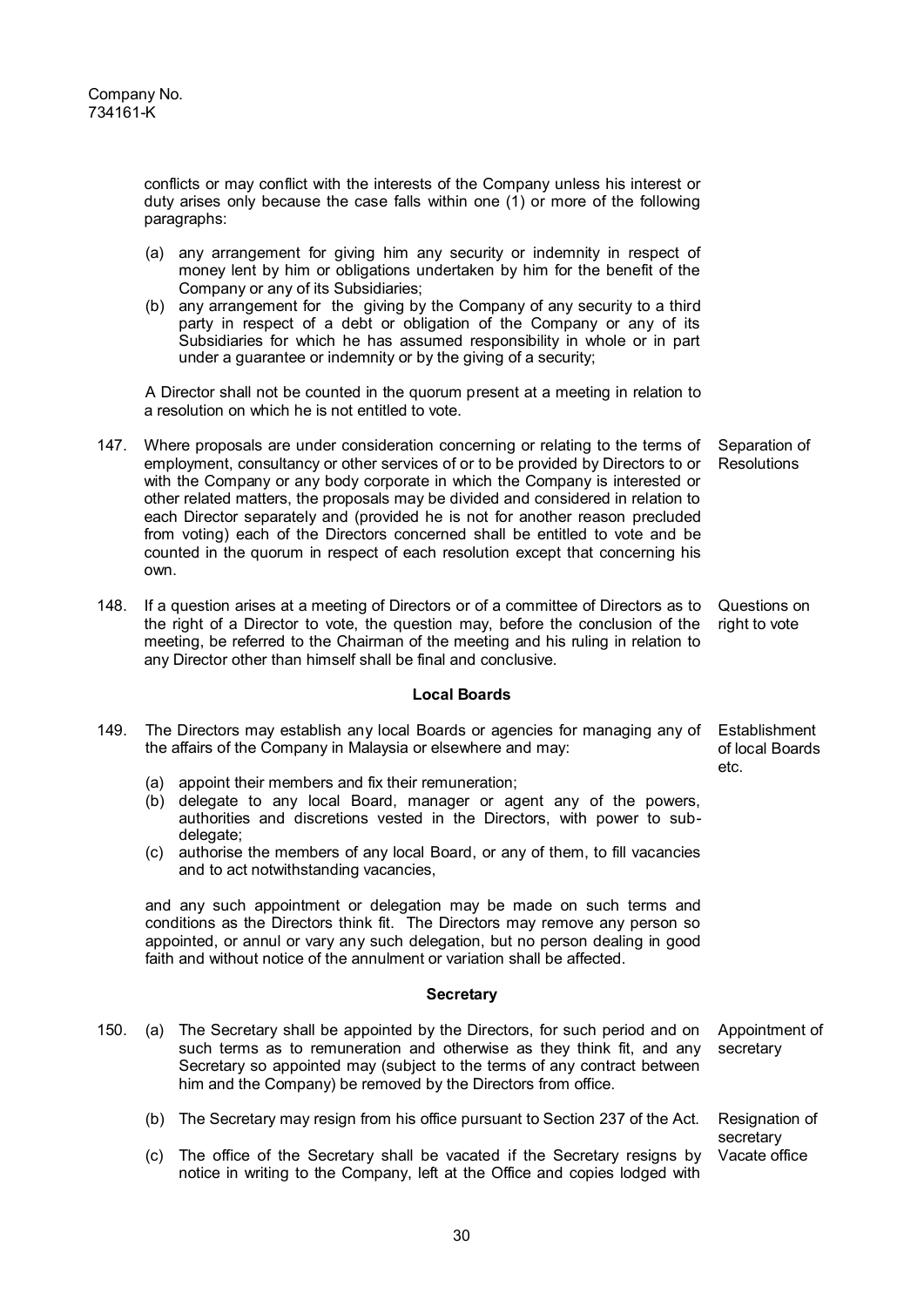the Directors for the time being at their last known address.

151. The Directors shall have power at any time or times to appoint any person to be Temporary temporary, substitute, assistant or deputy secretary, either generally or for some specified purposes. secretary etc.

#### **Minutes**

- 152. The Directors shall cause minutes to be made in books kept for the purpose: Books
	- (a) of all appointments of officers made by the Directors; and
	- (b) of all resolutions and proceedings at all meetings of the Company, of the holders of any class of shares in the Company, and of the Directors, and of committees of Directors, including the names of the Directors present at each such meeting.
- 153. Subject to the Act, any register, index, minute book, book of account or other book required to be kept by this Constitution or the Act may be kept by making entries in bound books or by recording them in any other manner including (without limitation) by electronic means. In any case in which bound books are not used, the Directors shall take reasonable precautions for protection against falsification and for facilitating its discovery, protection or reproduction. Manner of recording
- 154. The Directors shall comply with the Act in regard to keeping a register of Directors and Secretaries, a register of substantial shareholdings, a register of Directors' share and debenture holdings and such other registers (other than any which the Directors are already obliged to keep under this Constitution) as the Act may require the Company to keep. Miscellaneous

## **Authentication of Documents**

- 155. Any Director or the Secretary of the Company or any person appointed by the Power to Directors for the purpose shall have power to authenticate any documents authenticate affecting the constitution of the Company including (without limitation):
	- (a) this Constitution;
	- (b) any minutes of or resolutions passed by the Company, the Directors, any committee of Directors or any local Board;
	- (c) any books, records, documents and accounts relating to the Company's business,

and to certify copies of or extracts from them as true copies or extracts.

156. Any authentication or certification of this Constitution, minutes, resolutions, books, records, documents, accounts or any other documents affecting the constitution of the Company in accordance with Rule 155 shall be conclusive evidence to the extent of the authentication or certification in favour of all persons dealing with the Company in reliance on it. **Conclusive** evidence

## **The Seal**

157. (a) If the Company elects to have the Seal, the Seal shall only be used by the authority of a resolution of the Directors or of a committee of Directors authorised by the Directors. Seal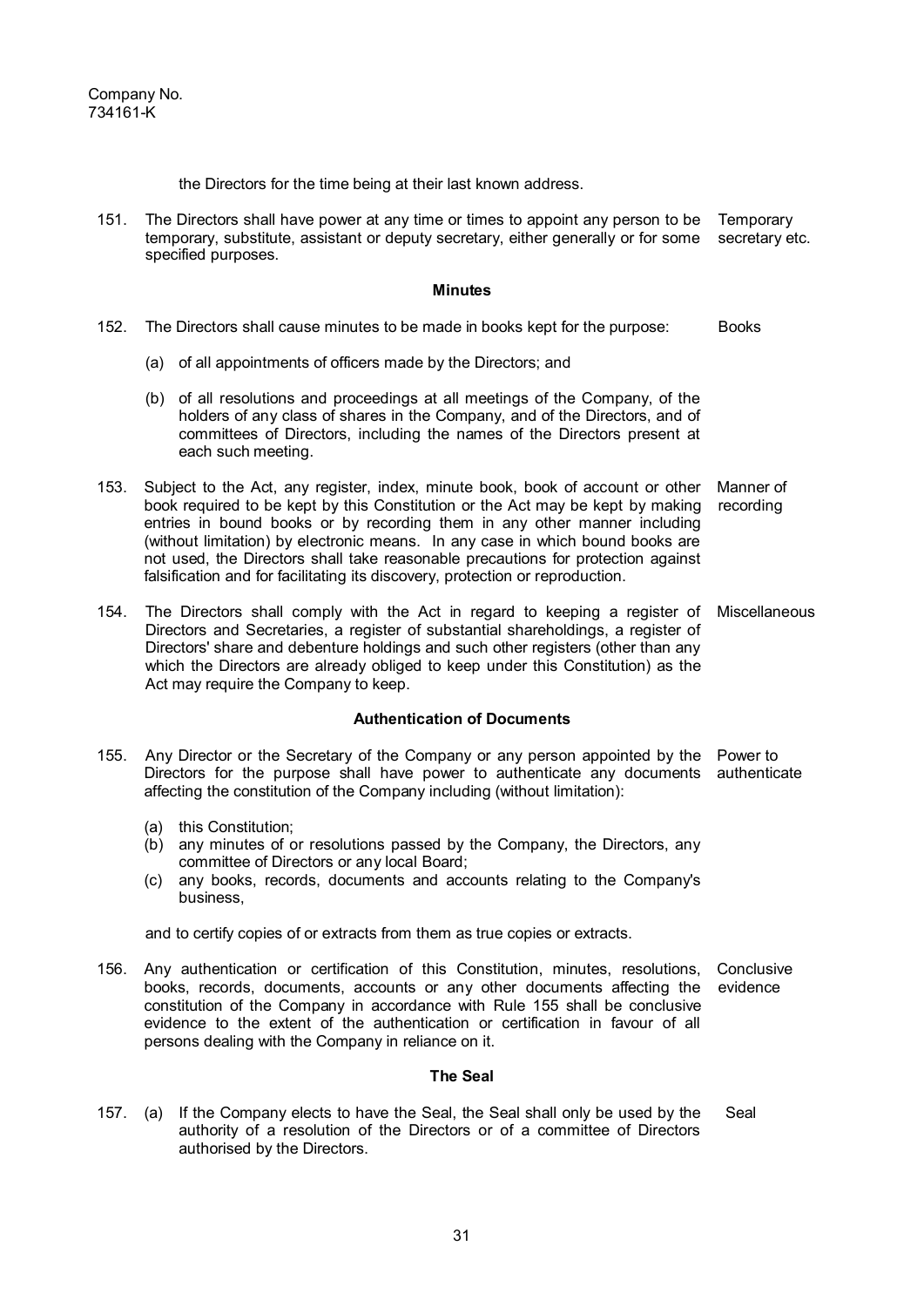- (b) Subject to Rule 157(c) and subject to the Act, the instrument to which the Seal is affixed shall be signed autographically by:
	- (i) any person authorised by the Directors or a committee of Directors authorised by the Directors (either generally or in relation to specific instruments or instruments of specific descriptions) together with one (1) Director; or
	- (ii) two (2) Directors; or
	- (iii) one (1) Director and a Secretary.
- (c) The Directors or a committee of Directors authorised by the Directors may:
	- (i) dispense with autographic signatures of all or any person referred to in Rule 157(b) in relation to specific instruments or instruments of specific descriptions and substitute such autographic signatures with facsimile signatures affixed or reproduced by a method or system (whether mechanical, electronic or otherwise) approved by the Directors or such committee; or
	- (ii) dispense with all or any of the signatures referred to in Rule 157(b) in the case of any certificates for shares, debentures or other Securities of the Company.
- (d) The Company may exercise the powers conferred by Section 63 of the Act with regard to the official seal , and such powers shall be vested in the Directors. The provisions in Rules 157(b) and (c) as to signatures (autographic and facsimile) and the dispensation of signatures shall apply to the affixing of such official seal.
- (e) The Company may exercise the powers conferred by the Act with regard to an official seal for use outside Malaysia, and such powers shall be vested in the Directors.

### **Dividends and Reserves**

- 158. Subject to the Act, the Company in general meeting may by ordinary resolution declare dividends payable to the Members in accordance with their respective rights and priorities out of any lawfully distributable profits, but no dividend shall exceed the amount recommended by the Directors. Declaration of dividends
- 159. The Directors may pay interim dividends if it appears to them that they are justified by the profits of the Company available for distribution in accordance with Section 137 of the Act. If the share capital is divided into different classes, the Directors may pay interim dividends on shares which confer deferred or nonpreferred rights with regard to dividend as well as on shares which confer preferential rights with regard to dividend, but no interim dividend shall be paid on shares carrying deferred or non-preferred rights if, at the time of payment, any preferential dividend is in arrears. The Directors may also pay at intervals settled by them any dividend payable at a fixed rate if it appears to them that the profits available for distribution justify the payment. Provided the Directors act in good faith they shall not incur any liability to the holders of shares conferring preferred rights for any loss they may suffer by the lawful payment of an interim dividend on any shares having deferred or non-preferred rights. Interim dividends
- 160. Unless otherwise provided by the rights attached to shares or the terms of their Proportionality issue, all dividends shall be declared and paid proportionately to the capital paid up on the shares on which the dividend is paid, but if any shares are issued on terms providing that they shall rank for dividend as from a specified date or to a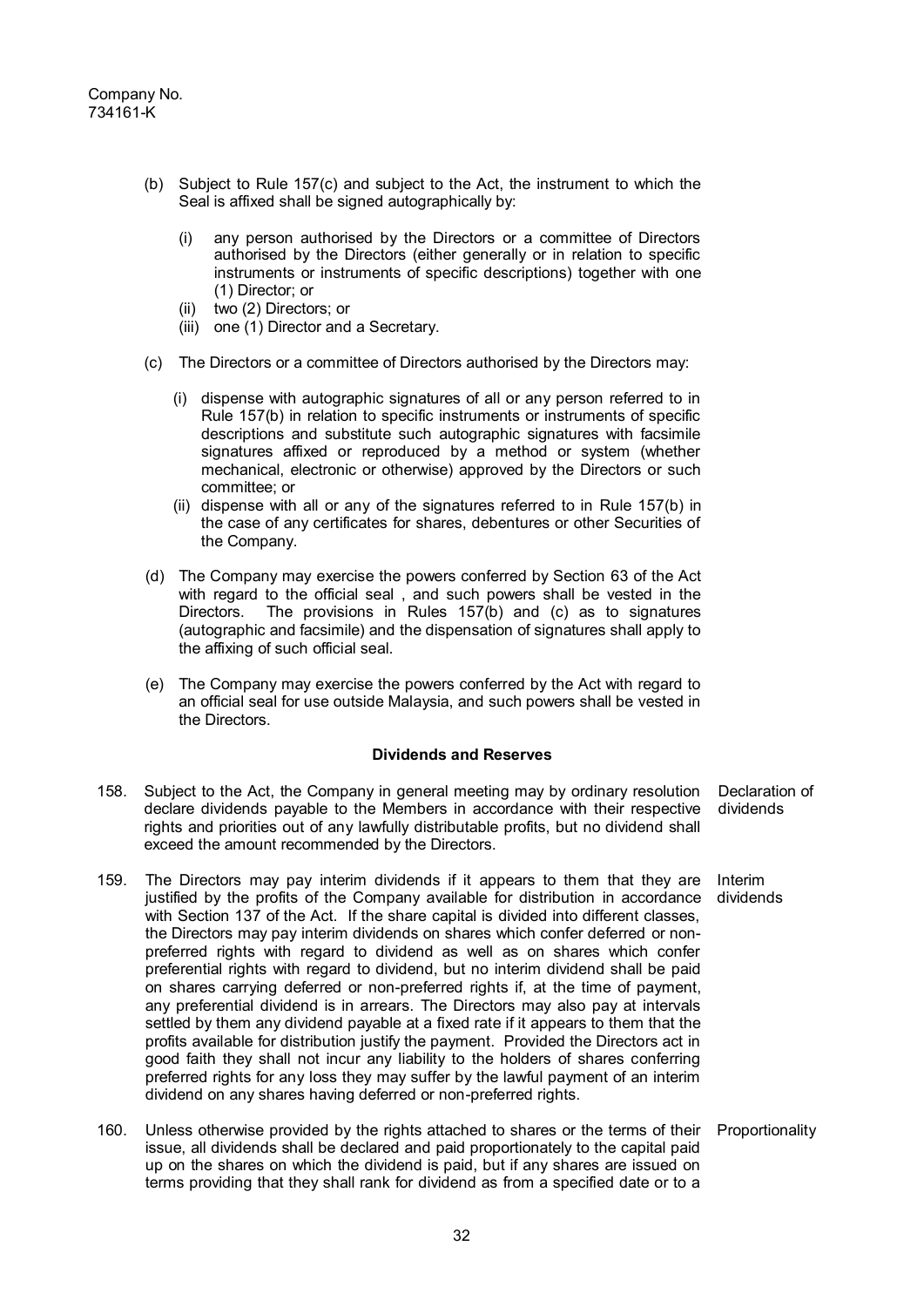specified extent, they shall rank for dividend accordingly. Any dividend or interim dividend may be expressed to be payable on a specified date to persons registered on some earlier date as the holders of the shares in respect of which the dividend is declared, notwithstanding that such persons may not be so registered on the date of the declaration or payment.

- 161. Subject to the Act, a general meeting declaring a dividend may, on the recommendation of the Directors, direct that it shall be satisfied wholly or partly by the distribution of assets (including (without limitation)), paid up shares or debentures of any other company or in any one (1) or more of such ways) and, where any difficulty arises in regard to the distribution, the Directors may settle the same as they think fit and in particular may issue fractional shares and fix the value for distribution of any assets and may determine that cash shall be paid to any Member on the footing of the value so fixed in order to adjust the rights of Members and may vest any assets in trustees.
- 162. (a) Any dividend, interest or other moneys payable in cash in respect of a share may be paid by direct debit, bank transfer, cheque or dividend warrant and in the case of a cheque or dividend warrant for such payment only, sent:
	- (i) by post, by courier or by hand to the registered address of the person entitled as appearing in the Record of Depositors; or
	- (ii) by post, by courier or by hand to the registered address of the person becoming entitled to the share by reason of the death, bankruptcy or mental disorder of the holder or by operation of law or if such address has not been supplied, to such address to which such cheque or warrant might have been posted if the death, bankruptcy, mental disorder or operation of law had not occurred; or
	- (iii) by post, by courier or by hand to such address as the person entitled may direct in writing but the Company shall be entitled to send such cheque or dividend warrant to such other address or by such other means stated in Rules 162(a)(i) and 162(a)(ii) notwithstanding such direction.
	- (b) Every cheque or warrant may be made payable:
		- (i) to the order of the person entitled; or  $(ii)$  to the order of the person entitled by
		- to the order of the person entitled by reason of the death, bankruptcy or mental disorder of the holder or by operation of law; or
		- (iii) to the order of such other person as the person entitled may in writing direct or direct to be sent to,

but nothing in Rule 162(b) shall prevent such cheque or warrant from being made payable in such other manner as the Company would be entitled to in respect of such cheque or warrant including (without limitation), in the case of the death of the holder of the share in respect of which the dividend or other moneys to be paid by the cheque or warrant are payable making such cheque or warrant payable to the estate of such holder if the Company thinks appropriate. Such cheque or warrant shall be a good discharge to the Company. The Company shall not be responsible for any loss of any such cheque or warrant (whether in the post, while being delivered by courier or by hand, after delivery to the relevant address or person or otherwise).

Satisfaction by distribution of assets

Payment of dividends etc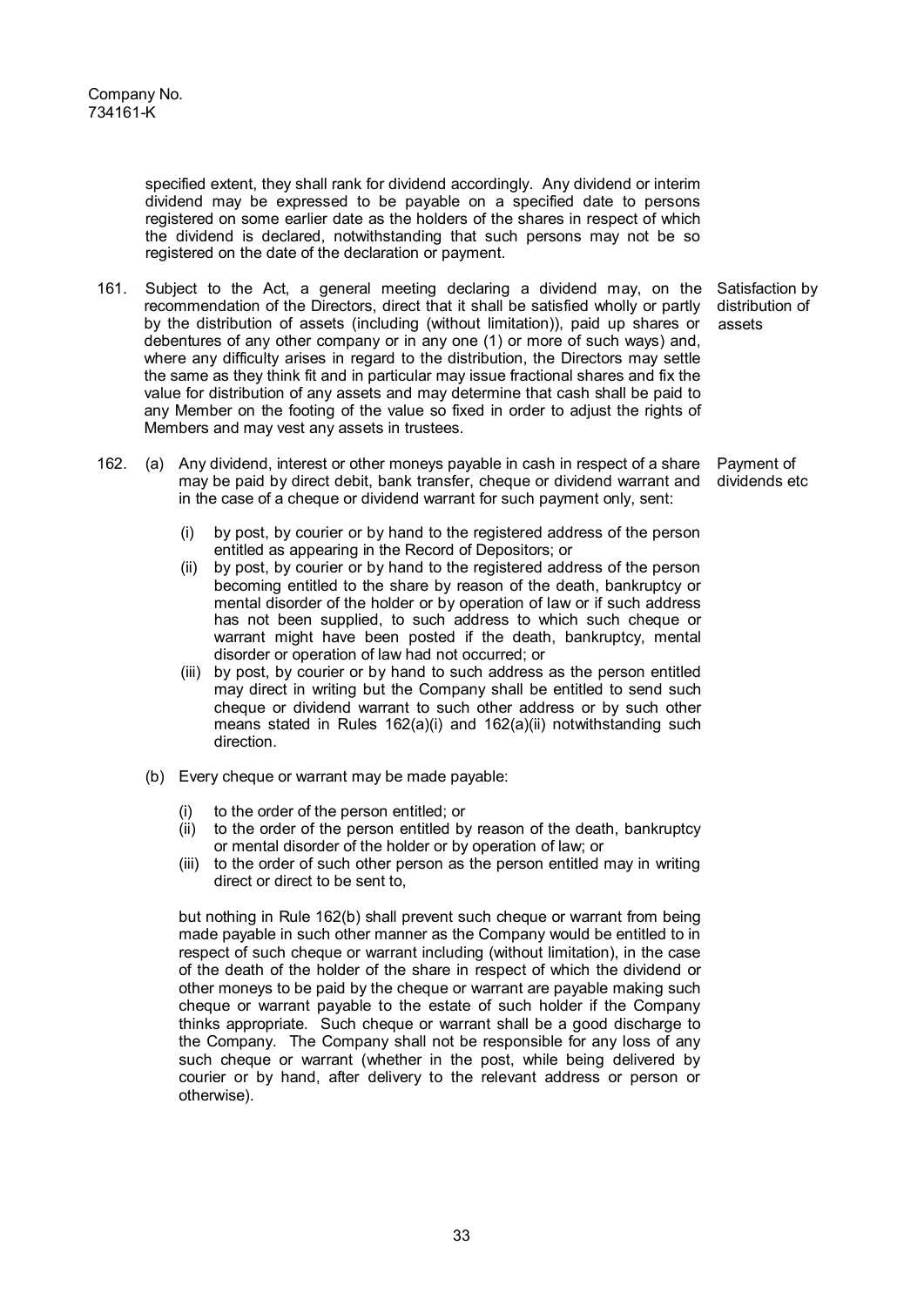- 163. No dividend or other moneys payable in respect of a share shall bear interest No interest on against the Company unless otherwise provided by the rights attached to the share. dividends
- 164. Subject to the Unclaimed Moneys Act 1965 or any other law as may be applicable from time to time, the Directors may invest or otherwise make use of any dividend unclaimed for one (1) year after having been declared for the benefit of the Company until claimed. Investment of powers
- 165. The Directors may deduct from any dividend payable to any Member all sums of money, if any, presently payable by him to the Company on account of calls or otherwise in relation to the shares of the Company. Right to deduct
- 166. The Directors may set aside out of the profits of the Company and carry to any reserves such amounts as they think fit and the sums represented by such amounts may be applied at the Directors' discretion for any purpose to which the profits of the Company may be properly applied, and pending any such application may be either employed in the business of the Company, deposited with any financial institution or invested in such investments or other assets as the Directors may from time to time determine. The Directors may also without placing them to reserve carry forward any profits which they may think prudent not to divide. Power to carry reserves

## **Capitalisation**

- 167. (a) The Company in general meeting may on the recommendation of the Directors resolve that it is desirable to capitalise any part of the amount for the time being standing to the credit of any of the Company's reserve accounts or to the credit of the profit and loss account otherwise available for distribution, and accordingly that the sum be set free for distribution among the Members who would have been entitled thereto if distributed by way of dividend and in the same proportions on condition that the same be not paid in cash but be applied either in or towards paying up any amounts for the time being unpaid on any shares held by those Members respectively or paying up in full unissued shares or debentures of the Company to be allotted and distributed credited as fully paid up to and among the Members in the proportion aforesaid, or partly in one way and partly in the other, and the Directors shall give effect to such resolution. Power to capitalise etc
	- (b) Whenever such a resolution as aforesaid is passed the Directors shall make all appropriations and applications of the undivided profits resolved to be capitalised thereby, and all allotments and issues of fully paid shares or debentures, if any, and generally shall do all acts and things required to give effect thereto, with full power to the Directors to make such provision by the issue of fractional shares or by payment in cash or otherwise as they think fit for the case of shares or debentures becoming distributable in fractions, and also to authorise any person to enter on behalf of all the Members entitled thereto into an agreement with the Company providing for the allotment to them respectively, credited as fully paid up, of any further shares or debentures to which they may be entitled on the capitalisation, or (as the case may require) for the payment up by the Company on their behalf, by the application thereto of their respective proportions of the profits resolved to be capitalised, of the amounts or any part of the amounts remaining unpaid on their existing shares, and any agreement made under such authority shall be effective and binding on all such Members.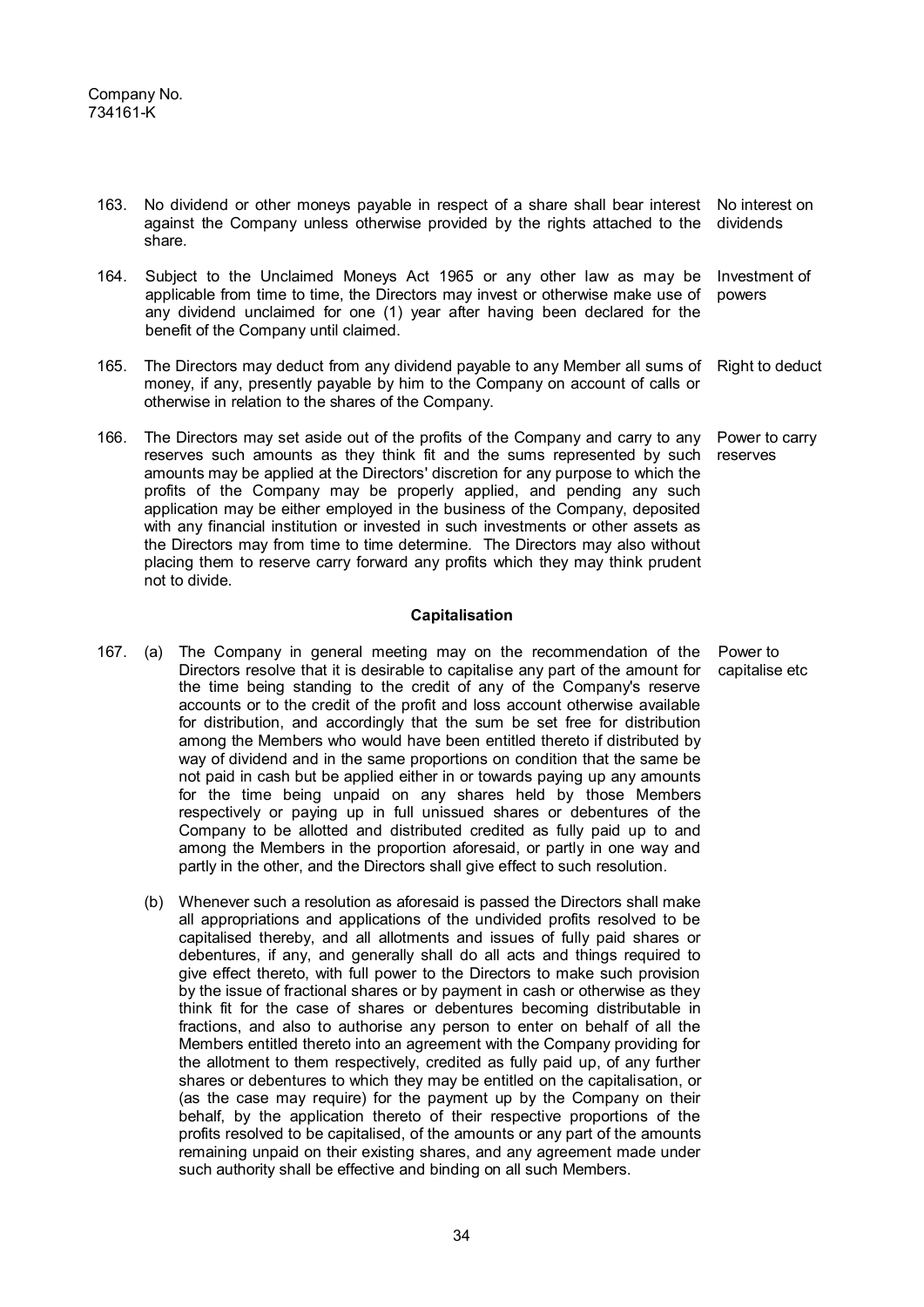# **Accounts**

| 168. | The Directors shall cause accounting records to be kept in accordance with the<br>Act.                                                                                                                                                                                                                                                                                                                                                                                                                                                                                                                                                                                                                                                                                                                                                                                                                                                                                                                                                                                                                                                                                                                                                                                                                                                    | Accounting<br>records           |
|------|-------------------------------------------------------------------------------------------------------------------------------------------------------------------------------------------------------------------------------------------------------------------------------------------------------------------------------------------------------------------------------------------------------------------------------------------------------------------------------------------------------------------------------------------------------------------------------------------------------------------------------------------------------------------------------------------------------------------------------------------------------------------------------------------------------------------------------------------------------------------------------------------------------------------------------------------------------------------------------------------------------------------------------------------------------------------------------------------------------------------------------------------------------------------------------------------------------------------------------------------------------------------------------------------------------------------------------------------|---------------------------------|
| 169. | The accounting records shall be kept at the Office or (subject to the Act) at such<br>other place or places within Malaysia as the Directors think fit and shall always<br>be open to the inspection of any Directors and any other officers of the Company<br>authorised by the Directors.                                                                                                                                                                                                                                                                                                                                                                                                                                                                                                                                                                                                                                                                                                                                                                                                                                                                                                                                                                                                                                               | Place for<br>storage            |
| 170. | The Directors may from time to time determine whether and to what extent and<br>at what times and places and under what conditions or regulations the<br>accounting records of the Company or any of them will be open to inspection by<br>Members (not being a Director or officer (authorised by the Directors) of the<br>Company) or any other person. No Member (not being a Director or such officer)<br>or any other person shall have any right to inspect any accounting records or<br>other book or document of the Company except:                                                                                                                                                                                                                                                                                                                                                                                                                                                                                                                                                                                                                                                                                                                                                                                              | Regulations for<br>inspection   |
|      | if conferred by the Act or other applicable law; or<br>(a)<br>if ordered by a court of competent jurisdiction; or<br>(b)<br>if authorised by the Directors.<br>(c)                                                                                                                                                                                                                                                                                                                                                                                                                                                                                                                                                                                                                                                                                                                                                                                                                                                                                                                                                                                                                                                                                                                                                                        |                                 |
| 171. | The Directors shall, from time to time and in accordance with the Act and the<br>Listing Requirements (if applicable), cause to be prepared and laid before the<br>Company in general meeting such audited financial statements and reports as<br>required by the Act and/or such Listing Requirements (if applicable).                                                                                                                                                                                                                                                                                                                                                                                                                                                                                                                                                                                                                                                                                                                                                                                                                                                                                                                                                                                                                   | Preparation of<br>accounts etc. |
| 172. | A copy of the reports by the Directors and auditors of the Company, the audited<br>financial statements (including all documents required by law to be annexed or<br>attached to all or any of them) in printed form or in CD-ROM or in such other<br>form of electronic media or any combination thereof shall be sent (not later than<br>six $(6)$ months after the close of the financial year and at least twenty-one $(21)$<br>days before the general meeting at which they are to be laid) to all Members,<br>holders of debentures and all other persons entitled to receive notices of general<br>meetings under the Act or this Constitution. The interval between the close of a<br>financial year of the Company and the issue of the annual audited financial<br>statements, the directors' and auditors' reports shall not exceed four (4) months.<br>The required number of copies of each of these documents shall be sent to<br>Bursa Malaysia in one delivery. In the event that the Annual Report is sent in CD-<br>ROM form or such form of electronic media and a Member requires a printed<br>form of such documents, the Company shall send such documents to the<br>Member within four (4) Market Days from the date of receipt of the Members'<br>request or such period as may be prescribed by Bursa Malaysia. | Copy of reports<br>to Members   |
| 173. | The Directors shall not be bound, unless expressly instructed to do so by a<br>special resolution of the Company in general meeting, to publish any list or<br>particulars of the Securities or investments held by the Company or to give any<br>information in relation to such Securities or investments to any Member.                                                                                                                                                                                                                                                                                                                                                                                                                                                                                                                                                                                                                                                                                                                                                                                                                                                                                                                                                                                                                | No obligation to<br>publish     |
|      | <b>Audit</b>                                                                                                                                                                                                                                                                                                                                                                                                                                                                                                                                                                                                                                                                                                                                                                                                                                                                                                                                                                                                                                                                                                                                                                                                                                                                                                                              |                                 |
| 174. | The Company shall at each annual general meeting appoint an auditor or<br>(a)                                                                                                                                                                                                                                                                                                                                                                                                                                                                                                                                                                                                                                                                                                                                                                                                                                                                                                                                                                                                                                                                                                                                                                                                                                                             | Appointment of                  |

auditors to hold office until the next annual general meeting. (b) The auditor of the Company is required to attend any general meeting of the Company and to receive all notices of and other communications relating to

auditor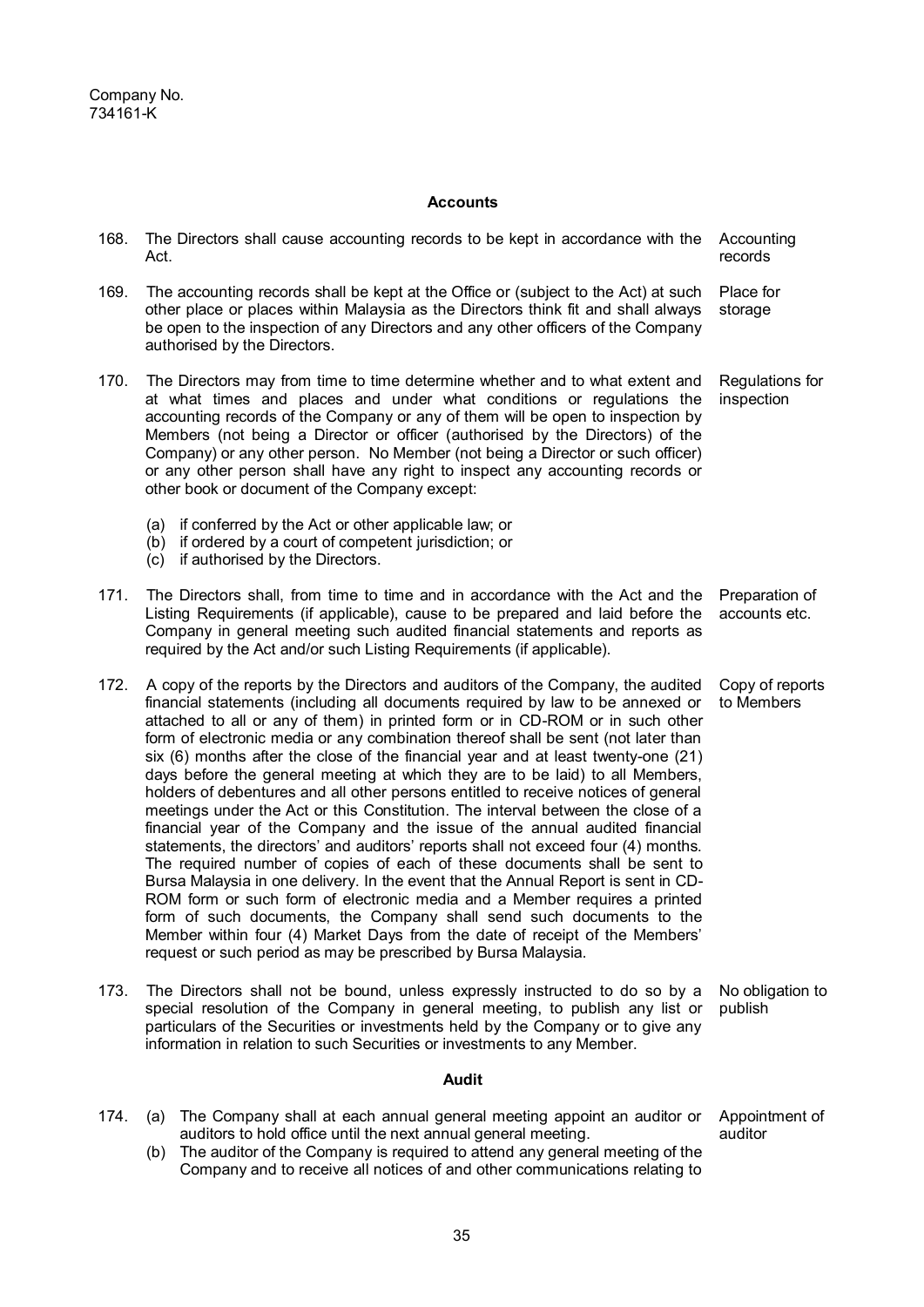any general meeting of the Company to which any Member is entitled and be heard at the meeting on any part of the business of the meeting as concerns them as auditors of the Company.

- 175. No person may be appointed auditor of the Company if he cannot consent to be appointed auditor in accordance with the Act. The duties of the auditor or auditors shall be regulated by the Act. Restriction on appointment
- 176. Subject to the Act, all acts done by any person acting as auditor shall, as regards all persons dealing in good faith with the Company, be valid, notwithstanding that there was some defect in his appointment or that he was at the time of his appointment not qualified for appointment. Acts, valid though defect

#### **Notices and other documents**

- 177. Unless expressly provided otherwise in this Constitution or by the Act, any notice to be given to or by any person pursuant to this Constitution shall be in writing except that a notice calling a meeting of the Directors need not be in writing. Notice to be in writing
- 178. Subject to the Act and the Listing Requirements, the Company may give any notice or other document and the documents referred to in Rule 172 to a Member either: Method of giving notice etc
	- (a) personally or by sending it by post in a prepaid envelope addressed to the Member at his registered address as appearing in the Register, Record of Depositors or (if he has no registered address within Malaysia) to the address (if any) within Malaysia supplied by him to the Company for the giving of the notice to him or by leaving it at that address; or
	- (b) by sending it by courier addressed to the Member at his registered address as appearing in the Register or Record of Depositors or (if he has no registered address within Malaysia) to the address (if any) within Malaysia supplied by him to the Company for the giving of the notice to him.
- 179. The Company may also give any notice to a Member by:
	- (a) telex, facsimile, telegram, electronic mail and other methods of (apart from those referred to above) communicating writing in visible form to his registered address or the number or other contact details supplied by such Member to the Company. Save as otherwise provided, the contact details of a Member as recorded by the Depository shall be deemed as the last known address of the Member to the Company for purposes of any communication between the Member and the Company;
	- (b) advertisement in accordance with Rule 181.

#### 180. A Member who has not supplied to the Company an address within Malaysia for the service of notices shall not be entitled to receive notices from the Company.

- 181. Any notice required to be given by the Company to Members and not expressly provided for by this Constitution shall be sufficiently given if given by advertisement. Any notice required to be or which may be given by advertisement shall be advertised once in at least one (1) nationally circulated Bahasa Malaysia or English daily newspaper.
- 182. A Member present, either in person or by proxy, at any meeting of the Company or of the holders of any class of shares in the Company shall be deemed to have received notice of the meeting and, where requisite, of the purposes for which it notice was called.

Additional methods

Notices or documents

Advertisement

Deemed receipt of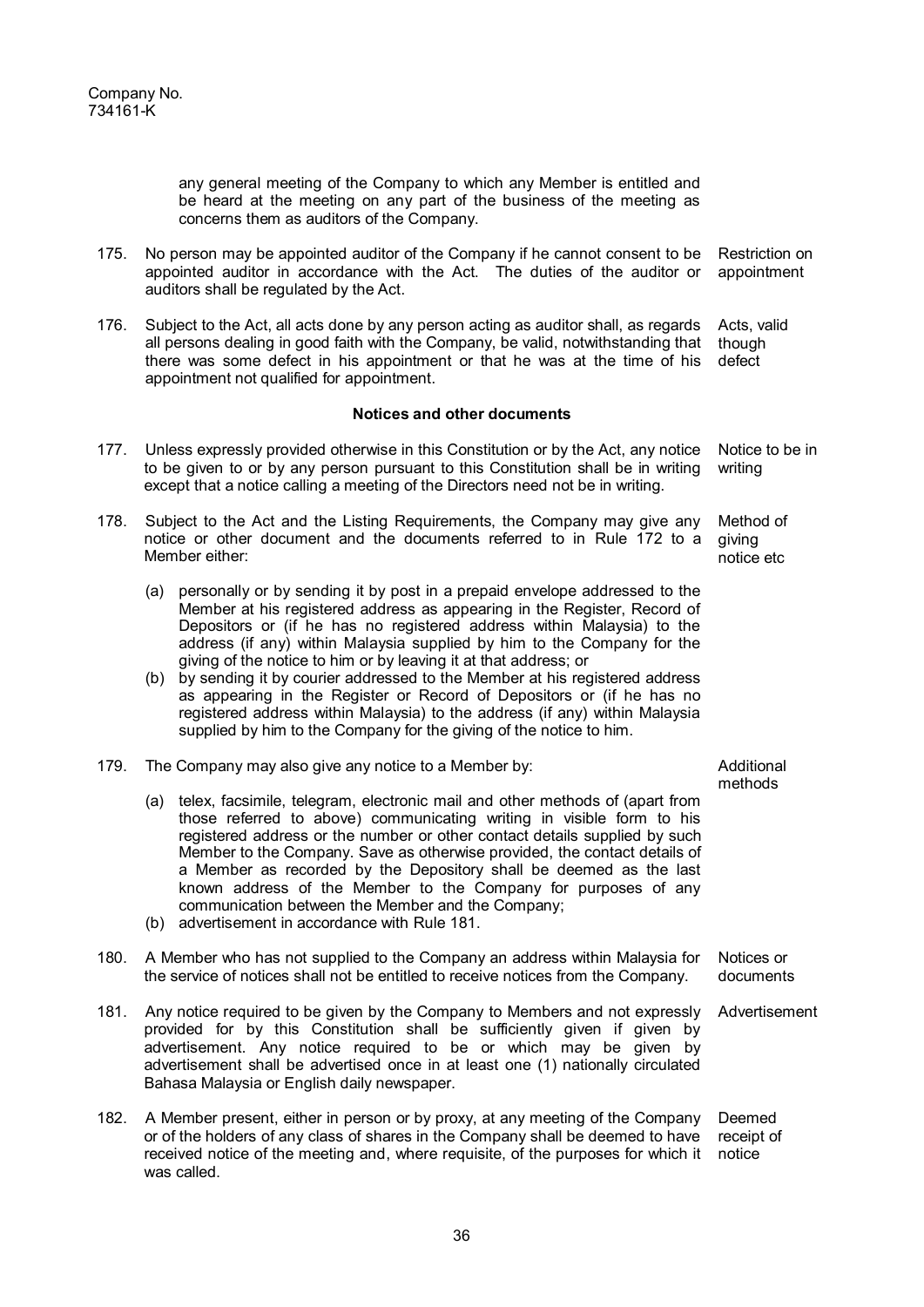- 183. Every person who becomes entitled to a share shall be bound by any notice or document in respect of that share which, before his name is entered in the Record of Depositors, has been duly given to a person from whom he derives his title.
- 184. (a) A notice or document shall be deemed given:
	- (i) (in the case of post or courier) on being posted or despatched;
	- (ii) (in the case of delivery by hand) on delivery.
	- (b) A notice shall also be deemed given:
		- (i) (in the case of telex, facsimile, telegram, electronic mail or other methods of (apart from those referred to above) communicating writing in visible form) on despatch or transmission;
		- (ii) (in the case of an advertisement referred to in Rule 181) on the day on which the advertisement appears in the relevant national daily newspaper.
	- (c) A notice or document shall be deemed:
		- (i) posted on a certain date if it is proven that an envelope containing a notice was properly addressed prepaid and put in the post on that date;
		- (ii) despatched by courier on a certain date if on that date it is left at an office of the person, body or company carrying out the courier service or it is collected by an employee or representative of such person, body or company.
- 185. A notice may be given by the Company to the persons entitled to a share in consequence of the death, bankruptcy or mental disorder of a Member or by operation of law by sending or delivering it in any manner authorised by this Constitution for the giving of notice to a Member, addressed to them by name, or by the title of representatives of the deceased, the official assignee, the committee of the estate of such Member or by any appropriate description at the address supplied for that purpose by the persons claiming to be so entitled. Until such an address has been supplied, a notice may be given in any manner in which it might have been given if the death, bankruptcy, mental disorder or operation of law had not occurred.

#### **Winding up**

- 186. On a winding up of the Company the balance of the assets available for distribution among the Members shall (subject to any special rights attaching to any class of shares) be applied in repaying to the Members the amounts paid up on the shares held by them and any surplus assets will belong to the holders of any issued ordinary shares according to the respective numbers of shares held by them or, if there are no issued ordinary shares, to the holders of any issued unclassified shares according to the respective numbers of shares held by them. Application of
- 187. If the Company is wound up, the liquidator may, with the sanction of a special resolution of the Company and any other sanction required by the Act, divide among the Members in specie the whole or any part of the assets of the Company (whether they consist of property of the same kind or not) and may, for that purpose, value any assets and determine how the division shall be carried out as between the Members or different classes of Members. The liquidator

Person entitled bound by notice

Deemed giving of notice etc

Notice to persons entitled

balance of assets

Division in specie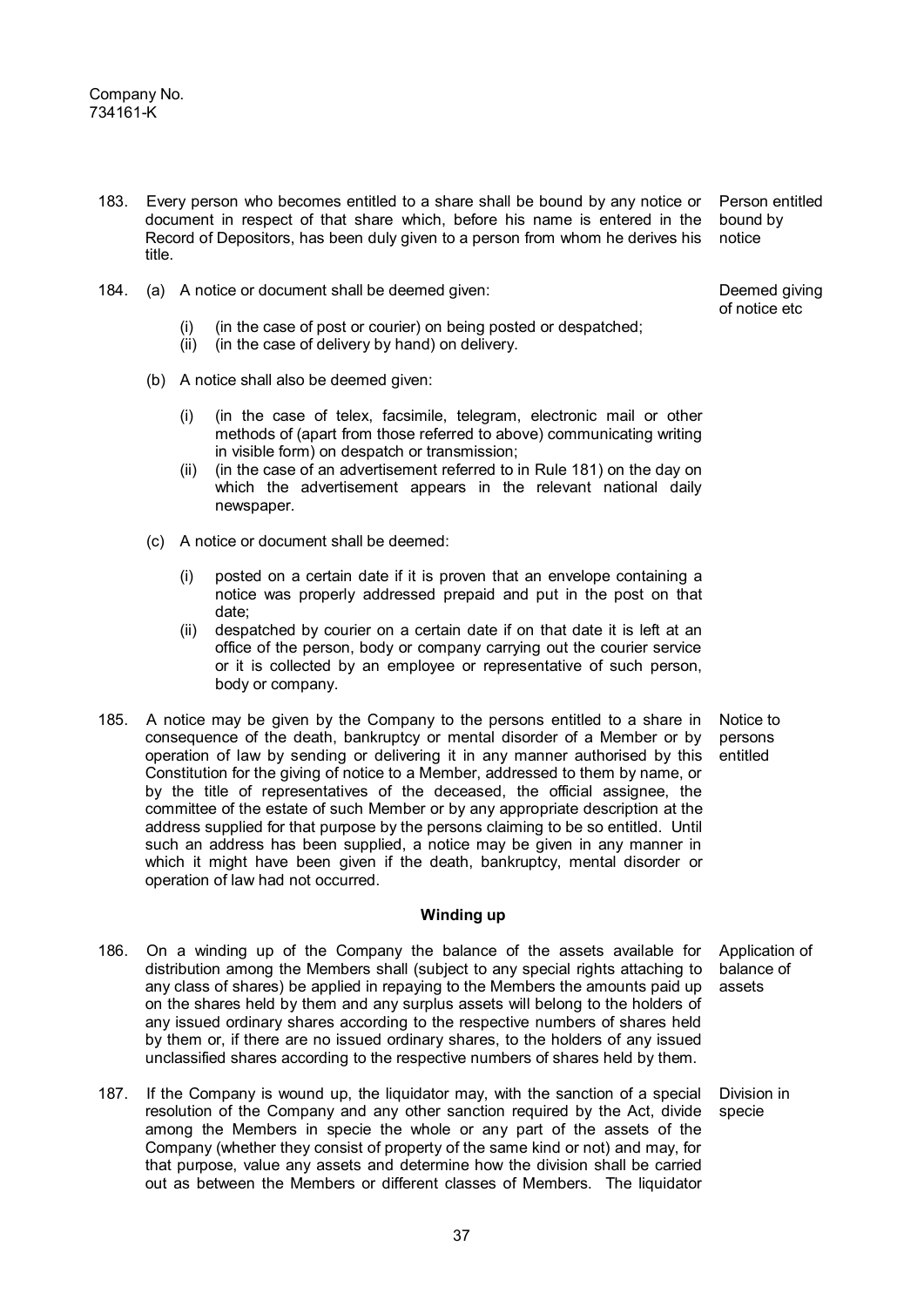may, with the like sanction, vest the whole or any part of the assets in trustees on such trusts for the benefit of the Members as he with the like sanction determines, but no Member shall be compelled to accept any assets on which there is a liability.

## **Indemnity**

- 188. Subject to the Act but without prejudice to any indemnity to which a Director may otherwise be entitled, every Director or other officer or Secretary or auditor of the Company shall be indemnified out of the assets of the Company against: Indemnity
	- (a) any loss or liability incurred by him arising from or in relation to his office or the performance of his duties except where such loss or liability results from any negligence, default, breach of duty or breach of trust of which he may be guilty in relation to the Company; and
	- (b) any liability incurred by him in defending any proceedings, whether civil or criminal, in which judgment is given in his favour or in which he is acquitted or in connection with any application in which relief is granted to him by the court from liability for negligence, default, breach of duty or breach of trust in relation to the affairs of the Company.

## **Secrecy**

189. Save as may be expressly provided by the Act, no Member shall be entitled to enter or inspect any property of or property occupied by the Company or to require discovery of or any information in respect of any detail of the Company's trading or any matter which is or may be in the nature of a trade secret, mystery of trade or secret process which may relate to the conduct of the business of the Company, and which the Directors consider to be inexpedient in the interests of the Members to make available or communicate to the public. **Secrecy** 

# **Effect of the Listing Requirements**

- 190. Notwithstanding anything contained in this Constitution:
	- (a) an act prohibited by the Listing Requirements shall not be done;
	- (b) an act required to be done by the Listing Requirements can be done;
	- (c) authority is given for an act required to be done or not to be done (as the case may be) by the Listing Requirements;
	- (d) this Constitution is deemed to contain a provision required to be contained in this Constitution by the Listing Requirements;
	- (e) this Constitution is deemed not to contain a provision required not to be contained in the Constitution by the Listing Requirements; and
	- (f) this Constitution is deemed not to contain anything inconsistent with the Listing Requirements to the extent of the inconsistency.

Effect of the Listing Requirements

38